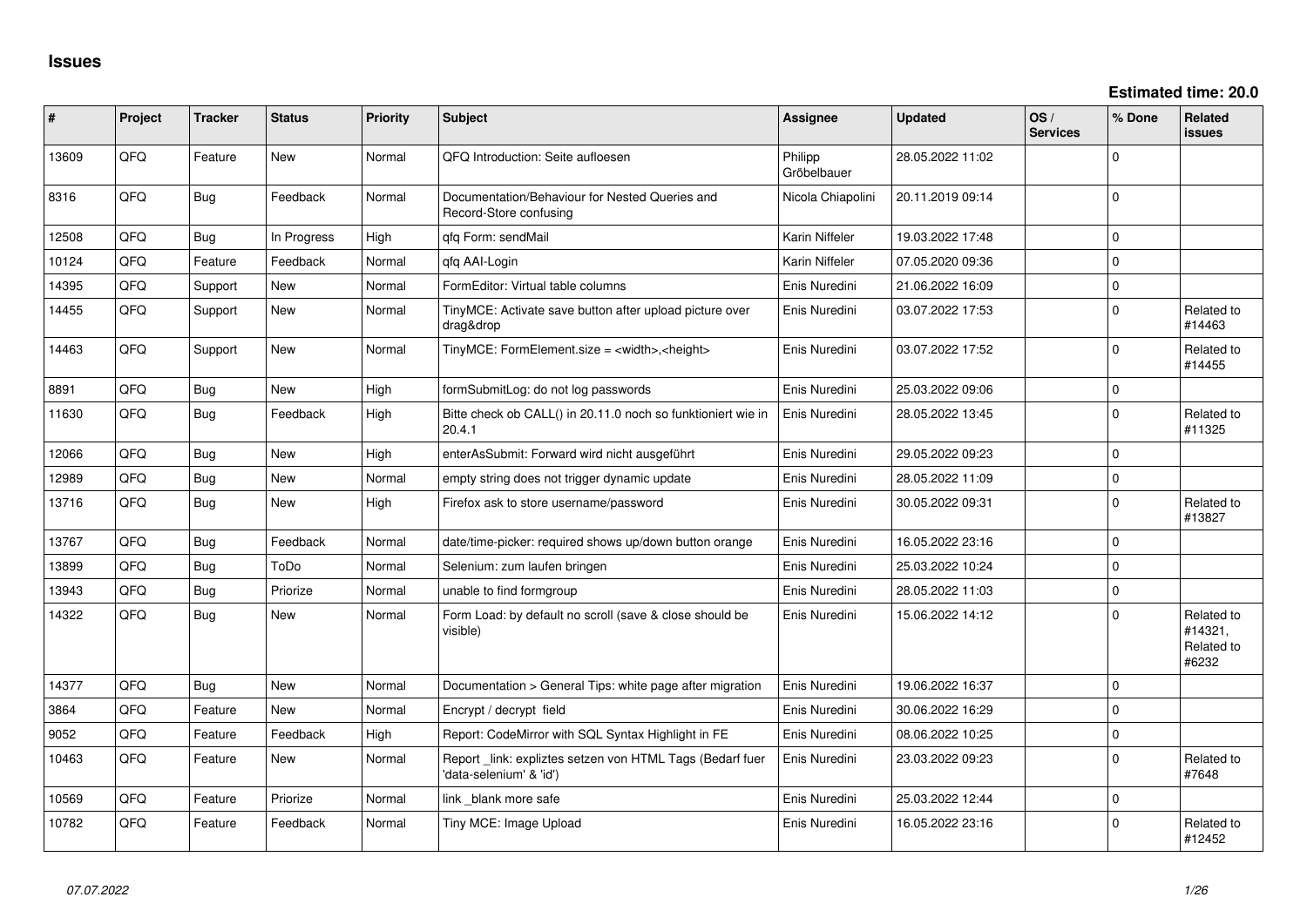| #     | Project | <b>Tracker</b> | <b>Status</b>     | <b>Priority</b> | <b>Subject</b>                                                                                         | <b>Assignee</b> | <b>Updated</b>   | OS/<br><b>Services</b> | % Done       | Related<br>issues                                                                                                                                                     |
|-------|---------|----------------|-------------------|-----------------|--------------------------------------------------------------------------------------------------------|-----------------|------------------|------------------------|--------------|-----------------------------------------------------------------------------------------------------------------------------------------------------------------------|
| 11892 | QFQ     | Feature        | New               | Normal          | tablesorter: columns with links are hard to order - new<br>qualifier 'Y: <ord>'</ord>                  | Enis Nuredini   | 23.03.2022 09:22 |                        | $\mathbf 0$  |                                                                                                                                                                       |
| 12262 | QFQ     | Feature        | ToDo              | Normal          | Form buttons on top: more customable                                                                   | Enis Nuredini   | 17.06.2022 10:44 |                        | $\mathbf 0$  | Related to<br>#13945, Has<br>duplicate<br>#4046, Has<br>duplicate<br>#10080                                                                                           |
| 13572 | QFQ     | Feature        | Feedback          | Normal          | Form Load: misleading error message on trying to load non<br>existent primary record                   | Enis Nuredini   | 16.05.2022 23:16 |                        | 100          |                                                                                                                                                                       |
| 13608 | QFQ     | Feature        | Some day<br>maybe | Normal          | Automatic Browser Language Redirect                                                                    | Enis Nuredini   | 17.06.2022 08:35 |                        | $\mathbf 0$  |                                                                                                                                                                       |
| 13757 | QFQ     | Feature        | New               | High            | QR / Bar-Code Plugin                                                                                   | Enis Nuredini   | 19.03.2022 17:43 |                        | $\pmb{0}$    |                                                                                                                                                                       |
| 13900 | QFQ     | Feature        | Priorize          | Normal          | Selenium: Check das Cookie/PDF funktioniert                                                            | Enis Nuredini   | 25.03.2022 12:45 |                        | $\mathbf 0$  |                                                                                                                                                                       |
| 13945 | QFQ     | Feature        | New               | Normal          | As _link: content before/after link                                                                    | Enis Nuredini   | 28.05.2022 11:01 |                        | $\mathbf 0$  | Related to<br>#12262                                                                                                                                                  |
| 14028 | QFQ     | Feature        | <b>New</b>        | Normal          | Required notification: visual nicer                                                                    | Enis Nuredini   | 28.05.2022 11:01 |                        | $\pmb{0}$    |                                                                                                                                                                       |
| 14227 | QFQ     | Feature        | New               | Normal          | Selenium Konkurrenz: cypress.io                                                                        | Enis Nuredini   | 28.05.2022 11:02 |                        | $\mathbf 0$  |                                                                                                                                                                       |
| 14320 | QFQ     | Feature        | In Progress       | Normal          | Allow specific HTML Tags and Attributes: general, TinyMCE                                              | Enis Nuredini   | 04.07.2022 14:09 |                        | $\mathbf 0$  | Related to<br>#12664,<br>Related to<br>#12039,<br>Related to<br>#11702,<br>Related to<br>#7239,<br>Related to<br>#3708,<br>Related to<br>#3646,<br>Related to<br>#880 |
| 14376 | QFQ     | Feature        | New               | Normal          | QFQ Bootstrap: if missing, create stored procedures                                                    | Enis Nuredini   | 19.06.2022 16:37 |                        | $\mathbf 0$  |                                                                                                                                                                       |
| 3613  | QFQ     | <b>Bug</b>     | Some day<br>maybe | Normal          | note /note unchecked -> note div (col-md) wird weiterhin<br>gerendert                                  | Elias Villiger  | 01.02.2020 23:19 |                        | 100          |                                                                                                                                                                       |
| 11347 | QFQ     | Bug            | Feedback          | Normal          | If Bedingungen funktionieren nicht korrekt                                                             | Christoph Fuchs | 21.03.2021 20:37 |                        | 0            |                                                                                                                                                                       |
| 14464 | QFQ     | Support        | New               | Normal          | Exception: Missing button to edit FormElement with broken<br>sqlValidate / beforeLoad                  | Carsten Rose    | 04.07.2022 00:13 |                        | $\mathbf{0}$ |                                                                                                                                                                       |
| 2643  | QFQ     | <b>Bug</b>     | Some day<br>maybe | Normal          | Zend / PHP Webinars anschauen                                                                          | Carsten Rose    | 01.02.2020 15:56 |                        | $\mathbf 0$  |                                                                                                                                                                       |
| 3061  | QFQ     | <b>Bug</b>     | Some day<br>maybe | High            | winstitute: mysql connection durcheinander - nmhp17<br>(ag7)/QFQ arbeitet mit DB/Tabellen von biostat. | Carsten Rose    | 03.05.2021 21:14 |                        | $\pmb{0}$    |                                                                                                                                                                       |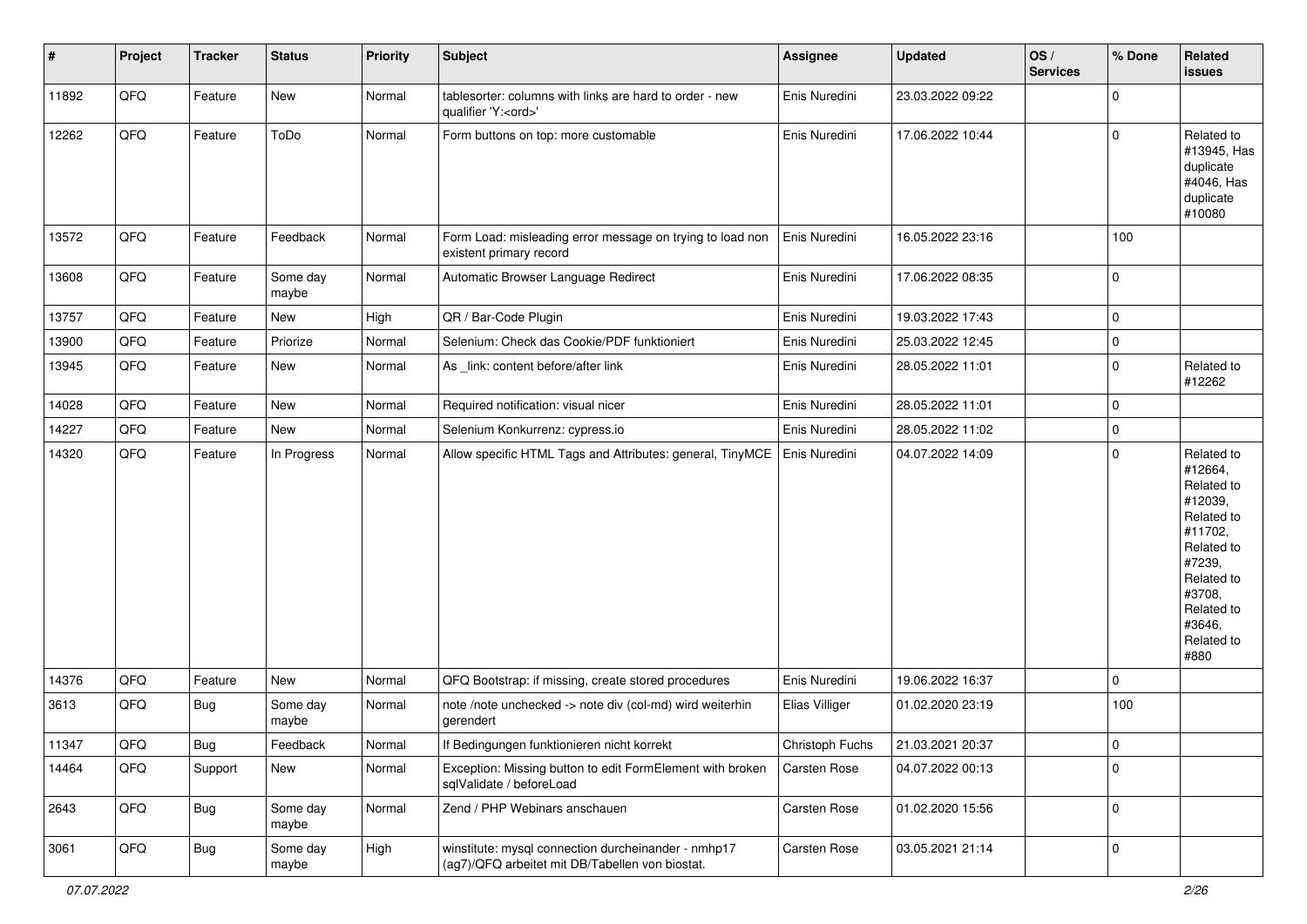| ∦    | Project | <b>Tracker</b> | <b>Status</b>     | <b>Priority</b> | <b>Subject</b>                                                                                                                   | <b>Assignee</b> | <b>Updated</b>   | OS/<br><b>Services</b> | % Done      | Related<br><b>issues</b> |
|------|---------|----------------|-------------------|-----------------|----------------------------------------------------------------------------------------------------------------------------------|-----------------|------------------|------------------------|-------------|--------------------------|
| 3109 | QFQ     | Bug            | Some day<br>maybe | High            | RealUrl: Links werden nicht korrekt gerendert                                                                                    | Carsten Rose    | 03.05.2021 21:14 |                        | $\Omega$    |                          |
| 3130 | QFQ     | Bug            | Some day<br>maybe | Normal          | Debug Info's nicht korrekt nach 'New > Save'.                                                                                    | Carsten Rose    | 11.12.2019 16:03 |                        | $\Omega$    | Related to<br>#3253      |
| 3349 | QFQ     | Bug            | Some day<br>maybe | Normal          | config.qfq.ini: a) vertraegt keine '=' im Value (z.B.<br>Passwort), b) Values sollten in ticks einschliessbar sein<br>(spaces, ) | Carsten Rose    | 11.12.2019 16:02 |                        | $\mathbf 0$ |                          |
| 3547 | QFQ     | Bug            | New               | Normal          | FE of type 'note' causes writing of empty fields.                                                                                | Carsten Rose    | 01.02.2020 23:21 |                        | $\mathbf 0$ |                          |
| 3570 | QFQ     | Bug            | Some day<br>maybe | High            | Formular mit prmitnew permitEdit=Always wird nicht<br>aufgerufen (ist leer)                                                      | Carsten Rose    | 03.05.2021 21:14 |                        | $\mathbf 0$ |                          |
| 3588 | QFQ     | <b>Bug</b>     | Some day<br>maybe | Normal          | templateGroup: versteckte Elemente werden weiterhin<br>gespeichert.                                                              | Carsten Rose    | 11.12.2019 16:02 |                        | $\mathbf 0$ |                          |
| 3682 | QFQ     | <b>Bug</b>     | Some day<br>maybe | Normal          | Dynamic update: Radio buttons                                                                                                    | Carsten Rose    | 11.12.2019 16:02 |                        | $\Omega$    |                          |
| 3750 | QFQ     | Bug            | Some day<br>maybe | Normal          | FE in a row: if one violates check, all are red                                                                                  | Carsten Rose    | 11.12.2019 16:03 |                        | $\mathbf 0$ |                          |
| 3782 | QFQ     | Bug            | Priorize          | Normal          | Bei fehlerhafter Eingabe (z.B. Datum) sollte das erwartete<br>Format angezeigt werden                                            | Carsten Rose    | 01.02.2020 10:13 |                        | $\mathbf 0$ |                          |
| 3811 | QFQ     | Bug            | Some day<br>maybe | Normal          | Dynamic Update: extraButtonInfo - Text aktualisieren                                                                             | Carsten Rose    | 11.12.2019 16:03 |                        | $\mathbf 0$ | Related to<br>#11517     |
| 3882 | QFQ     | Bug            | Some day<br>maybe | Normal          | templateGroup: disable 'add' if limit is reached - funktioniert<br>nicht wenn bereits records existierten                        | Carsten Rose    | 11.12.2019 16:03 |                        | $\mathbf 0$ |                          |
| 3895 | QFQ     | Bug            | Some day<br>maybe | Normal          | typeahead pedantic: on lehrkredit Idap webpass - if only one<br>person is in dropdown, such person can't be selected             | Carsten Rose    | 11.12.2019 16:03 |                        | $\mathsf 0$ |                          |
| 4008 | QFQ     | Bug            | Some day<br>maybe | Normal          | FormElemen.type=sendmail: wrong 'TO' if 'real<br>name <rea@mail.to>' is used</rea@mail.to>                                       | Carsten Rose    | 11.12.2019 16:03 |                        | $\mathbf 0$ |                          |
| 4092 | QFQ     | Bug            | Some day<br>maybe | Normal          | 1) Logging verbessern wann welches FE warum<br>ausgefuehrt wird, 2) Documentation: Best Practice<br>Template Group               | Carsten Rose    | 01.02.2020 23:19 |                        | $\Omega$    | Related to<br>#3504      |
| 4279 | QFQ     | Bug            | Some day<br>maybe | High            | config.linkVars lost                                                                                                             | Carsten Rose    | 03.05.2021 21:14 |                        | $\mathbf 0$ |                          |
| 4293 | QFQ     | Bug            | Some day<br>maybe | Normal          | Download broken if token 'd:' is missing - but no error<br>message                                                               | Carsten Rose    | 11.12.2019 16:03 |                        | $\mathbf 0$ | Related to<br>#7514      |
| 4328 | QFQ     | Bug            | Some day<br>maybe | Normal          | Error Message: Show FE name/number on problems in FE                                                                             | Carsten Rose    | 01.02.2020 23:20 |                        | $\Omega$    |                          |
| 4528 | QFQ     | Bug            | Some day<br>maybe | Normal          | extraButtonLock mit SQLAhead Bug                                                                                                 | Carsten Rose    | 01.02.2020 23:19 |                        | $\mathbf 0$ |                          |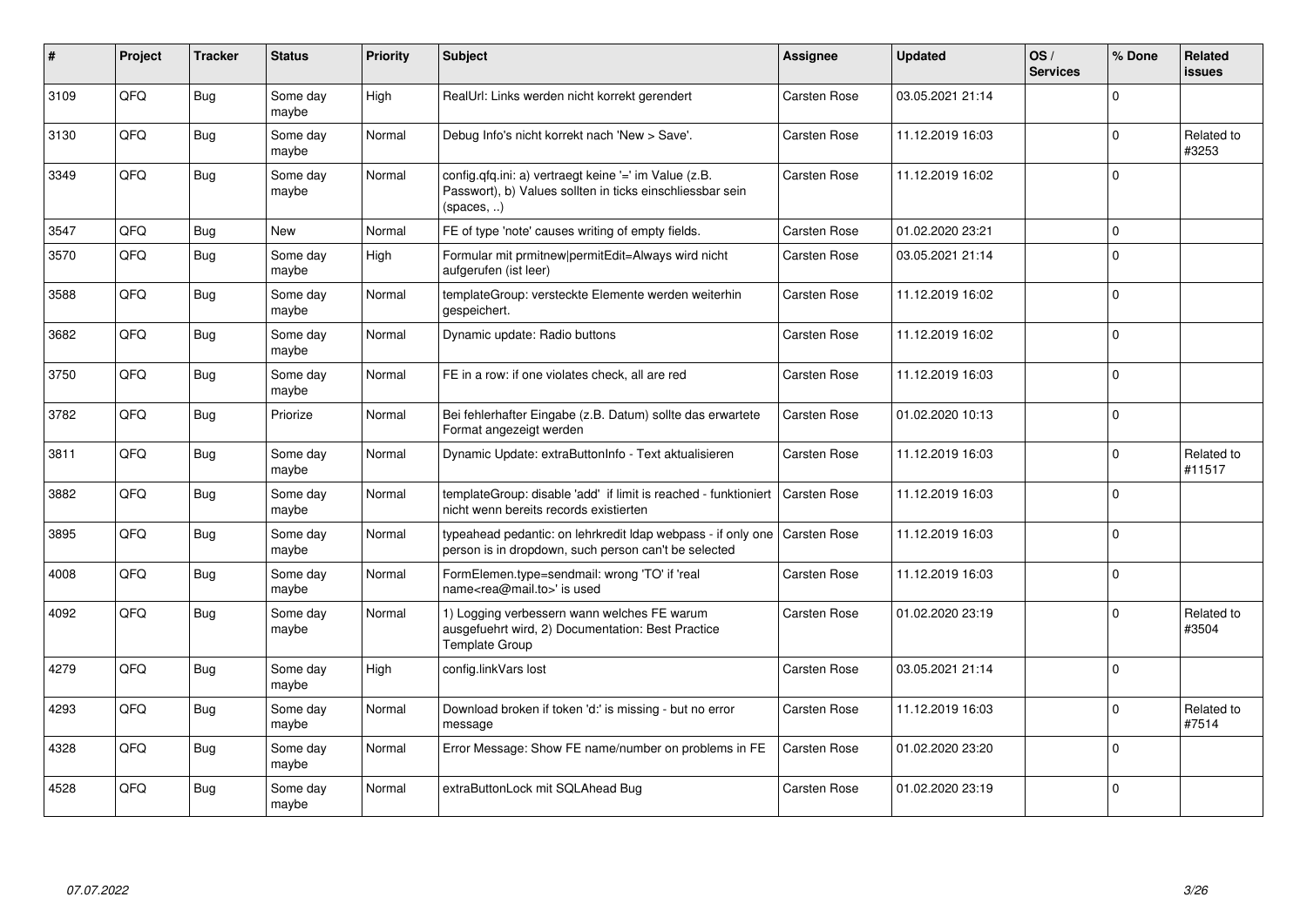| #    | Project | <b>Tracker</b> | <b>Status</b>     | <b>Priority</b> | <b>Subject</b>                                                                                                       | <b>Assignee</b> | <b>Updated</b>   | OS/<br><b>Services</b> | % Done      | Related<br><b>issues</b>                       |
|------|---------|----------------|-------------------|-----------------|----------------------------------------------------------------------------------------------------------------------|-----------------|------------------|------------------------|-------------|------------------------------------------------|
| 4549 | QFQ     | <b>Bug</b>     | Some day<br>maybe | Normal          | TemplateGroups: FE.type SELECT loose selected value<br>after save                                                    | Carsten Rose    | 01.02.2020 23:20 |                        | $\Omega$    | Related to<br>#4548.<br>Related to<br>#4771    |
| 4583 | QFQ     | Bug            | Some day<br>maybe | Normal          | Dynamic Update bei TypeAhead Feldern                                                                                 | Carsten Rose    | 01.02.2020 23:19 |                        | $\mathbf 0$ |                                                |
| 4651 | QFQ     | <b>Bug</b>     | Some day<br>maybe | Normal          | "Loading document" Modal wird angezeigt bei uzhcd type=2<br>Ansicht                                                  | Carsten Rose    | 01.02.2020 23:20 |                        | $\mathbf 0$ |                                                |
| 4659 | QFQ     | Bug            | Some day<br>maybe | Normal          | infoButtonExtra                                                                                                      | Carsten Rose    | 01.02.2020 23:20 |                        | $\mathbf 0$ |                                                |
| 4756 | QFQ     | Bug            | <b>New</b>        | Normal          | Form dirty even nothing changes                                                                                      | Carsten Rose    | 11.12.2019 16:16 |                        | $\mathbf 0$ |                                                |
| 4771 | QFQ     | Bug            | Some day<br>maybe | Normal          | qfq: select-down-values empty after save (edit-form for<br>program administrators)                                   | Carsten Rose    | 01.02.2020 23:20 |                        | $\Omega$    | Related to<br>#4549, Has<br>duplicate<br>#4282 |
| 5021 | QFQ     | Bug            | Some day<br>maybe | Normal          | FE.typ=extra - during save displays error 'datum2' already<br>filled in STORE SIP - the value is stored nevertheless | Carsten Rose    | 01.02.2020 23:19 |                        | $\mathbf 0$ | Related to<br>#3875                            |
| 5221 | QFQ     | Bug            | New               | High            | Download Dialog: Bleibt stehen in FF wenn Datei<br>automatisch gespeichert wird.                                     | Carsten Rose    | 03.05.2021 21:14 |                        | $\mathbf 0$ |                                                |
| 5305 | QFQ     | <b>Bug</b>     | <b>New</b>        | Normal          | Upload FormElement: nicht disabled by readonly Form                                                                  | Carsten Rose    | 16.06.2021 13:43 |                        | $\mathbf 0$ | Related to<br>#9347,<br>Related to<br>#9834    |
| 5459 | QFQ     | <b>Bug</b>     | <b>New</b>        | High            | Multi DB: spread system tables between 'QFQ' and<br>'Data'-DB                                                        | Carsten Rose    | 03.05.2021 21:14 |                        | $\mathbf 0$ | Related to<br>#4720                            |
| 5557 | QFQ     | Bug            | Some day<br>maybe | Normal          | Form load: STORE_RECORD filled, but should be empty                                                                  | Carsten Rose    | 01.02.2020 23:19 |                        | $\mathbf 0$ |                                                |
| 5559 | QFQ     | Bug            | New               | Normal          | FE.type = Upload: 'accept' might contain variables                                                                   | Carsten Rose    | 11.05.2020 21:23 |                        | $\mathbf 0$ |                                                |
| 5576 | QFQ     | <b>Bug</b>     | <b>New</b>        | Normal          | Using MySQL 'DROP' requires privilege - wich is not really<br>necessary.                                             | Carsten Rose    | 01.02.2020 23:21 |                        | $\mathbf 0$ |                                                |
| 5706 | QFQ     | <b>Bug</b>     | Some day<br>maybe | Normal          | upload: fileDestination needs to be sanatized                                                                        | Carsten Rose    | 01.02.2020 23:19 |                        | $\mathbf 0$ |                                                |
| 5768 | QFQ     | Bug            | Some day<br>maybe | Normal          | '{{pageLanguage:T}}' missing if QFQ is called via api                                                                | Carsten Rose    | 01.02.2020 23:19 |                        | $\mathbf 0$ |                                                |
| 5991 | QFQ     | <b>Bug</b>     | Some day<br>maybe | Normal          | URLs with ' ' or long parameter are problematic                                                                      | Carsten Rose    | 01.02.2020 23:19 |                        | $\pmb{0}$   |                                                |
| 6116 | QFQ     | <b>Bug</b>     | Priorize          | High            | value of checkbox not saved                                                                                          | Carsten Rose    | 07.12.2021 17:19 |                        | $\mathbf 0$ |                                                |
| 6462 | QFQ     | <b>Bug</b>     | New               | Normal          | File Upload: Nutzlose Fehlermeldung wenn Datei zu gross                                                              | Carsten Rose    | 01.02.2020 23:21 |                        | $\pmb{0}$   | Related to<br>#6139                            |
| 6483 | QFQ     | Bug            | New               | Normal          | R Store funktioniert nicht bei 'Report Notation' im FE                                                               | Carsten Rose    | 01.02.2020 23:21 |                        | $\pmb{0}$   |                                                |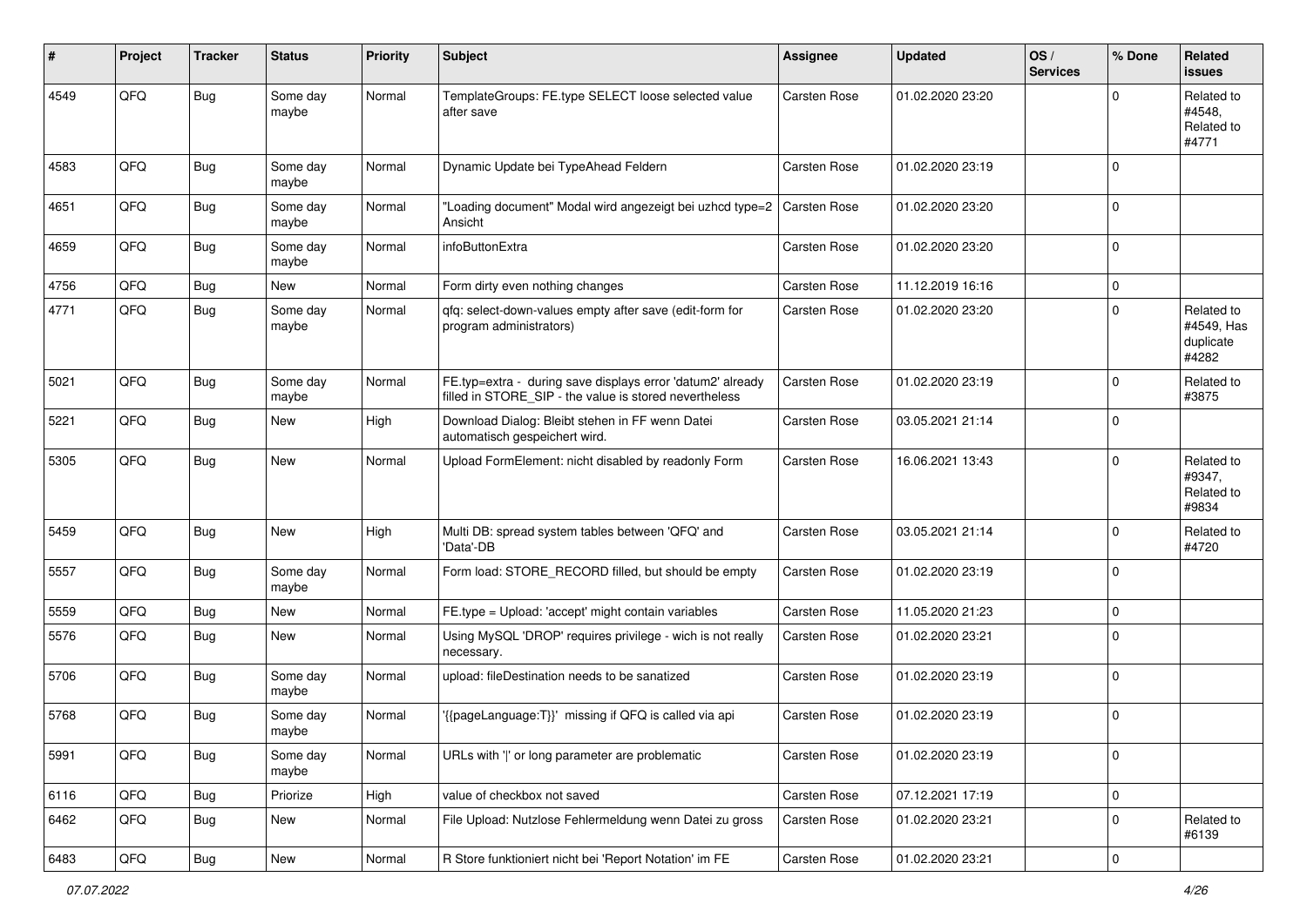| #    | Project | <b>Tracker</b> | <b>Status</b>     | <b>Priority</b> | Subject                                                                                                          | Assignee     | <b>Updated</b>   | OS/<br><b>Services</b> | % Done      | Related<br><b>issues</b> |
|------|---------|----------------|-------------------|-----------------|------------------------------------------------------------------------------------------------------------------|--------------|------------------|------------------------|-------------|--------------------------|
| 6574 | QFQ     | <b>Bug</b>     | Priorize          | Normal          | qfq.log: Fehlermeldung wurde angezeigt, aber nicht geloggt                                                       | Carsten Rose | 01.02.2020 10:13 |                        | $\Omega$    |                          |
| 6677 | QFQ     | Bug            | New               | Normal          | Error message FE Action Element: no/wrong FE reference<br>who cause the problem.                                 | Carsten Rose | 01.02.2020 23:21 |                        | $\mathbf 0$ |                          |
| 6912 | QFQ     | <b>Bug</b>     | <b>New</b>        | Normal          | error Message Var 'deadline' already set in SIP - in Form<br>with FE.value={{deadline:R:::{{deadlinePeriod:Y}}}} | Carsten Rose | 01.02.2020 23:21 |                        | $\mathbf 0$ |                          |
| 7002 | QFQ     | <b>Bug</b>     | New               | Normal          | Dynamic Update: row does not disappear / appear                                                                  | Carsten Rose | 01.02.2020 23:22 |                        | $\mathbf 0$ |                          |
| 7014 | QFQ     | Bug            | <b>New</b>        | Normal          | Sending invalid emails succeeds when<br>debug.redirectAllMailTo is set                                           | Carsten Rose | 01.02.2020 23:21 |                        | $\Omega$    |                          |
| 7219 | QFQ     | <b>Bug</b>     | New               | Normal          | typeSheadSql / typeAheadSqlPrefetch: change to curly<br>braces                                                   | Carsten Rose | 01.02.2020 23:21 |                        | $\mathbf 0$ |                          |
| 7261 | QFQ     | <b>Bug</b>     | New               | Normal          | Report pathFilename for user without path, only the<br>filename                                                  | Carsten Rose | 01.02.2020 23:21 |                        | $\mathbf 0$ |                          |
| 7456 | QFQ     | <b>Bug</b>     | Some day<br>maybe | Low             | Todos in Code: solve or make ticket                                                                              | Carsten Rose | 16.09.2021 15:10 |                        | $\mathbf 0$ |                          |
| 7512 | QFQ     | <b>Bug</b>     | <b>New</b>        | Normal          | FE: inputType=number >> 'pattern' is not respected                                                               | Carsten Rose | 01.02.2020 23:22 |                        | $\mathbf 0$ |                          |
| 7513 | QFQ     | Bug            | New               | Normal          | Radios not correct aligned                                                                                       | Carsten Rose | 01.02.2020 23:22 |                        | $\mathbf 0$ |                          |
| 7524 | QFQ     | <b>Bug</b>     | New               | Normal          | QFQ throws a 'General Error' if 'fileadmin/protected/log/' is<br>not writeable                                   | Carsten Rose | 01.02.2020 23:22 |                        | $\mathbf 0$ |                          |
| 7547 | QFQ     | <b>Bug</b>     | New               | Normal          | Error Message in afterSave: wrong parameter column<br>reported                                                   | Carsten Rose | 01.02.2020 23:22 |                        | $\mathbf 0$ |                          |
| 7574 | QFQ     | <b>Bug</b>     | <b>New</b>        | Normal          | Substitute error: form element not reported / dont parse<br>Form.note                                            | Carsten Rose | 01.02.2020 23:21 |                        | $\mathbf 0$ |                          |
| 7616 | QFQ     | Bug            | Priorize          | Normal          | Selectlist with Enum & Dynamic Update                                                                            | Carsten Rose | 01.02.2020 10:13 |                        | $\mathbf 0$ |                          |
| 7650 | QFQ     | Bug            | New               | High            | Optional do not show 'required' sign on FormElement                                                              | Carsten Rose | 03.05.2021 21:14 |                        | $\mathbf 0$ |                          |
| 7656 | QFQ     | <b>Bug</b>     | Priorize          | Normal          | FE with required, 'pattern' and 'extraButtonLock': always<br>complain about missing value                        | Carsten Rose | 01.02.2020 10:13 |                        | $\mathbf 0$ |                          |
| 7685 | QFQ     | <b>Bug</b>     | <b>New</b>        | Normal          | Open FormElement from QFQ error message and save<br>modified record: error about missing {{formId:F}}            | Carsten Rose | 01.02.2020 23:22 |                        | $\Omega$    |                          |
| 7795 | QFQ     | <b>Bug</b>     | <b>New</b>        | Normal          | Readonly Form: Typeahead-Felder                                                                                  | Carsten Rose | 01.02.2020 23:22 |                        | $\Omega$    | Related to<br>#10640     |
| 7890 | QFQ     | <b>Bug</b>     | New               | Normal          | FormElement 'required': extraButtonInfo not aligned                                                              | Carsten Rose | 11.06.2021 21:17 |                        | $\Omega$    | Related to<br>#11517     |
| 7899 | QFQ     | <b>Bug</b>     | New               | High            | Fe.type=password / retype / required: always complain<br>about missing value                                     | Carsten Rose | 03.05.2021 21:14 |                        | $\mathbf 0$ |                          |
| 8037 | QFQ     | <b>Bug</b>     | Priorize          | Normal          | FE.type=upload (advanced mode): {{slaveId:V}} missing<br>during dynamic update                                   | Carsten Rose | 01.02.2020 10:13 |                        | $\mathbf 0$ |                          |
| 8049 | QFQ     | <b>Bug</b>     | New               | Normal          | FE.type=note, column 'value': text moves some pixel to top<br>after save                                         | Carsten Rose | 01.02.2020 23:22 |                        | $\mathbf 0$ |                          |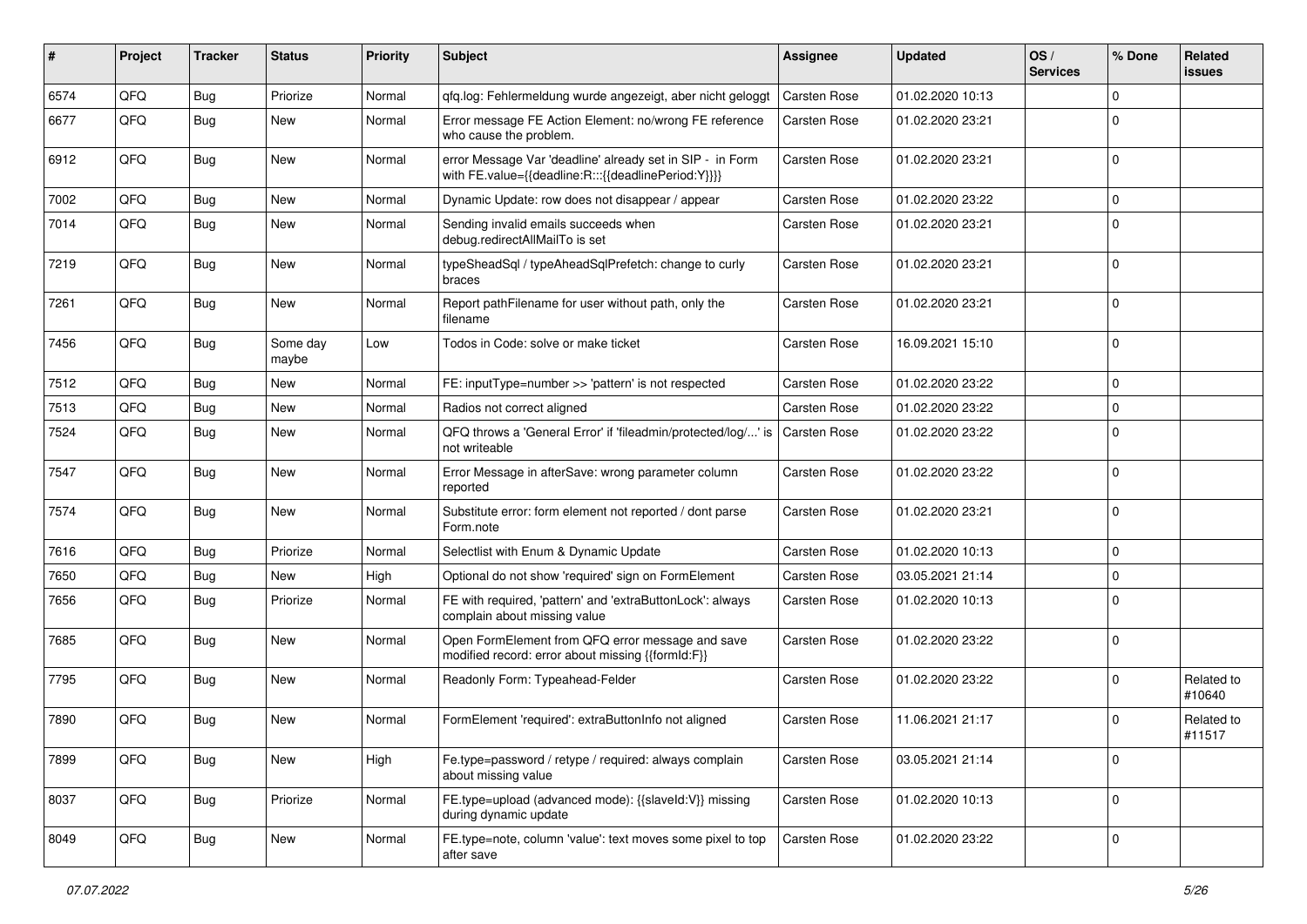| #    | Project | <b>Tracker</b> | <b>Status</b>     | <b>Priority</b> | <b>Subject</b>                                                                | <b>Assignee</b> | <b>Updated</b>   | OS/<br><b>Services</b> | % Done      | Related<br><b>issues</b>                     |
|------|---------|----------------|-------------------|-----------------|-------------------------------------------------------------------------------|-----------------|------------------|------------------------|-------------|----------------------------------------------|
| 8083 | QFQ     | <b>Bug</b>     | New               | High            | FormEditor: primary table list does not respect<br>'indexDb={{indexData:Y}}'  | Carsten Rose    | 03.05.2021 21:14 |                        | $\Omega$    | Has<br>duplicate<br>#6678                    |
| 8106 | QFQ     | <b>Bug</b>     | Some day<br>maybe | Normal          | Dynamic Update: Feld kann nicht auf empty zurückgesetzt<br>werden             | Carsten Rose    | 11.12.2019 16:01 |                        | $\Omega$    |                                              |
| 8431 | QFQ     | Bug            | <b>New</b>        | High            | autocron.php with wrong path                                                  | Carsten Rose    | 03.05.2021 21:14 |                        | $\mathbf 0$ |                                              |
| 8668 | QFQ     | Bug            | New               | High            | Pill disabled: dyamic mode 'hidden' not respected - FE is<br>still required   | Carsten Rose    | 03.05.2021 21:14 |                        | $\mathbf 0$ |                                              |
| 9013 | QFQ     | <b>Bug</b>     | New               | Normal          | Error in Twig template not handled                                            | Carsten Rose    | 20.10.2021 13:43 |                        | $\mathbf 0$ |                                              |
| 9077 | QFQ     | <b>Bug</b>     | <b>New</b>        | Normal          | typeAheadSql: report broken SQL                                               | Carsten Rose    | 29.06.2022 22:35 |                        | $\mathbf 0$ | Related to<br>#4018                          |
| 9121 | QFQ     | Bug            | Priorize          | High            | sip links have r and __dbIndexData set                                        | Carsten Rose    | 12.06.2021 10:41 |                        | $\mathbf 0$ |                                              |
| 9127 | QFQ     | Bug            | New               | Normal          | Error Message: change 'roll over' color - text not readable                   | Carsten Rose    | 01.02.2020 23:22 |                        | $\Omega$    |                                              |
| 9173 | QFQ     | Bug            | Priorize          | Urgent          | Stale Record Lock: Firefox                                                    | Carsten Rose    | 03.05.2021 21:14 |                        | $\mathbf 0$ | Related to<br>#9789                          |
| 9177 | QFQ     | <b>Bug</b>     | New               | Normal          | Bug? QFQ tries to save an action FE, which has real<br>existing column name   | Carsten Rose    | 01.02.2020 23:22 |                        | $\mathbf 0$ |                                              |
| 9275 | QFQ     | <b>Bug</b>     | New               | Normal          | autcron: t3 page, which takes to long to respond, is not<br>reported properly | Carsten Rose    | 01.02.2020 23:22 |                        | 100         |                                              |
| 9281 | QFQ     | <b>Bug</b>     | Some day<br>maybe | Normal          | Allow STRICT TRANS TABLES                                                     | Carsten Rose    | 02.01.2021 18:43 |                        | $\mathbf 0$ |                                              |
| 9317 | QFQ     | <b>Bug</b>     | <b>New</b>        | Normal          | FE.type=note: with dynamic show/hidden an empty label<br>causes trouble       | Carsten Rose    | 01.02.2020 23:22 |                        | $\mathbf 0$ |                                              |
| 9347 | QFQ     | <b>Bug</b>     | New               | High            | FE.type=upload with dynamic show/hidden: required not<br>detected             | Carsten Rose    | 12.06.2021 10:40 |                        | $\mathbf 0$ | Related to<br>#5305,<br>Related to<br>#12398 |
| 9531 | QFQ     | <b>Bug</b>     | <b>New</b>        | High            | FE File: Dynamic Update / modeSql / required detected<br>even it not set      | Carsten Rose    | 11.06.2021 20:32 |                        | $\mathbf 0$ | Related to<br>#12398                         |
| 9533 | QFQ     | <b>Bug</b>     | <b>New</b>        | Normal          | FE.type=upload: Check in 'beforeSave' if upload is given                      | Carsten Rose    | 01.02.2020 23:22 |                        | $\mathbf 0$ | Related to<br>#11523                         |
| 9534 | QFQ     | <b>Bug</b>     | Priorize          | Urgent          | FE.type=upload: 'Unknown Mode: ID"                                            | Carsten Rose    | 03.05.2021 21:14 |                        | $\mathbf 0$ | Related to<br>#9532                          |
| 9669 | QFQ     | <b>Bug</b>     | Some day<br>maybe | Normal          | Checkbox / Template Group: radio/checkbox visible broken<br>after 'add'       | Carsten Rose    | 16.06.2021 13:47 |                        | $\mathbf 0$ | Related to<br>#8091                          |
| 9691 | QFQ     | <b>Bug</b>     | In Progress       | Normal          | Checkbox: dynamic update > readonly                                           | Carsten Rose    | 01.02.2020 23:22 |                        | 50          | Related to<br>#9834                          |
| 9773 | QFQ     | <b>Bug</b>     | New               | Normal          | form.parameter.formModeGlobal=requiredOff                                     | Carsten Rose    | 01.02.2020 15:56 |                        | $\mathbf 0$ |                                              |
| 9783 | QFQ     | Bug            | New               | Normal          | Email with special characters                                                 | Carsten Rose    | 01.02.2020 23:22 |                        | $\mathbf 0$ |                                              |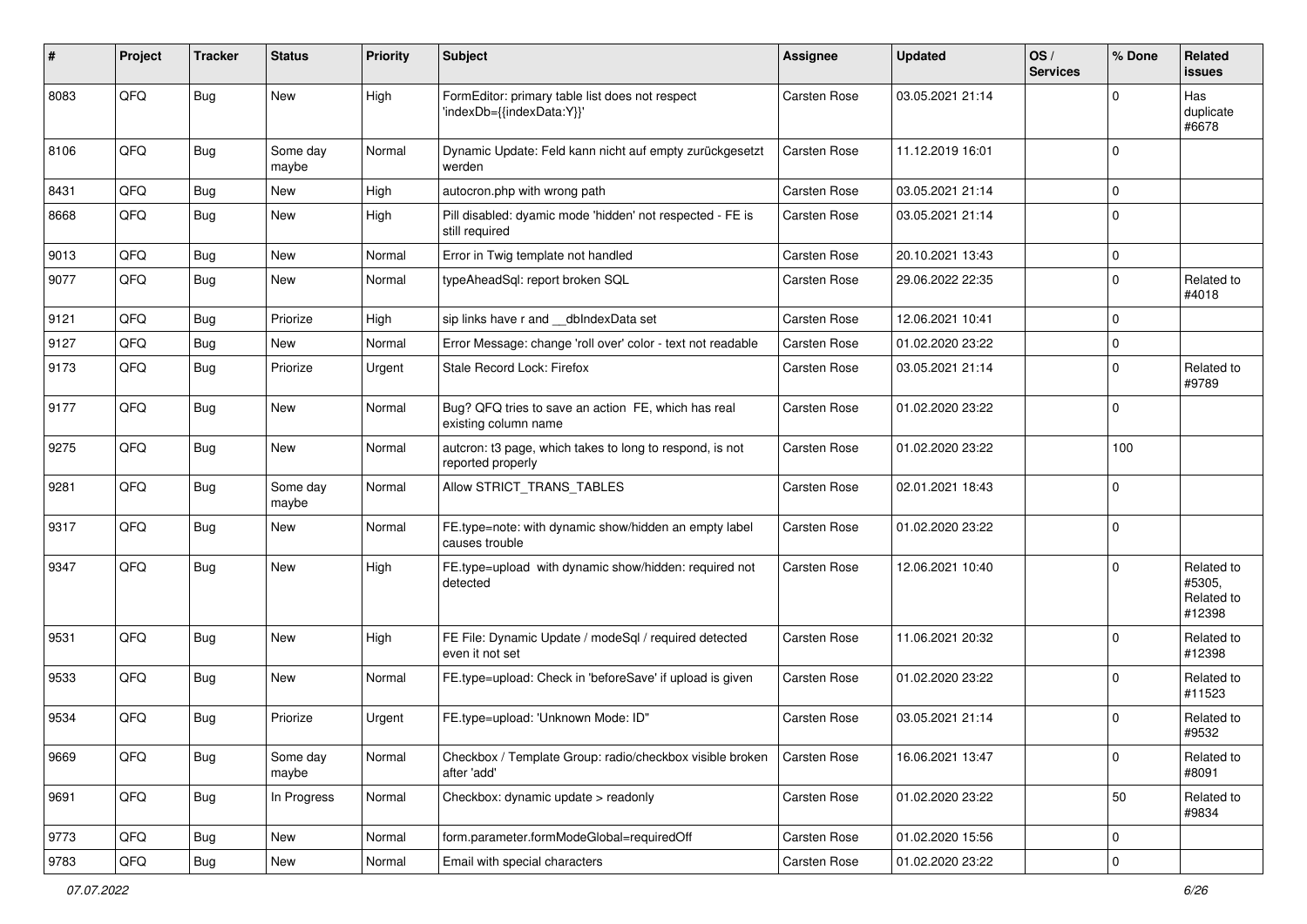| #     | Project | <b>Tracker</b> | <b>Status</b> | <b>Priority</b> | <b>Subject</b>                                                                                           | Assignee            | <b>Updated</b>   | OS/<br><b>Services</b> | % Done      | Related<br><b>issues</b>                                                |
|-------|---------|----------------|---------------|-----------------|----------------------------------------------------------------------------------------------------------|---------------------|------------------|------------------------|-------------|-------------------------------------------------------------------------|
| 9789  | QFQ     | <b>Bug</b>     | In Progress   | High            | Record Lock: release to early on 'leave page'                                                            | Carsten Rose        | 10.01.2022 09:25 |                        | 100         | Related to<br>#10081,<br>Related to<br>#9173,<br>Related to<br>#8702    |
| 9834  | QFQ     | <b>Bug</b>     | Priorize      | Normal          | Input elements with tag 'disabled' are missing on<br>form-submit: server option 'processReadOnly' broken | <b>Carsten Rose</b> | 07.12.2021 16:43 |                        | $\Omega$    | Related to<br>#9691,<br>Related to<br>#5305, Has<br>duplicate<br>#12331 |
| 9862  | QFQ     | <b>Bug</b>     | Priorize      | Normal          | Failed writing to sql mail qfq.log should throw an exception                                             | Carsten Rose        | 01.02.2020 10:13 |                        | $\Omega$    |                                                                         |
| 9947  | QFQ     | Bug            | Priorize      | Normal          | Unwanted error message if missing 'typeAheadSqlPrefetch'                                                 | Carsten Rose        | 01.02.2020 10:13 |                        | $\mathbf 0$ |                                                                         |
| 9958  | QFQ     | Bug            | Priorize      | Normal          | Broken subrecord query: no error message                                                                 | <b>Carsten Rose</b> | 05.02.2021 15:15 |                        | $\mathbf 0$ |                                                                         |
| 9975  | QFQ     | <b>Bug</b>     | Priorize      | Normal          | Dropdown Menu: 'r:3' broken                                                                              | <b>Carsten Rose</b> | 01.02.2020 10:13 |                        | $\pmb{0}$   |                                                                         |
| 10081 | QFQ     | <b>Bug</b>     | New           | High            | Stale record lock after 'forbidden' character                                                            | Carsten Rose        | 03.05.2021 21:12 |                        | $\Omega$    | Related to<br>#10082,<br>Related to<br>#9789                            |
| 10082 | QFQ     | <b>Bug</b>     | <b>New</b>    | Normal          | FE.type=SELECT - 'sanatize' Class                                                                        | Carsten Rose        | 07.05.2020 09:36 |                        | 0           | Related to<br>#10081                                                    |
| 10322 | QFQ     | Bug            | New           | Normal          | FormElement / Radio: missing column 'enum' >> FE not<br>reported                                         | Carsten Rose        | 07.05.2020 09:37 |                        | $\Omega$    |                                                                         |
| 10506 | QFQ     | <b>Bug</b>     | New           | High            | Template Group broken on MultiDB instance                                                                | Carsten Rose        | 03.05.2021 21:12 |                        | $\mathbf 0$ | Related to<br>#10505                                                    |
| 10508 | QFQ     | <b>Bug</b>     | New           | High            | Multi Form broken on Multi DB Instance                                                                   | <b>Carsten Rose</b> | 03.05.2021 21:12 |                        | $\pmb{0}$   |                                                                         |
| 10588 | QFQ     | <b>Bug</b>     | <b>New</b>    | Normal          | typeahed Tag: Doku anpassen                                                                              | Carsten Rose        | 12.11.2020 23:45 |                        | $\pmb{0}$   |                                                                         |
| 10640 | QFQ     | <b>Bug</b>     | <b>New</b>    | High            | TypeAhead Tag: FE editierbar trotz readOnly                                                              | Carsten Rose        | 03.05.2021 21:12 |                        | $\Omega$    | Related to<br>#7795                                                     |
| 10658 | QFQ     | <b>Bug</b>     | <b>New</b>    | Normal          | processReadOnly broken                                                                                   | <b>Carsten Rose</b> | 27.05.2020 17:55 |                        | $\pmb{0}$   |                                                                         |
| 10661 | QFQ     | <b>Bug</b>     | In Progress   | Normal          | Typo3 Warnungen                                                                                          | Carsten Rose        | 07.09.2021 13:23 |                        | $\Omega$    | Related to<br>#12440                                                    |
| 10704 | QFQ     | Bug            | New           | Normal          | wkhtml problem rendering fullCalendar.js / fabric.js >><br>successor: puppeteer                          | <b>Carsten Rose</b> | 12.11.2020 23:45 |                        | $\Omega$    | Related to<br>#5024,<br>Related to<br>#4650.<br>Related to<br>#10715    |
| 10937 | QFQ     | <b>Bug</b>     | New           | Normal          | Fehler mit abhängigen Select- Feldern beim Positionieren                                                 | <b>Carsten Rose</b> | 12.11.2020 23:45 |                        | $\Omega$    |                                                                         |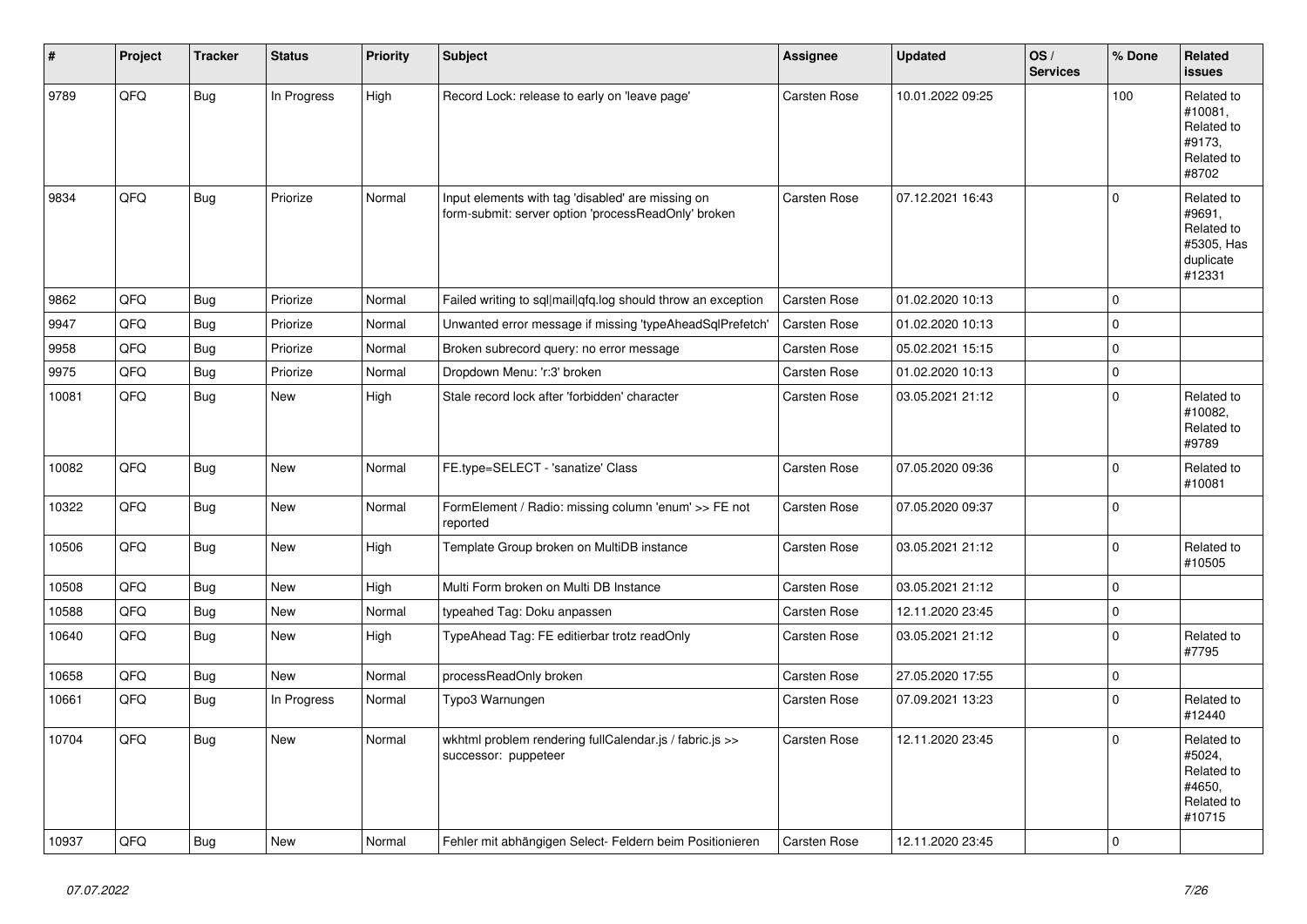| $\sharp$ | Project | <b>Tracker</b> | <b>Status</b> | <b>Priority</b> | <b>Subject</b>                                                                          | Assignee     | <b>Updated</b>   | OS/<br><b>Services</b> | % Done      | <b>Related</b><br><b>issues</b>                                                                                                |
|----------|---------|----------------|---------------|-----------------|-----------------------------------------------------------------------------------------|--------------|------------------|------------------------|-------------|--------------------------------------------------------------------------------------------------------------------------------|
| 11239    | QFQ     | <b>Bug</b>     | New           | Normal          | Radiobutton (plain): horizontales Rendern abhängig vom<br>Datentyp in der Datenbank     | Carsten Rose | 30.09.2020 18:37 |                        | $\mathbf 0$ |                                                                                                                                |
| 11517    | QFQ     | <b>Bug</b>     | In Progress   | Normal          | extraButtonInfo Broken for multiple FormElements                                        | Carsten Rose | 12.05.2022 13:12 |                        | $\mathbf 0$ | Related to<br>#7890,<br>Related to<br>#3811, Has<br>duplicate<br>#10905, Has<br>duplicate<br>#10553, Has<br>duplicate<br>#6779 |
| 11667    | QFQ     | Bug            | <b>New</b>    | Normal          | MySQL mariadb-server-10.3: Incorrect datetime value                                     | Carsten Rose | 03.05.2021 20:48 |                        | $\Omega$    |                                                                                                                                |
| 11668    | QFQ     | Bug            | New           | Normal          | Play function.sql - problem with mysql                                                  | Carsten Rose | 03.05.2021 20:48 |                        | $\mathbf 0$ |                                                                                                                                |
| 11695    | QFQ     | <b>Bug</b>     | New           | Normal          | MultiForm required FE Error                                                             | Carsten Rose | 04.12.2020 13:34 |                        | $\mathbf 0$ |                                                                                                                                |
| 11752    | QFQ     | Bug            | New           | Normal          | checkbox renders multiple input elements with same name                                 | Carsten Rose | 17.12.2020 14:58 |                        | $\mathbf 0$ | Related to<br>#11750                                                                                                           |
| 12040    | QFQ     | <b>Bug</b>     | New           | Normal          | FE Mode 'hidden' für zwei FEs auf einer Zeile                                           | Carsten Rose | 18.02.2021 10:13 |                        | $\mathbf 0$ |                                                                                                                                |
| 12045    | QFQ     | <b>Bug</b>     | New           | Normal          | templateGroup afterSave FE: Aufruf ohne<br>sqlHonorFormElements funktioniert nicht      | Carsten Rose | 18.02.2021 16:33 |                        | $\mathbf 0$ |                                                                                                                                |
| 12133    | QFQ     | Bug            | New           | Normal          | NPM, phpSpreadSheet aktualisieren                                                       | Carsten Rose | 15.03.2021 09:04 |                        | $\Omega$    |                                                                                                                                |
| 12187    | QFQ     | Bug            | New           | Normal          | Trigger FormAsFile() via Report: probably problem with<br>multi DB setup                | Carsten Rose | 20.03.2021 21:20 |                        | $\mathbf 0$ |                                                                                                                                |
| 12325    | QFQ     | Bug            | Priorize      | Normal          | MultiDB form.dblndex not working for report syntax                                      | Carsten Rose | 07.09.2021 13:37 |                        | $\Omega$    | Related to<br>#12145,<br>Related to<br>#12314                                                                                  |
| 12327    | QFQ     | Bug            | New           | Normal          | Copy to clipboard: Glyphicon can not be changed                                         | Carsten Rose | 27.12.2021 17:59 |                        | $\mathbf 0$ |                                                                                                                                |
| 12395    | QFQ     | Bug            | ToDo          | High            | QFQ Function: Result two times shown                                                    | Carsten Rose | 18.02.2022 08:59 |                        | $\mathbf 0$ |                                                                                                                                |
| 12463    | QFQ     | Bug            | ToDo          | High            | QFQ Function: 'function' and 'sql' on same level - output of<br>sal is shown two times. | Carsten Rose | 15.12.2021 16:31 |                        | $\Omega$    |                                                                                                                                |
| 12468    | QFQ     | Bug            | New           | Urgent          | Form: update Form.title after save                                                      | Carsten Rose | 03.05.2021 21:12 |                        | $\mathbf 0$ |                                                                                                                                |
| 12512    | QFQ     | Bug            | New           | Normal          | Some MySQL Installation can't use 'stored procedures'                                   | Carsten Rose | 19.03.2022 17:48 |                        | $\Omega$    |                                                                                                                                |
| 12513    | QFQ     | Bug            | New           | High            | Implement server side check of maxlength                                                | Carsten Rose | 07.12.2021 17:19 |                        | $\mathbf 0$ |                                                                                                                                |
| 12520    | QFQ     | Bug            | New           | Normal          | Switch FE User: still active even FE User session expired                               | Carsten Rose | 19.03.2022 17:48 |                        | $\mathbf 0$ |                                                                                                                                |
| 12545    | QFQ     | Bug            | New           | Urgent          | sql.log not created / updated                                                           | Carsten Rose | 14.12.2021 16:02 |                        | $\mathbf 0$ |                                                                                                                                |
| 12546    | QFQ     | Bug            | Feedback      | Normal          | Branch 'Development' - Unit Tests mit dirty workaround<br>angepasst                     | Carsten Rose | 19.03.2022 17:48 |                        | $\Omega$    |                                                                                                                                |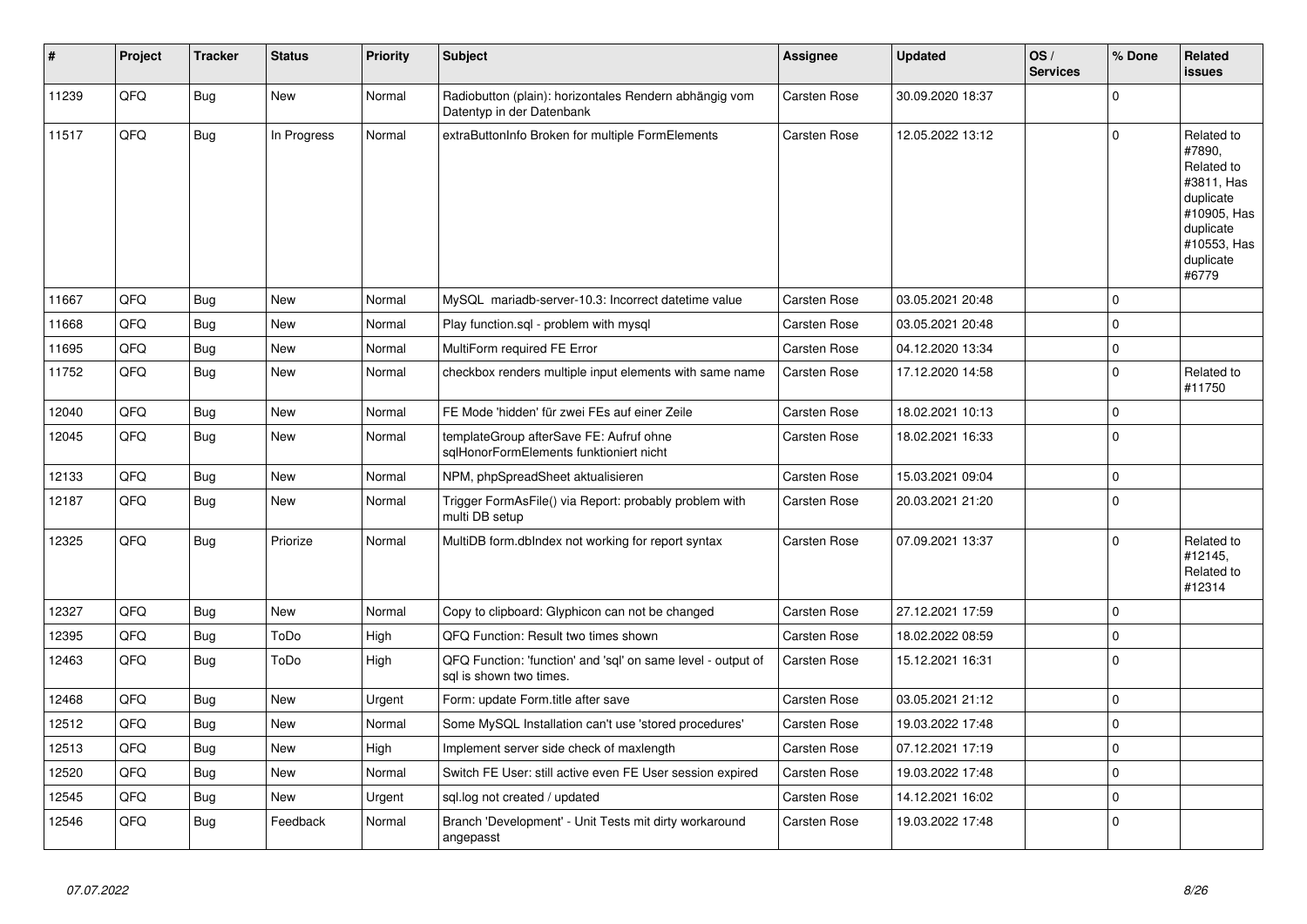| #     | Project    | <b>Tracker</b> | <b>Status</b>     | <b>Priority</b> | <b>Subject</b>                                                                                                                                      | <b>Assignee</b>     | <b>Updated</b>   | OS/<br><b>Services</b> | % Done       | Related<br><b>issues</b>                    |
|-------|------------|----------------|-------------------|-----------------|-----------------------------------------------------------------------------------------------------------------------------------------------------|---------------------|------------------|------------------------|--------------|---------------------------------------------|
| 12581 | QFQ        | <b>Bug</b>     | <b>New</b>        | Normal          | Form.forward=close: Record 'new' in new browser tab ><br>save (& close) >> Form is not reloaded with new created<br>record id and stays in mode=new | <b>Carsten Rose</b> | 19.03.2022 17:48 |                        | $\Omega$     |                                             |
| 12670 | QFQ        | Bug            | <b>New</b>        | High            | Dropdown-Menu classes können nicht mehr angegeben<br>werden                                                                                         | Carsten Rose        | 07.12.2021 17:19 |                        | $\Omega$     |                                             |
| 12702 | QFQ        | Bug            | <b>New</b>        | High            | templateGroup: broken in multiDb Setup                                                                                                              | Carsten Rose        | 14.12.2021 16:02 |                        | $\mathbf 0$  |                                             |
| 12714 | QFQ        | <b>Bug</b>     | New               | Normal          | Conversion of GIF to PDF broken when GIF contains Alpha.                                                                                            | Carsten Rose        | 19.03.2022 17:49 |                        | $\mathbf{0}$ |                                             |
| 12716 | QFQ        | Bug            | <b>New</b>        | Normal          | template group: Pattern only applied to first instance                                                                                              | Carsten Rose        | 19.03.2022 17:47 |                        | $\pmb{0}$    |                                             |
| 12974 | QFQ        | Bug            | <b>New</b>        | High            | Sanitize Queries in Action-Elements                                                                                                                 | <b>Carsten Rose</b> | 07.12.2021 17:19 |                        | $\mathbf 0$  |                                             |
| 13331 | QFQ        | Bug            | <b>New</b>        | Normal          | Multi Form: Clear Icon misplaced                                                                                                                    | <b>Carsten Rose</b> | 19.03.2022 17:47 |                        | $\mathbf 0$  |                                             |
| 13332 | QFQ        | Bug            | <b>New</b>        | Normal          | Multi Form: Required Felder werden visuell nicht markiert.                                                                                          | Carsten Rose        | 19.03.2022 17:47 |                        | $\pmb{0}$    |                                             |
| 13451 | QFQ        | Bug            | <b>New</b>        | Normal          | Character Counter / Max Character: Problem in Safari                                                                                                | <b>Carsten Rose</b> | 15.04.2022 17:18 |                        | $\mathsf 0$  |                                             |
| 13460 | QFQ        | <b>Bug</b>     | <b>New</b>        | Normal          | Doc: Password set/reset  password should not processed<br>with 'html encode'                                                                        | Carsten Rose        | 19.03.2022 17:46 |                        | $\mathbf 0$  |                                             |
| 13592 | QFQ        | Bug            | <b>New</b>        | Normal          | QFQ Build Queue: das vergeben von Tags klappt nicht. Es<br>werden keine Releases gebaut.                                                            | Carsten Rose        | 19.03.2022 17:45 |                        | $\mathbf{0}$ |                                             |
| 13659 | QFQ        | Bug            | <b>New</b>        | Normal          | wrong sanitize class applied to R-store                                                                                                             | Carsten Rose        | 15.01.2022 14:23 |                        | $\pmb{0}$    |                                             |
| 13706 | QFQ        | Bug            | <b>New</b>        | Normal          | Wrong CheckType in FieldElement LastStatus of Form Cron                                                                                             | Carsten Rose        | 21.01.2022 18:20 |                        | $\mathbf{0}$ |                                             |
| 14077 | QFQ        | <b>Bug</b>     | <b>New</b>        | Normal          | As link: Attribute 'class' missing by r:1 and r:3 - but should<br>set                                                                               | Carsten Rose        | 28.05.2022 11:02 |                        | $\mathbf 0$  | Related to<br>#5342.<br>Related to<br>#4343 |
| 14091 | QFQ        | <b>Bug</b>     | <b>New</b>        | Normal          | inconsistent template path for twig                                                                                                                 | <b>Carsten Rose</b> | 19.04.2022 18:36 |                        | $\Omega$     |                                             |
| 14175 | QFQ        | Bug            | In Progress       | Normal          | Opening a form with no QFQ Session cookie fails                                                                                                     | <b>Carsten Rose</b> | 03.06.2022 10:40 |                        | $\mathbf{0}$ |                                             |
| 14233 | QFQ        | <b>Bug</b>     | <b>New</b>        | Normal          | AS link: question - HTML is not rendered                                                                                                            | <b>Carsten Rose</b> | 28.05.2022 11:02 |                        | $\mathbf{0}$ |                                             |
| 14283 | QFQ        | <b>Bug</b>     | Priorize          | Normal          | HEIC / HEIF convert doesn't trigger                                                                                                                 | <b>Carsten Rose</b> | 19.06.2022 16:37 |                        | $\mathbf 0$  |                                             |
| 14304 | <b>OFO</b> | Bug            | <b>New</b>        | Normal          | table sorter view safer does not work                                                                                                               | Carsten Rose        | 10.06.2022 11:49 |                        | $\Omega$     |                                             |
| 14305 | QFQ        | Bug            | <b>New</b>        | Normal          | Inline Report editing does not create history entries                                                                                               | <b>Carsten Rose</b> | 10.06.2022 11:55 |                        | $\mathbf 0$  |                                             |
| 14323 | QFQ        | <b>Bug</b>     | In Progress       | Normal          | Report: render=both single - no impact                                                                                                              | <b>Carsten Rose</b> | 19.06.2022 18:31 |                        | $\mathbf 0$  |                                             |
| 1635  | QFQ        | Feature        | Some day<br>maybe | Normal          | QFQ Extension content record: weitere Optionen<br>einblenden.                                                                                       | Carsten Rose        | 11.12.2019 16:03 |                        | $\Omega$     |                                             |
| 1946  | QFQ        | Feature        | Some day<br>maybe | Normal          | Kontrolle ob der ReadOnly Modus bei den<br>Formularelementen korrekt implementiert ist                                                              | <b>Carsten Rose</b> | 11.12.2019 16:03 |                        | $\mathbf 0$  |                                             |
| 2084  | QFQ        | Feature        | Some day<br>maybe | Normal          | Mailto mit encryption: Subrecord                                                                                                                    | <b>Carsten Rose</b> | 11.12.2019 16:03 |                        | $\mathbf 0$  | Related to<br>#2082                         |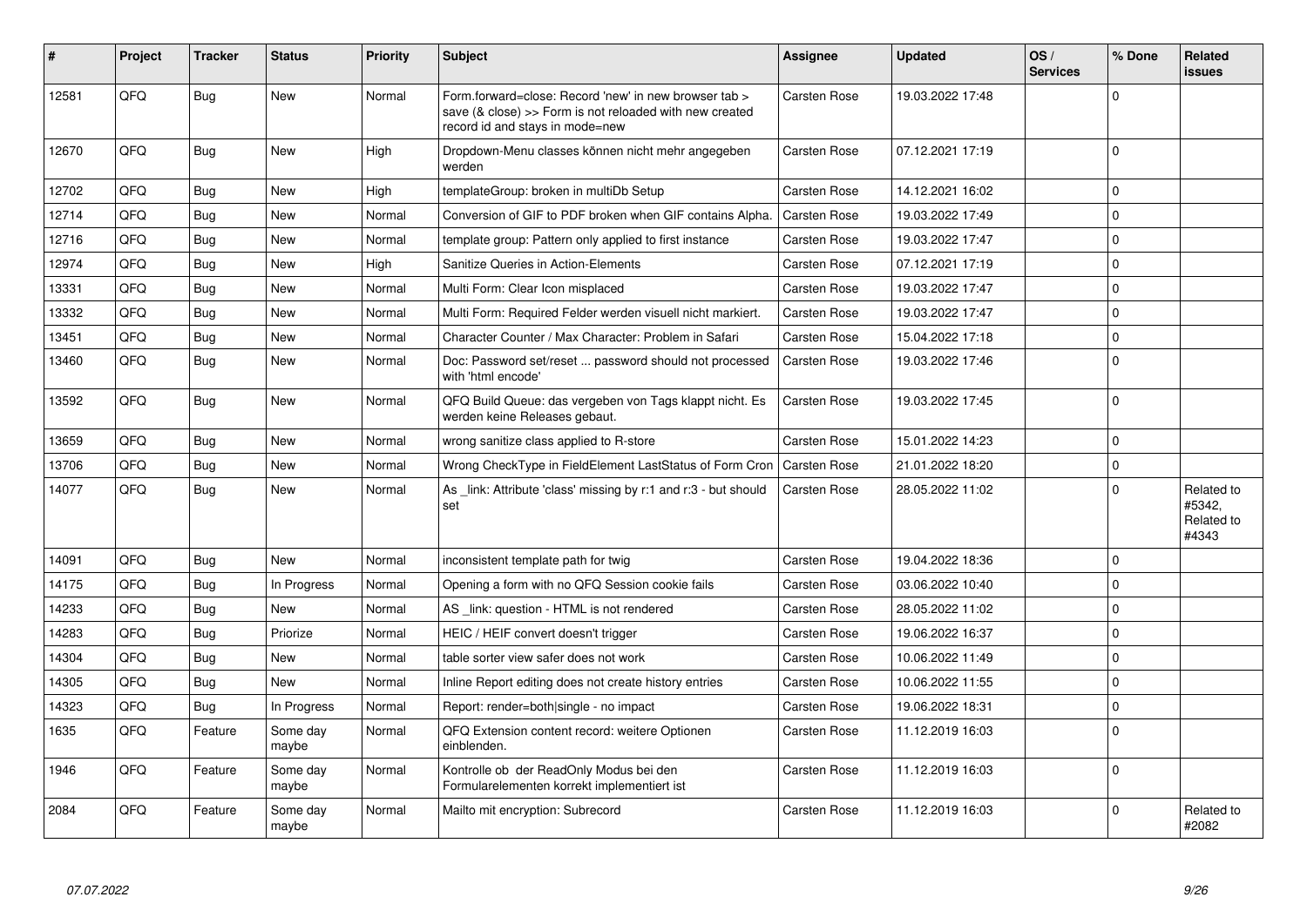| #    | Project | <b>Tracker</b> | <b>Status</b>     | <b>Priority</b> | <b>Subject</b>                                                                                                     | <b>Assignee</b>     | <b>Updated</b>   | OS/<br><b>Services</b> | % Done      | Related<br><b>issues</b>                    |
|------|---------|----------------|-------------------|-----------------|--------------------------------------------------------------------------------------------------------------------|---------------------|------------------|------------------------|-------------|---------------------------------------------|
| 2361 | QFQ     | Feature        | <b>New</b>        | Normal          | Logging wer/wann/wo welches Formular aufgerufen hat                                                                | Carsten Rose        | 11.12.2019 16:15 |                        | $\Omega$    | Related to<br>#4432.<br>Related to<br>#7480 |
| 2995 | QFQ     | Feature        | Some day<br>maybe | Normal          | Dropdown JQuery Plugin: 'chosen' - Moeglichkeit um Select<br>Listen mehr Funktion zu geben. Kein Bootstrap noetig. | <b>Carsten Rose</b> | 11.12.2019 16:03 |                        | $\mathbf 0$ |                                             |
| 3216 | QFQ     | Feature        | Some day<br>maybe | Normal          | dynamic update für checkbox label2                                                                                 | <b>Carsten Rose</b> | 11.12.2019 16:03 |                        | $\mathbf 0$ | Related to<br>#2081                         |
| 3267 | QFQ     | Feature        | Some day<br>maybe | Normal          | 2 Forms auf einer Seite: real + Read only                                                                          | Carsten Rose        | 11.12.2019 16:03 |                        | $\Omega$    |                                             |
| 3273 | QFQ     | Feature        | Some day<br>maybe | Low             | Dirty Flag in Form                                                                                                 | Carsten Rose        | 11.12.2019 16:02 |                        | $\mathbf 0$ |                                             |
| 3285 | QFQ     | Feature        | Some day<br>maybe | Normal          | Zeichenlimit pro Feld: textarea / editor                                                                           | Carsten Rose        | 11.12.2019 16:02 |                        | $\Omega$    |                                             |
| 3291 | QFQ     | Feature        | Some day<br>maybe | Normal          | AutoCron websiteToken                                                                                              | Carsten Rose        | 11.12.2019 16:02 |                        | $\mathbf 0$ | Related to<br>#4250                         |
| 3331 | QFQ     | Feature        | Some day<br>maybe | Normal          | Default Tooltip fuer _page? Links: mit Form und Record ID                                                          | Carsten Rose        | 11.12.2019 16:02 |                        | $\pmb{0}$   |                                             |
| 3332 | QFQ     | Feature        | Some day<br>maybe | Normal          | Uploads: Thumbnails, Details zum hochgeladenen File                                                                | Carsten Rose        | 11.12.2019 16:02 |                        | $\Omega$    | Related to<br>#3264,<br>Related to<br>#5333 |
| 3350 | QFQ     | Feature        | Some day<br>maybe | Normal          | FormEditor: Hilfetext hinter 'checktype'                                                                           | Carsten Rose        | 11.12.2019 16:02 |                        | $\mathbf 0$ |                                             |
| 3385 | QFQ     | Feature        | Some day<br>maybe | Normal          | templateGroup: insert/update/delete non primary records                                                            | Carsten Rose        | 11.12.2019 16:02 |                        | $\pmb{0}$   |                                             |
| 3402 | QFQ     | Feature        | Some day<br>maybe | Normal          | Syntax Highlighting via CodeMirror                                                                                 | Carsten Rose        | 11.12.2019 16:02 |                        | 100         | Related to<br>#3207                         |
| 3432 | QFQ     | Feature        | New               | Normal          | subrecord: dynamicUpdate                                                                                           | Carsten Rose        | 11.06.2020 21:10 |                        | $\mathbf 0$ | Related to<br>#5691                         |
| 3457 | QFQ     | Feature        | Some day<br>maybe | Normal          | LDAP: concat multi values to one single entry                                                                      | Carsten Rose        | 11.12.2019 16:02 |                        | $\mathbf 0$ |                                             |
| 3458 | QFQ     | Feature        | Some day<br>maybe | Normal          | Display 'Edit Form Element'-Checkbox on form: should<br>depend on FE Group                                         | Carsten Rose        | 11.12.2019 16:02 |                        | $\mathbf 0$ | Related to<br>#3447                         |
| 3504 | QFQ     | Feature        | <b>New</b>        | Normal          | Logging: welche Action FEs werden wann wie ausgefuehrt                                                             | Carsten Rose        | 01.02.2020 23:21 |                        | $\mathbf 0$ | Related to<br>#5458.<br>Related to<br>#4092 |
| 3537 | QFQ     | Feature        | Some day<br>maybe | Low             | SHOW COLUMNS FROM tableName - Extend '{{!'<br>definition                                                           | <b>Carsten Rose</b> | 11.12.2019 16:02 |                        | $\mathbf 0$ |                                             |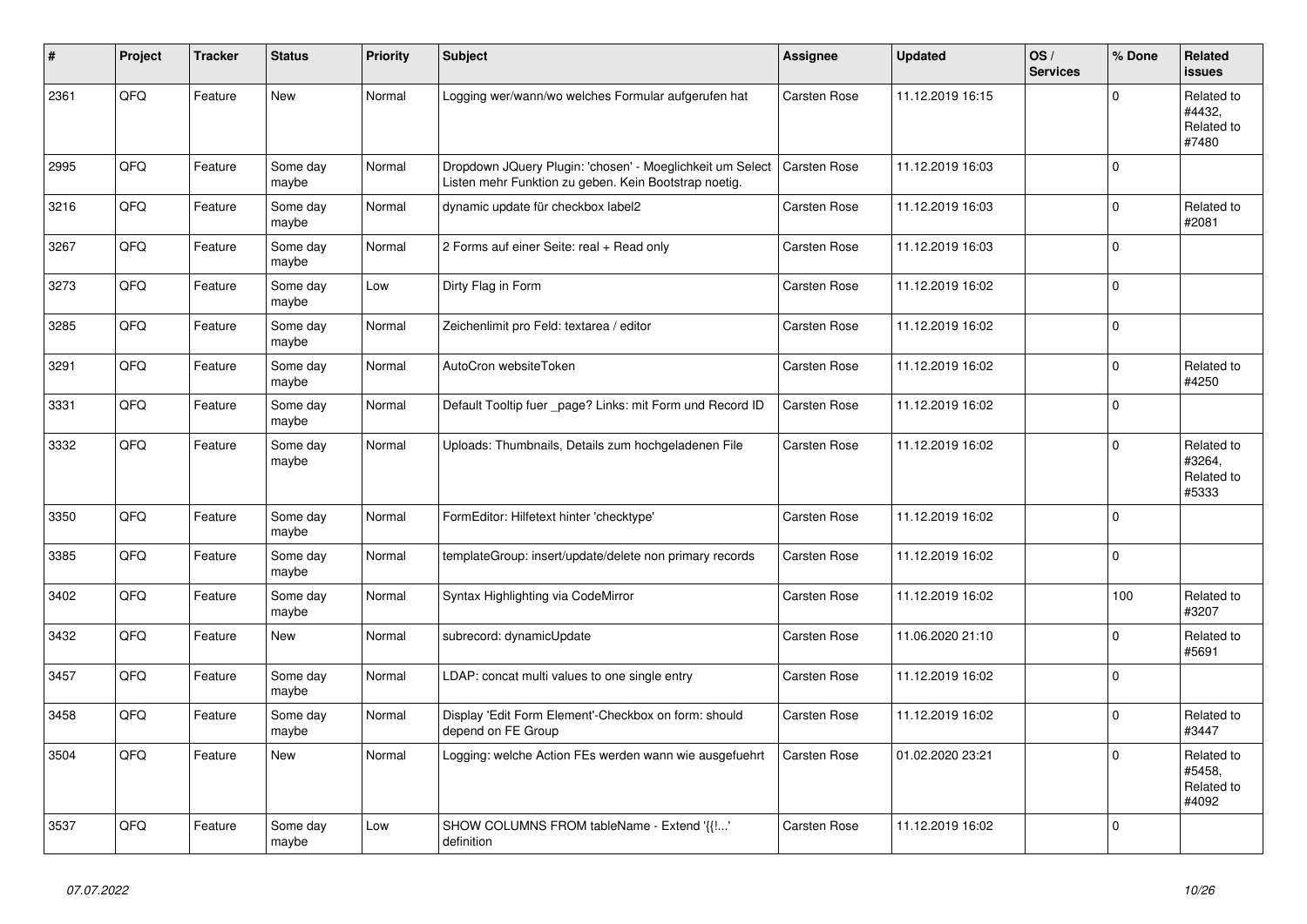| #    | Project | <b>Tracker</b> | <b>Status</b>     | <b>Priority</b> | Subject                                                                                                                                      | Assignee            | <b>Updated</b>   | OS/<br><b>Services</b> | % Done      | <b>Related</b><br><b>issues</b>             |
|------|---------|----------------|-------------------|-----------------|----------------------------------------------------------------------------------------------------------------------------------------------|---------------------|------------------|------------------------|-------------|---------------------------------------------|
| 3666 | QFQ     | Feature        | Some day<br>maybe | Normal          | a) Performance Messung: mysql_real_escape_string() im<br>Vergleich zu str_replace(), b) doppeltes Aufrufen von<br>mysgl real escape string() | Carsten Rose        | 11.12.2019 16:02 |                        | $\Omega$    |                                             |
| 3677 | QFQ     | Feature        | Some day<br>maybe | Normal          | wkhtmitopdf: FE User access prohibited, if client IP changes<br>\$TYPO3 CONF VARS[FE][lockIP]                                                | Carsten Rose        | 11.12.2019 16:02 |                        | $\Omega$    |                                             |
| 3708 | QFQ     | Feature        | Some day<br>maybe | Normal          | Form: input - 'specialchars', 'none'  gewisse tags<br>erlauben, andere verbieten                                                             | Carsten Rose        | 11.12.2019 16:02 |                        | $\mathbf 0$ | Related to<br>#14320                        |
| 3727 | QFQ     | Feature        | New               | High            | Security: Session Hijacking erschweren                                                                                                       | Carsten Rose        | 03.05.2021 21:14 |                        | $\mathbf 0$ |                                             |
| 3848 | QFQ     | Feature        | Some day<br>maybe | High            | Antivirus check fuer Upload files in gfg?                                                                                                    | Carsten Rose        | 03.05.2021 21:14 |                        | $\mathbf 0$ | Related to<br>#4131                         |
| 3867 | QFQ     | Feature        | Priorize          | Normal          | Readonly Formular: Template Groups add/delete<br>ausbeldnen                                                                                  | Carsten Rose        | 05.05.2021 22:12 |                        | $\mathbf 0$ |                                             |
| 3877 | QFQ     | Feature        | Some day<br>maybe | Normal          | FormEditor: die Felder die aktuell nicht gebraucht werden<br>nur auf readonly/disabled setzen (nicht ausblenden > das<br>irritiert.          | Carsten Rose        | 11.12.2019 16:03 |                        | $\Omega$    |                                             |
| 3900 | QFQ     | Feature        | Some day<br>maybe | Normal          | Extend documentation of 'Copy / Paste'                                                                                                       | Carsten Rose        | 11.12.2019 16:03 |                        | $\mathbf 0$ | Related to<br>#3899                         |
| 3905 | QFQ     | Feature        | Some day<br>maybe | Normal          | Documentation: Best Practice anhand eines Online<br>Bewerbungstools                                                                          | Carsten Rose        | 11.12.2019 16:03 |                        | $\Omega$    |                                             |
| 3941 | QFQ     | Feature        | Some day<br>maybe | Normal          | sqlAfter: es sollten mehrere moeglich sein                                                                                                   | Carsten Rose        | 11.12.2019 16:03 |                        | $\mathbf 0$ | Related to<br>#3942                         |
| 3942 | QFQ     | Feature        | Some day<br>maybe | Normal          | Action Elemente: neu generierte IDs via FE weitergeben                                                                                       | Carsten Rose        | 11.12.2019 16:03 |                        | $\Omega$    | Related to<br>#3941                         |
| 3947 | QFQ     | Feature        | Some day<br>maybe | Normal          | Attack detectect: logout current user                                                                                                        | Carsten Rose        | 11.12.2019 16:03 |                        | $\Omega$    | Related to<br>#5458.<br>Related to<br>#6299 |
| 3967 | QFQ     | Feature        | Some day<br>maybe | High            | Report: Checkbox, Radio, Dropdown, Input welches ohne<br>Submit funktioniert - 'Inline-Form'                                                 | Carsten Rose        | 03.05.2021 21:14 |                        | $\mathbf 0$ |                                             |
| 3990 | QFQ     | Feature        | Some day<br>maybe | High            | custom class definition: add space automatically                                                                                             | <b>Carsten Rose</b> | 03.05.2021 21:14 |                        | $\mathbf 0$ |                                             |
| 3991 | QFQ     | Feature        | Some day<br>maybe | Normal          | report: Columnname ' skipWrap' skips 'fbeg', 'fend'                                                                                          | Carsten Rose        | 11.12.2019 16:03 |                        | $\Omega$    |                                             |
| 4018 | QFQ     | Feature        | New               | Normal          | typeahead: long query parameter / answer triggers 'Attack<br>detected' and purges current SIP storage.                                       | Carsten Rose        | 29.06.2022 22:46 |                        | $\Omega$    | Related to<br>#9077                         |
| 4023 | QFQ     | Feature        | <b>New</b>        | Normal          | prepared statements - FE action: salveld, sglInsert,<br>sqlUpdate, sqlDelete, sqlBefore, sqlAfter                                            | Carsten Rose        | 11.12.2019 16:15 |                        | $\Omega$    |                                             |
| 4026 | QFQ     | Feature        | Some day<br>maybe | Normal          | sqlLog.sql: log number of FE.id                                                                                                              | Carsten Rose        | 11.12.2019 16:03 |                        | $\Omega$    | Related to<br>#5458                         |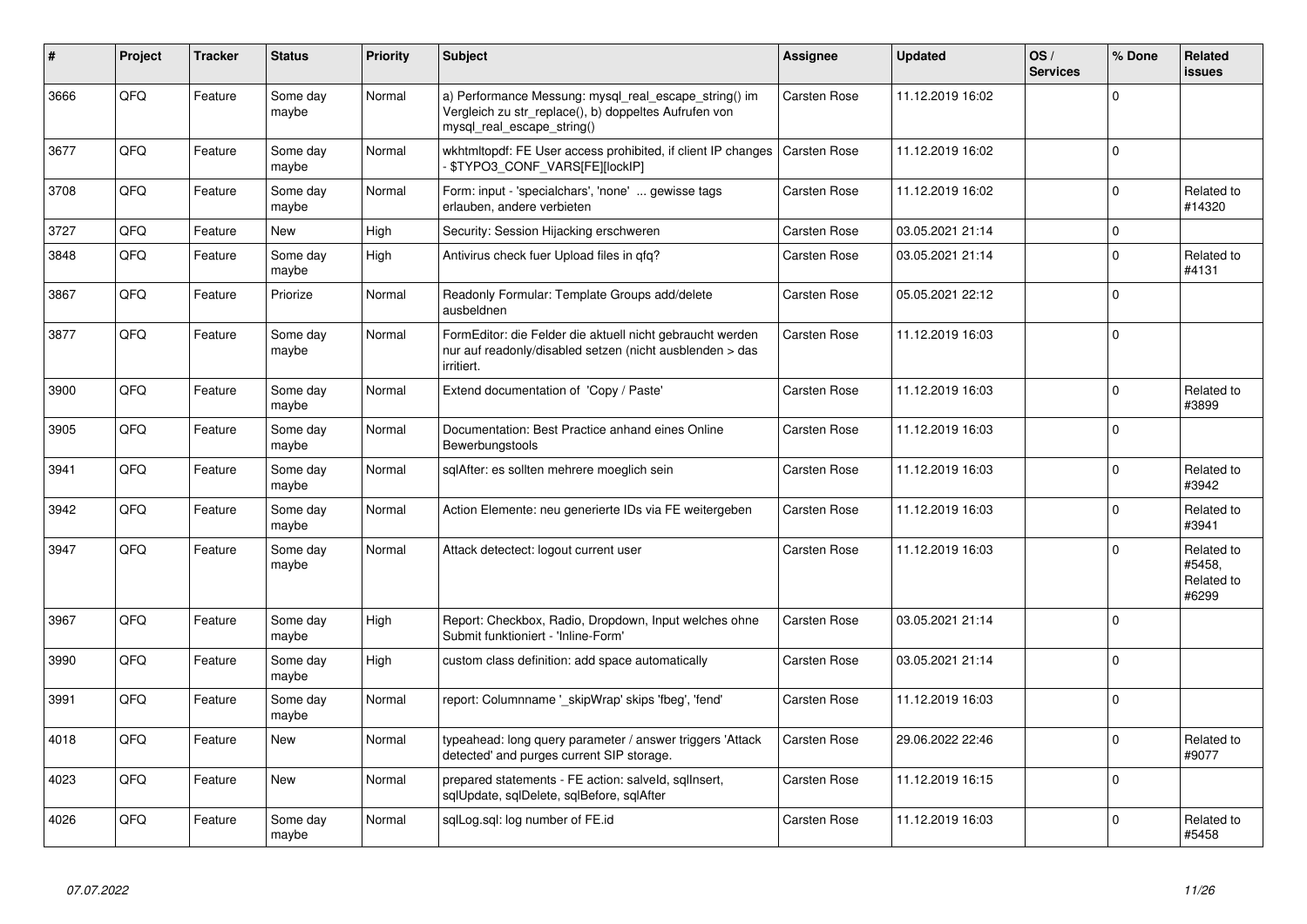| ∦    | Project | <b>Tracker</b> | <b>Status</b>     | <b>Priority</b> | <b>Subject</b>                                                                                                          | <b>Assignee</b>     | <b>Updated</b>   | OS/<br><b>Services</b> | % Done      | Related<br><b>issues</b>                    |
|------|---------|----------------|-------------------|-----------------|-------------------------------------------------------------------------------------------------------------------------|---------------------|------------------|------------------------|-------------|---------------------------------------------|
| 4050 | QFQ     | Feature        | New               | Normal          | sql.log: 1) FormElement ID which causes a specific action,<br>2) Result in the same row.                                | <b>Carsten Rose</b> | 15.04.2020 11:35 |                        | $\mathbf 0$ | Related to<br>#5458                         |
| 4082 | QFQ     | Feature        | New               | Normal          | Dynamic Update: modeSql - useful default                                                                                | Carsten Rose        | 01.02.2020 23:22 |                        | $\mathbf 0$ |                                             |
| 4197 | QFQ     | Feature        | Some day<br>maybe | Normal          | Unit Test fuer JSON Stream von QuickFormQuery.php ><br>doForm()                                                         | Carsten Rose        | 11.12.2019 16:03 |                        | $\mathbf 0$ |                                             |
| 4250 | QFQ     | Feature        | New               | Normal          | AutoCron in QFQ via PHP                                                                                                 | Carsten Rose        | 01.02.2020 23:21 |                        | $\mathbf 0$ | Related to<br>#3292,<br>Related to<br>#3291 |
| 4258 | QFQ     | Feature        | Some day<br>maybe | High            | <b>System Defaults: Forms</b>                                                                                           | Carsten Rose        | 03.05.2021 21:14 |                        | $\mathbf 0$ |                                             |
| 4259 | QFQ     | Feature        | Some day<br>maybe | Normal          | Instant trigger a cron job                                                                                              | Carsten Rose        | 11.12.2019 16:03 |                        | $\mathbf 0$ |                                             |
| 4330 | QFQ     | Feature        | Some day<br>maybe | Normal          | Error Message: report missing {{ / }} in sqlUpdate, sqlInsert,<br>sqlDelete, sqlAfter, sqlBefore in FE action elements. | Carsten Rose        | 01.02.2020 23:20 |                        | $\mathbf 0$ |                                             |
| 4343 | QFQ     | Feature        | Some day<br>maybe | Normal          | Link: Classifier to add 'attributes'                                                                                    | Carsten Rose        | 01.02.2020 23:20 |                        | $\mathbf 0$ | Related to<br>#14077                        |
| 4349 | QFQ     | Feature        | Some day<br>maybe | Normal          | link download: downloaded external URL to<br>deliver/concatenate - check mimetipe and handle it correctly               | Carsten Rose        | 11.12.2019 16:02 |                        | $\mathbf 0$ |                                             |
| 4365 | QFQ     | Feature        | Some day<br>maybe | Normal          | Multi Language: new way of config                                                                                       | Carsten Rose        | 01.02.2020 23:20 |                        | $\mathbf 0$ |                                             |
| 4413 | QFQ     | Feature        | New               | Normal          | fieldset: show/hidden, modeSql, dynamicUpdate                                                                           | Carsten Rose        | 09.02.2022 15:19 |                        | $\mathbf 0$ |                                             |
| 4606 | QFQ     | Feature        | Some day<br>maybe | Normal          | link: qualifier to render bootstrap button                                                                              | Carsten Rose        | 01.02.2020 23:19 |                        | $\Omega$    |                                             |
| 4650 | QFQ     | Feature        | Some day<br>maybe | Normal          | Convert html to doc/rtf                                                                                                 | Carsten Rose        | 01.02.2020 23:20 |                        | $\mathbf 0$ | Related to<br>#10704                        |
| 4652 | QFQ     | Feature        | Some day<br>maybe | Normal          | UZH CD: Weiterleitung auf benutzerdefinierte 403/404 Seite                                                              | <b>Carsten Rose</b> | 01.02.2020 23:20 |                        | $\mathbf 0$ |                                             |
| 4757 | QFQ     | Feature        | Some day<br>maybe | Normal          | Test subrecord: download links ok? Links ok?                                                                            | Carsten Rose        | 01.02.2020 23:20 |                        | $\mathbf 0$ |                                             |
| 4839 | QFQ     | Feature        | Some day<br>maybe | Normal          | qfq-handle in <head> Abschnitt</head>                                                                                   | Carsten Rose        | 11.12.2019 16:02 |                        | $\mathbf 0$ |                                             |
| 4869 | QFQ     | Feature        | Some day<br>maybe | Normal          | Dynamic Update (show, hide, readonly?, required?) for<br><b>Template Group Elements</b>                                 | <b>Carsten Rose</b> | 01.02.2020 23:19 |                        | $\mathbf 0$ | Related to<br>#4865                         |
| 4872 | QFQ     | Feature        | Some day<br>maybe | Normal          | Fields of Typo3 page available in STORE_TYPO3                                                                           | Carsten Rose        | 01.02.2020 23:19 |                        | $\mathbf 0$ |                                             |
| 4956 | QFQ     | Feature        | Some day<br>maybe | Normal          | Sendmail: Benutzerdefinierte Headers                                                                                    | Carsten Rose        | 11.12.2019 16:02 |                        | $\mathbf 0$ |                                             |
| 5131 | QFQ     | Feature        | New               | Normal          | Activate Spin Gear ('wait/busy' indicator) via LINK attribute                                                           | Carsten Rose        | 01.02.2020 23:21 |                        | $\pmb{0}$   |                                             |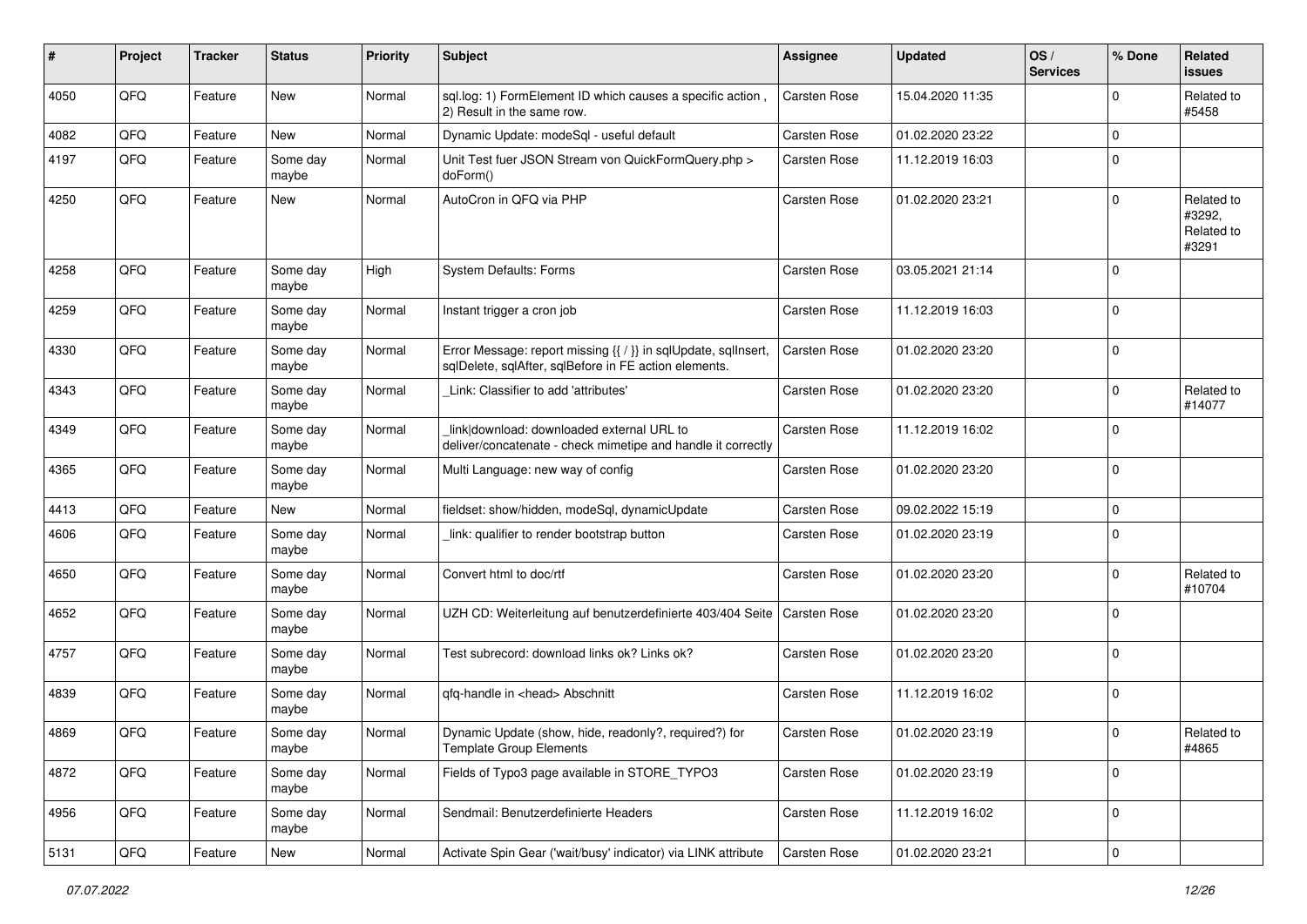| $\vert$ # | Project | <b>Tracker</b> | <b>Status</b>     | <b>Priority</b> | <b>Subject</b>                                                                                        | <b>Assignee</b> | <b>Updated</b>   | OS/<br><b>Services</b> | % Done      | Related<br><b>issues</b>                    |
|-----------|---------|----------------|-------------------|-----------------|-------------------------------------------------------------------------------------------------------|-----------------|------------------|------------------------|-------------|---------------------------------------------|
| 5132      | QFQ     | Feature        | Some day<br>maybe | Normal          | Error Message sendmail missing attachment: more details                                               | Carsten Rose    | 01.02.2020 23:19 |                        | $\mathbf 0$ |                                             |
| 5345      | QFQ     | Feature        | New               | Normal          | Report: UPDATE / INSERT / DELETE statements should<br>trigger subqueries, depending on the result.    | Carsten Rose    | 27.05.2020 16:11 |                        | $\mathbf 0$ |                                             |
| 5428      | QFQ     | Feature        | Some day<br>maybe | Normal          | secure thumbnail: late render on access.                                                              | Carsten Rose    | 01.02.2020 23:20 |                        | $\mathbf 0$ |                                             |
| 5480      | QFQ     | Feature        | Some day<br>maybe | Normal          | QFQ: Dokumentation mit Screenshots versehen                                                           | Carsten Rose    | 01.02.2020 23:20 |                        | $\Omega$    | Related to<br>#9879                         |
| 5548      | QFQ     | Feature        | Some day<br>maybe | Normal          | 801 Textfiles/Scriptfiles als Thumbnail                                                               | Carsten Rose    | 07.03.2022 16:26 |                        | $\mathbf 0$ |                                             |
| 5579      | QFQ     | Feature        | Some day<br>maybe | Normal          | Enhance Doc / Presentation: variable type 'link column type'                                          | Carsten Rose    | 01.02.2020 23:19 |                        | $\mathbf 0$ |                                             |
| 5665      | QFQ     | Feature        | Some day<br>maybe | Normal          | Versuch das '{{!' nicht mehr noetig ist.                                                              | Carsten Rose    | 01.02.2020 23:20 |                        | $\mathbf 0$ | Related to<br>#7432,<br>Related to<br>#7434 |
| 5695      | QFQ     | Feature        | In Progress       | Normal          | Multiform                                                                                             | Carsten Rose    | 02.01.2021 18:38 |                        | $\mathbf 0$ |                                             |
| 5715      | QFQ     | Feature        | New               | High            | PDF Caching                                                                                           | Carsten Rose    | 03.05.2021 21:14 |                        | $\mathbf 0$ | Related to<br>#5851.<br>Related to<br>#6357 |
| 5782      | QFQ     | Feature        | <b>New</b>        | Normal          | <b>NextCloud API</b>                                                                                  | Carsten Rose    | 01.02.2020 10:02 |                        | $\mathbf 0$ |                                             |
| 5852      | QFQ     | Feature        | Some day<br>maybe | Normal          | Logging: mail.log / sql.log - im FE anzeigen und via AJAX<br>aktualisieren                            | Carsten Rose    | 01.02.2020 23:19 |                        | $\mathbf 0$ | Related to<br>#5885                         |
| 5894      | QFQ     | Feature        | Feedback          | Normal          | Typeahead in Report: show/hide rows dynamically                                                       | Carsten Rose    | 18.02.2022 08:50 |                        | $\mathbf 0$ | Related to<br>#5893,<br>Related to<br>#5885 |
| 5942      | QFQ     | Feature        | Priorize          | Normal          | 'L' and 'type': append to links, generate via '_link' by using<br>'u:' .                              | Carsten Rose    | 01.02.2020 10:13 |                        | $\Omega$    |                                             |
| 5983      | QFQ     | Feature        | Some day<br>maybe | Normal          | Form Submit (save & update): normalize date/-time FE                                                  | Carsten Rose    | 01.02.2020 23:19 |                        | $\mathbf 0$ |                                             |
| 6250      | QFQ     | Feature        | In Progress       | Normal          | Enhance layout: a) Subrecord, b) Subrecord-Title                                                      | Carsten Rose    | 01.02.2020 23:22 |                        | $\mathbf 0$ | Related to<br>#5391                         |
| 6261      | QFQ     | Feature        | New               | Normal          | Persistent SIP                                                                                        | Carsten Rose    | 12.06.2021 09:07 |                        | $\Omega$    | Related to<br>#10819                        |
| 6289      | QFQ     | Feature        | <b>New</b>        | Normal          | Form: Log                                                                                             | Carsten Rose    | 01.02.2020 23:21 |                        | $\mathbf 0$ |                                             |
| 6292      | QFQ     | Feature        | New               | Normal          | Download: File speichern mit Hash aber original Filename<br>in der Datenbank vermerken fuer Downloads | Carsten Rose    | 01.02.2020 23:21 |                        | $\mathbf 0$ |                                             |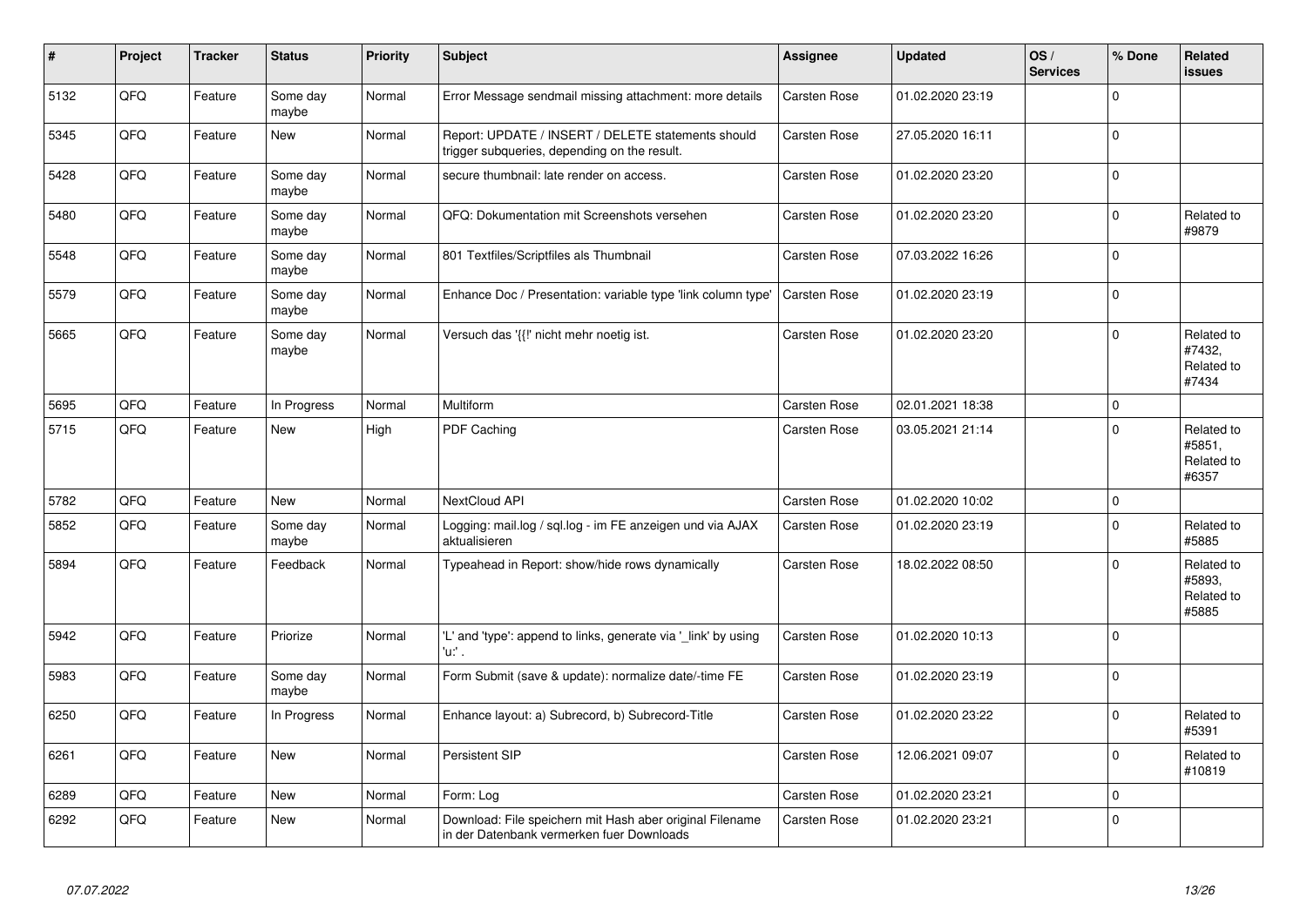| #    | Project    | <b>Tracker</b> | <b>Status</b>     | <b>Priority</b> | Subject                                                                                                                      | <b>Assignee</b> | <b>Updated</b>   | OS/<br><b>Services</b> | % Done      | <b>Related</b><br><b>issues</b>             |
|------|------------|----------------|-------------------|-----------------|------------------------------------------------------------------------------------------------------------------------------|-----------------|------------------|------------------------|-------------|---------------------------------------------|
| 6437 | QFQ        | Feature        | New               | Normal          | Neuer Mode Button bei FormElementen                                                                                          | Carsten Rose    | 01.02.2020 23:21 |                        | $\Omega$    | Related to<br>#9668.<br>Blocked by<br>#9678 |
| 6594 | QFQ        | Feature        | <b>New</b>        | Normal          | Excel: on download, check if there is a valid sip                                                                            | Carsten Rose    | 01.02.2020 23:21 |                        | $\Omega$    |                                             |
| 6602 | QFQ        | Feature        | New               | Normal          | Formlet: in Report auf Mausklick ein mini-form oeffnen                                                                       | Carsten Rose    | 11.12.2019 16:16 |                        | $\mathbf 0$ |                                             |
| 6609 | QFQ        | Feature        | New               | Normal          | Formlet: JSON API erweitern                                                                                                  | Carsten Rose    | 01.02.2020 23:21 |                        | 50          |                                             |
| 6715 | QFQ        | Feature        | Some day<br>maybe | Normal          | Code-Refactoring: dbArray vereinheitlichen                                                                                   | Carsten Rose    | 11.12.2019 16:02 |                        | $\Omega$    |                                             |
| 6723 | QFQ        | Feature        | New               | Normal          | Report QFQ Installation and Version                                                                                          | Carsten Rose    | 12.06.2021 09:07 |                        | $\mathbf 0$ |                                             |
| 6765 | QFQ        | Feature        | New               | Normal          | Moeglichkeit via QFQ eigene Logs zu schreiben                                                                                | Carsten Rose    | 01.02.2020 23:21 |                        | $\Omega$    |                                             |
| 6855 | QFQ        | Feature        | New               | Normal          | With {{feUser:U}}!={{feUser:T}}: Save / Delete: only<br>possible with {{feUserSave:U}}='yes' and<br>'{feUserDelete:U}}='yes' | Carsten Rose    | 01.02.2020 23:21 |                        | $\mathbf 0$ |                                             |
| 6998 | QFQ        | Feature        | Priorize          | Normal          | Form: with debug=on show column information as tooltip of<br>column label                                                    | Carsten Rose    | 01.02.2020 10:13 |                        | $\Omega$    |                                             |
| 7099 | QFQ        | Feature        | New               | Normal          | Redesign FormEditor                                                                                                          | Carsten Rose    | 01.02.2020 23:21 |                        | $\Omega$    |                                             |
| 7102 | QFQ        | Feature        | New               | Normal          | Comment sign in report: '#' and '--'                                                                                         | Carsten Rose    | 01.02.2020 23:21 |                        | $\mathbf 0$ |                                             |
| 7107 | QFQ        | Feature        | Some day<br>maybe | Normal          | Showcase Registration Tool: Anmeldung / Administration :<br>Liste Anmeldungen / Emaileinaldung                               | Carsten Rose    | 11.12.2019 16:01 |                        | $\Omega$    |                                             |
| 7109 | QFQ        | Feature        | New               | Normal          | Dynamic Updates: row/element hide                                                                                            | Carsten Rose    | 01.02.2020 23:22 |                        | $\Omega$    | Has<br>duplicate<br>#4081                   |
| 7119 | QFQ        | Feature        | New               | Normal          | Upload: scaleDownWidth, scaleDownHeight                                                                                      | Carsten Rose    | 01.02.2020 23:21 |                        | $\mathbf 0$ |                                             |
| 7175 | QFQ        | Feature        | New               | Normal          | Upload: md5 hash as filename                                                                                                 | Carsten Rose    | 01.02.2020 23:21 |                        | $\mathbf 0$ |                                             |
| 7217 | QFQ        | Feature        | Priorize          | Normal          | Download: notice User if `_sip=?` is missing                                                                                 | Carsten Rose    | 01.02.2020 10:13 |                        | $\Omega$    |                                             |
| 7239 | QFQ        | Feature        | New               | Normal          | TinyMCE: html tag whitelist                                                                                                  | Carsten Rose    | 01.02.2020 23:21 |                        | $\Omega$    | Related to<br>#14320                        |
| 7280 | QFQ        | Feature        | New               | Normal          | recently used table                                                                                                          | Carsten Rose    | 01.02.2020 23:21 |                        | $\mathbf 0$ |                                             |
| 7290 | QFQ        | Feature        | Priorize          | Normal          | FormEditor: title as textarea if LEN(title)>60                                                                               | Carsten Rose    | 01.02.2020 10:13 |                        | $\Omega$    | Blocked by<br>#7682                         |
| 7336 | <b>QFQ</b> | Feature        | Some day<br>maybe | Normal          | PDF Upload: disallow PDFs with specific Meta information                                                                     | Carsten Rose    | 11.12.2019 16:01 |                        | 0           |                                             |
| 7342 | QFQ        | Feature        | New               | Normal          | add content $=$ hide this                                                                                                    | Carsten Rose    | 01.02.2020 23:21 |                        | $\mathbf 0$ |                                             |
| 7452 | QFQ        | Feature        | Some day<br>maybe | Normal          | automate deployment new QFQ version                                                                                          | Carsten Rose    | 16.09.2021 15:10 |                        | $\mathbf 0$ |                                             |
| 7453 | QFQ        | Feature        | Some day<br>maybe | Normal          | import / export forms QFQ                                                                                                    | Carsten Rose    | 16.09.2021 15:10 |                        | $\mathbf 0$ |                                             |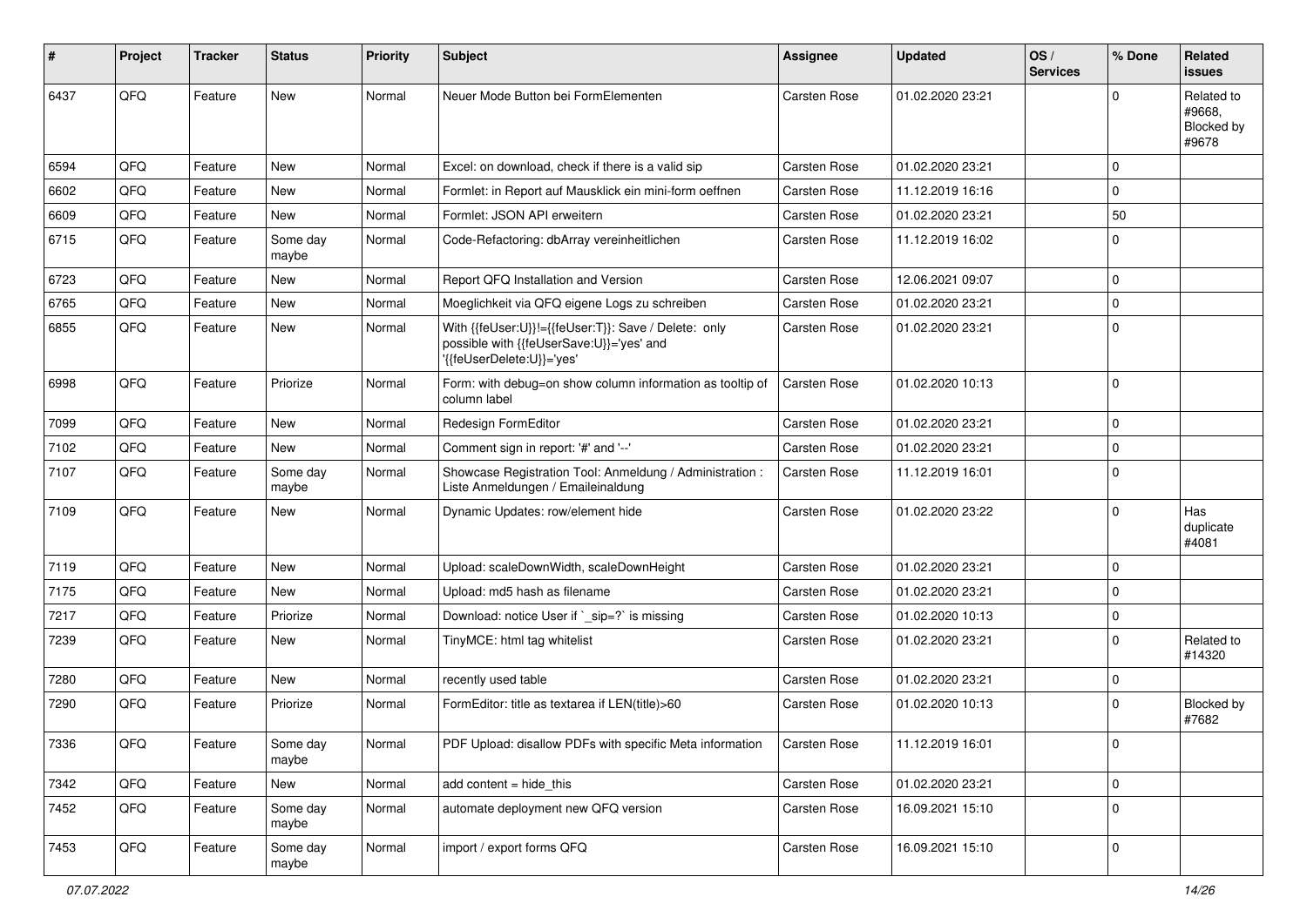| $\vert$ # | Project | <b>Tracker</b> | <b>Status</b>     | <b>Priority</b> | <b>Subject</b>                                                             | <b>Assignee</b>     | <b>Updated</b>   | OS/<br><b>Services</b> | % Done      | Related<br><b>issues</b>                        |
|-----------|---------|----------------|-------------------|-----------------|----------------------------------------------------------------------------|---------------------|------------------|------------------------|-------------|-------------------------------------------------|
| 7480      | QFQ     | Feature        | New               | Normal          | Record History (Undo / Redo)                                               | <b>Carsten Rose</b> | 11.12.2019 16:16 |                        | $\mathbf 0$ | Related to<br>#2361                             |
| 7481      | QFQ     | Feature        | New               | Normal          | Detect 'BaseUrl' automatically                                             | <b>Carsten Rose</b> | 01.02.2020 23:21 |                        | $\mathbf 0$ |                                                 |
| 7519      | QFQ     | Feature        | <b>New</b>        | Normal          | Select: Multi                                                              | Carsten Rose        | 01.02.2020 23:22 |                        | $\mathbf 0$ |                                                 |
| 7520      | QFQ     | Feature        | New               | Normal          | QR Code:  AS _qr ( AS _link)                                               | Carsten Rose        | 01.02.2020 23:22 |                        | $\pmb{0}$   |                                                 |
| 7521      | QFQ     | Feature        | New               | Normal          | TemplateGroup: fe.type=upload                                              | Carsten Rose        | 01.02.2020 23:21 |                        | $\mathbf 0$ | Related to<br>#9706                             |
| 7522      | QFQ     | Feature        | Priorize          | Normal          | Inserting default index.html to folder (Avoid Apache<br>Indexing)          | Carsten Rose        | 01.02.2020 10:13 |                        | $\Omega$    |                                                 |
| 7630      | QFQ     | Feature        | Priorize          | Normal          | detailed error message for simple upload                                   | Carsten Rose        | 01.02.2020 10:13 |                        | $\mathbf 0$ |                                                 |
| 7660      | QFQ     | Feature        | <b>New</b>        | Normal          | IMAP: import mails to DB, move / delete mails                              | <b>Carsten Rose</b> | 01.02.2020 09:52 |                        | $\pmb{0}$   |                                                 |
| 7681      | QFQ     | Feature        | New               | Normal          | Optional switch off 'check for modified record'                            | Carsten Rose        | 01.02.2020 23:21 |                        | $\pmb{0}$   |                                                 |
| 7683      | QFQ     | Feature        | New               | Normal          | Special column names in '{{ SELECT  AS _link }}' should<br>be detected     | Carsten Rose        | 01.02.2020 23:21 |                        | $\pmb{0}$   |                                                 |
| 7812      | QFQ     | Feature        | New               | Normal          | FE 'Subrecord' - new option 'subrecordShowFilter',<br>subrecordPaging      | Carsten Rose        | 01.02.2020 23:22 |                        | $\pmb{0}$   |                                                 |
| 7850      | QFQ     | Feature        | New               | High            | Upload records: non 'pathFileName' column                                  | <b>Carsten Rose</b> | 03.05.2021 21:14 |                        | $\Omega$    |                                                 |
| 7920      | QFQ     | Feature        | New               | Normal          | FE: Syntax Highlight, Zeinlenumbruch                                       | Carsten Rose        | 01.02.2020 10:03 |                        | $\mathbf 0$ |                                                 |
| 7924      | QFQ     | Feature        | <b>New</b>        | Normal          | Radio/Checkbox with Tooltip                                                | <b>Carsten Rose</b> | 01.02.2020 23:22 |                        | $\Omega$    |                                                 |
| 8034      | QFQ     | Feature        | Priorize          | Normal          | FormElement 'data': 22.22.2222 should not be accepted                      | Carsten Rose        | 01.02.2020 10:13 |                        | $\pmb{0}$   |                                                 |
| 8044      | QFQ     | Feature        | Priorize          | Normal          | Transaction: a) Form, b) Report                                            | Carsten Rose        | 05.05.2021 22:14 |                        | $\mathbf 0$ | Related to<br>#8043                             |
| 8082      | QFQ     | Feature        | Priorize          | High            | Contact form without saving record                                         | Carsten Rose        | 07.12.2021 15:20 |                        | $\Omega$    | Related to<br>#8587,<br><b>Blocks</b><br>#11850 |
| 8089      | QFQ     | Feature        | <b>New</b>        | Normal          | Copy/Paste for FormElements                                                | Carsten Rose        | 01.02.2020 23:22 |                        | $\mathbf 0$ |                                                 |
| 8101      | QFQ     | Feature        | Some day<br>maybe | Normal          | Password hash: support further hashing methods                             | Carsten Rose        | 16.09.2021 15:10 |                        | $\mathbf 0$ |                                                 |
| 8187      | QFQ     | Feature        | New               | Normal          | Subrecord: enable/hide new button - make new/edit/delete<br>customizeable. | Carsten Rose        | 06.03.2021 18:44 |                        | $\pmb{0}$   | Related to<br>#11326                            |
| 8204      | QFQ     | Feature        | Priorize          | High            | Position 'required mark'                                                   | Carsten Rose        | 16.06.2021 13:44 |                        | $\pmb{0}$   |                                                 |
| 8217      | QFQ     | Feature        | <b>New</b>        | Normal          | if-elseif-else construct                                                   | Carsten Rose        | 16.03.2021 18:41 |                        | $\mathbf 0$ | Related to<br>#10716                            |
| 8277      | QFQ     | Feature        | Priorize          | Normal          | fe.parameter.default=                                                      | Carsten Rose        | 01.02.2020 23:17 |                        | $\mathbf 0$ | Related to<br>#8113                             |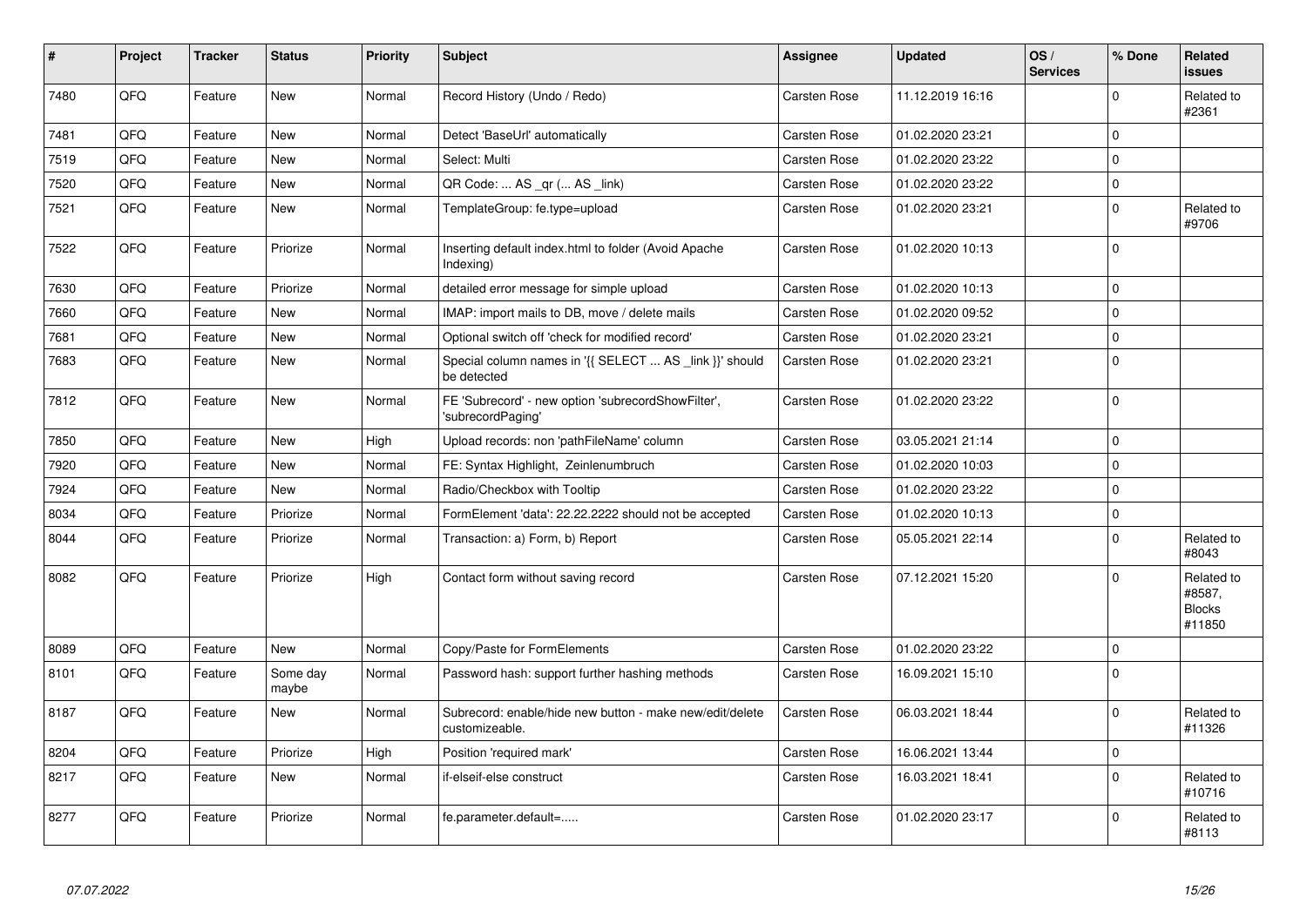| $\vert$ # | Project | <b>Tracker</b> | <b>Status</b>     | <b>Priority</b> | <b>Subject</b>                                                                                         | <b>Assignee</b>     | <b>Updated</b>   | OS/<br><b>Services</b> | % Done      | Related<br><b>issues</b> |
|-----------|---------|----------------|-------------------|-----------------|--------------------------------------------------------------------------------------------------------|---------------------|------------------|------------------------|-------------|--------------------------|
| 8336      | QFQ     | Feature        | <b>New</b>        | Normal          | Form > modified > Close New: a) Optional disable popup, b)<br>custom text, c) mode on save: close stay | Carsten Rose        | 01.02.2020 23:22 |                        | $\Omega$    | Related to<br>#8335      |
| 8520      | QFQ     | Feature        | Some day<br>maybe | Normal          | Bring QFQ to Composer                                                                                  | Carsten Rose        | 16.09.2021 15:10 |                        | $\mathbf 0$ |                          |
| 8584      | QFQ     | Feature        | Priorize          | Normal          | FE 'Action' - never assign to Container (except Template<br>Group)                                     | Carsten Rose        | 01.02.2020 10:13 |                        | $\Omega$    |                          |
| 8585      | QFQ     | Feature        | Priorize          | Normal          | Enhance Error message for 'unknown form'                                                               | <b>Carsten Rose</b> | 01.02.2020 10:13 |                        | $\mathbf 0$ |                          |
| 8586      | QFQ     | Feature        | Some day<br>maybe | Normal          | QFQ: Enhance Error message for 'record not found'                                                      | Carsten Rose        | 16.09.2021 15:10 |                        | $\mathbf 0$ |                          |
| 8702      | QFQ     | Feature        | <b>New</b>        | Normal          | Load Record which is locked: missing user info                                                         | Carsten Rose        | 11.12.2019 16:16 |                        | $\mathbf 0$ | Related to<br>#9789      |
| 8719      | QFQ     | Feature        | New               | Normal          | extraButtonLock: add support for 0/1                                                                   | <b>Carsten Rose</b> | 01.02.2020 23:22 |                        | $\mathbf 0$ |                          |
| 8806      | QFQ     | Feature        | New               | Normal          | SQL Function nl2br                                                                                     | Carsten Rose        | 01.02.2020 23:22 |                        | $\pmb{0}$   |                          |
| 8892      | QFQ     | Feature        | Some day<br>maybe | Normal          | Display and Edit SQL Comments in Form Editor                                                           | Carsten Rose        | 11.12.2019 16:01 |                        | $\pmb{0}$   |                          |
| 8894      | QFQ     | Feature        | Some day<br>maybe | Normal          | Documentation Tags Usable in QFQ Application                                                           | Carsten Rose        | 11.12.2019 16:01 |                        | $\mathbf 0$ |                          |
| 8962      | QFQ     | Feature        | New               | High            | allow for form fields with identical names                                                             | Carsten Rose        | 03.05.2021 21:14 |                        | $\pmb{0}$   |                          |
| 8963      | QFQ     | Feature        | Priorize          | Normal          | Setting values in a store: flexible way                                                                | Carsten Rose        | 05.05.2021 22:10 |                        | $\Omega$    | Related to<br>#8975      |
| 8975      | QFQ     | Feature        | <b>New</b>        | Normal          | Report Notation: 2.0                                                                                   | Carsten Rose        | 01.02.2020 23:22 |                        | $\mathbf 0$ | Related to<br>#8963      |
| 9128      | QFQ     | Feature        | New               | Normal          | Error Message: not replaced variables- a) replace back to<br>{{', b) underline                         | Carsten Rose        | 01.02.2020 23:22 |                        | $\pmb{0}$   | Related to<br>#9129      |
| 9129      | QFQ     | Feature        | New               | Normal          | sqlValidate: Message as notification, not as error                                                     | <b>Carsten Rose</b> | 01.02.2020 23:22 |                        | $\mathbf 0$ | Related to<br>#9128      |
| 9136      | QFQ     | Feature        | New               | Normal          | Create ZIP files with dynamic PDFs                                                                     | Carsten Rose        | 06.07.2022 13:21 |                        | $\mathbf 0$ |                          |
| 9208      | QFQ     | Feature        | <b>New</b>        | Normal          | Manage 'recent' records                                                                                | Carsten Rose        | 01.02.2020 23:22 |                        | $\Omega$    |                          |
| 9221      | QFQ     | Feature        | <b>New</b>        | Normal          | typeAhead: Zeichenlimite ausschalten                                                                   | Carsten Rose        | 29.06.2022 22:36 |                        | $\mathbf 0$ |                          |
| 9346      | QFQ     | Feature        | Priorize          | Normal          | beforeSave: check if an upload is given                                                                | <b>Carsten Rose</b> | 11.06.2021 21:18 |                        | $\mathbf 0$ |                          |
| 9348      | QFQ     | Feature        | <b>New</b>        | Normal          | defaultThumbnailSize: pre render thumbnails                                                            | Carsten Rose        | 12.06.2021 09:05 |                        | $\mathbf 0$ |                          |
| 9352      | QFQ     | Feature        | New               | Normal          | FE 'Native' fire slaveld, sqlAfter, sqlIns                                                             | Carsten Rose        | 01.02.2020 23:22 |                        | $\mathbf 0$ |                          |
| 9394      | QFQ     | Feature        | Priorize          | Normal          | REST: allow for non numerical ids in get requests                                                      | Carsten Rose        | 05.05.2021 22:10 |                        | $\pmb{0}$   |                          |
| 9517      | QFQ     | Feature        | In Progress       | High            | Input multiple tags with typeahead                                                                     | Carsten Rose        | 03.05.2021 21:14 |                        | 40          | Related to<br>#10150     |
| 9537      | QFQ     | Feature        | New               | Normal          | FormEditor: Edit fieldset in FrontEnd                                                                  | Carsten Rose        | 01.02.2020 23:22 |                        | $\mathbf 0$ |                          |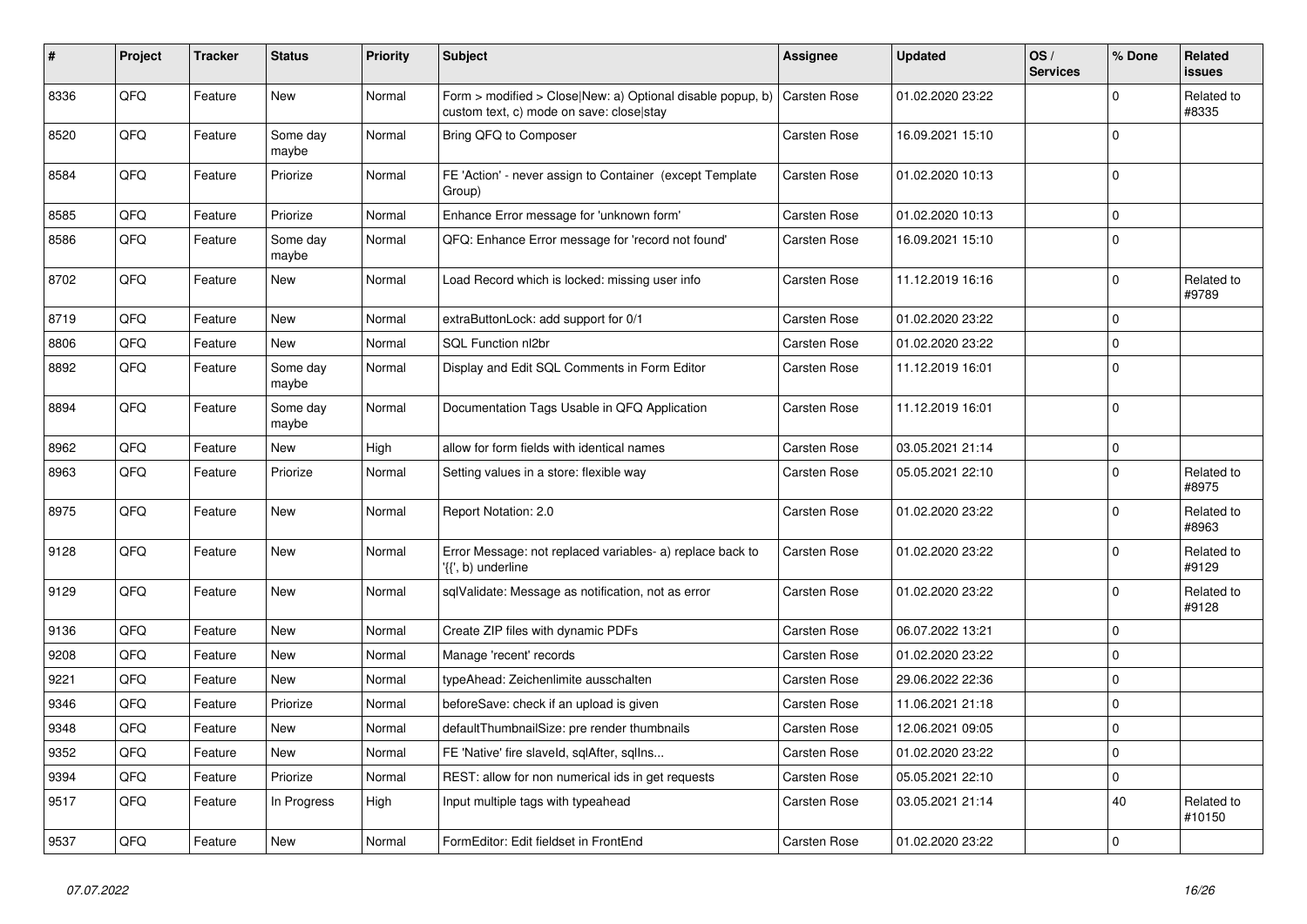| $\vert$ # | Project | <b>Tracker</b> | <b>Status</b>     | Priority | <b>Subject</b>                                                                                                                        | Assignee            | <b>Updated</b>   | OS/<br><b>Services</b> | % Done      | Related<br><b>issues</b>                                               |
|-----------|---------|----------------|-------------------|----------|---------------------------------------------------------------------------------------------------------------------------------------|---------------------|------------------|------------------------|-------------|------------------------------------------------------------------------|
| 9579      | QFQ     | Feature        | Some day<br>maybe | Normal   | Multiform with Process Row                                                                                                            | Carsten Rose        | 11.12.2019 16:01 |                        | $\Omega$    |                                                                        |
| 9602      | QFQ     | Feature        | <b>New</b>        | Normal   | Form definition as JSON                                                                                                               | Carsten Rose        | 01.02.2020 23:21 |                        | $\Omega$    | Related to<br>#9600                                                    |
| 9668      | QFQ     | Feature        | Priorize          | Normal   | Form.mode: rename 'hidden' to 'hide'                                                                                                  | Carsten Rose        | 05.05.2021 22:14 |                        | $\Omega$    | Related to<br>#6437                                                    |
| 9704      | QFQ     | Feature        | Some day<br>maybe | Normal   | Thumbnails Generieren beim Splitten von PDF Files                                                                                     | Carsten Rose        | 11.12.2019 16:01 |                        | $\Omega$    |                                                                        |
| 9706      | QFQ     | Feature        | New               | Normal   | Multi File Upload (hidden template group)                                                                                             | Carsten Rose        | 01.02.2020 23:22 |                        | $\Omega$    | Related to<br>#7521,<br>Related to<br>#5562,<br>Related to<br>#13330   |
| 9707      | QFQ     | Feature        | <b>New</b>        | Normal   | SIP security: encode pageld and check pageld on decode                                                                                | <b>Carsten Rose</b> | 01.02.2020 23:22 |                        | $\Omega$    |                                                                        |
| 9777      | QFQ     | Feature        | New               | Normal   | Logging QFQ Variables                                                                                                                 | Carsten Rose        | 16.12.2019 17:17 |                        | $\Omega$    |                                                                        |
| 9781      | QFQ     | Feature        | <b>New</b>        | Normal   | Button: CSS class to make buttons smaller                                                                                             | Carsten Rose        | 01.02.2020 23:22 |                        | $\Omega$    |                                                                        |
| 9811      | QFQ     | Feature        | New               | Normal   | Report: tag every n'th row                                                                                                            | <b>Carsten Rose</b> | 01.02.2020 23:22 |                        | $\Omega$    |                                                                        |
| 9900      | QFQ     | Feature        | Priorize          | Normal   | Generic API Call: tt-content record >> JSON                                                                                           | Carsten Rose        | 01.02.2020 10:13 |                        | $\mathbf 0$ |                                                                        |
| 9927      | QFQ     | Feature        | New               | Normal   | QFQ Update: a) Update nur machen wenn BE User<br>eingeloggt ist., b) Bei Fehler genaue Meldung welcher<br>Updateschritt Probleme hat. | Carsten Rose        | 22.01.2020 12:59 |                        | $\Omega$    |                                                                        |
| 9928      | QFQ     | Feature        | Priorize          | Normal   | SpecialColumnName: a) Deprecated: ' AS "_+tag "', b)<br>New: ' AS "_ <tag1><tag2>" '</tag2></tag1>                                    | Carsten Rose        | 01.02.2020 23:17 |                        | $\Omega$    | Related to<br>#9929                                                    |
| 9968      | QFQ     | Feature        | Priorize          | Normal   | Tooltip in Links for Developer                                                                                                        | Carsten Rose        | 01.02.2020 23:17 |                        | $\mathbf 0$ |                                                                        |
| 9983      | QFQ     | Feature        | New               | Normal   | Report Notation: new keyword 'range'                                                                                                  | Carsten Rose        | 01.02.2020 15:55 |                        | $\Omega$    |                                                                        |
| 10005     | QFQ     | Feature        | Priorize          | Normal   | Report / special column name:  AS _calendar                                                                                           | <b>Carsten Rose</b> | 03.06.2020 17:28 |                        | $\Omega$    |                                                                        |
| 10011     | QFQ     | Feature        | Priorize          | Normal   | Offer new STORE_TYPO3 Variable 'beUser', 'beEmail'                                                                                    | <b>Carsten Rose</b> | 08.05.2021 09:51 |                        | $\Omega$    | Related to<br>#10012,<br>Related to<br>#12511                          |
| 10012     | QFQ     | Feature        | Priorize          | Normal   | redirectAllMailTo: {{beEmail:T}}                                                                                                      | <b>Carsten Rose</b> | 08.05.2021 09:54 |                        | $\Omega$    | Related to<br>#12412,<br>Related to<br>#12413,<br>Related to<br>#10011 |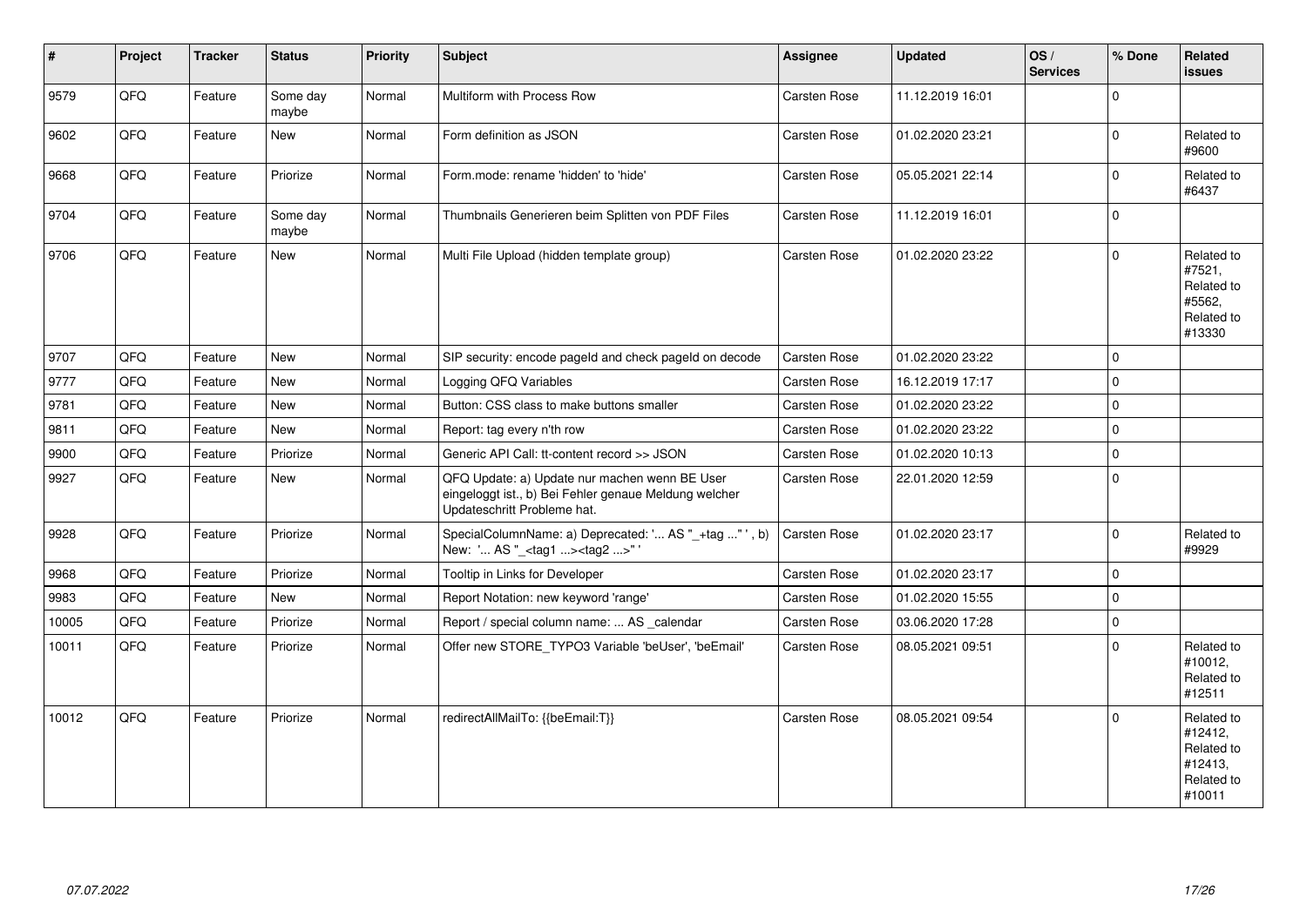| ∦     | Project | <b>Tracker</b> | <b>Status</b>     | <b>Priority</b> | <b>Subject</b>                                                                           | <b>Assignee</b>     | <b>Updated</b>   | OS/<br><b>Services</b> | % Done      | Related<br><b>issues</b>                                              |
|-------|---------|----------------|-------------------|-----------------|------------------------------------------------------------------------------------------|---------------------|------------------|------------------------|-------------|-----------------------------------------------------------------------|
| 10013 | QFQ     | Feature        | Some day<br>maybe | Normal          | FE.typ=editor: CodeMirror                                                                | <b>Carsten Rose</b> | 08.06.2022 10:37 |                        | $\Omega$    | Related to<br>#12611,<br>Related to<br>#12490,<br>Related to<br>#7732 |
| 10014 | QFQ     | Feature        | New               | Normal          | Manual.rst: describe behaviour and process order of<br>fillStoreVar, slaveId, sqlBefore, | Carsten Rose        | 01.02.2020 22:31 |                        | $\mathbf 0$ |                                                                       |
| 10015 | QFQ     | Feature        | Priorize          | Normal          | Monospace in Textarea                                                                    | Carsten Rose        | 03.02.2020 13:40 |                        | $\mathbf 0$ |                                                                       |
| 10080 | QFQ     | Feature        | New               | Normal          | Popup on 'save' / 'close': configure dialog (answer<br>yes/no/cancle/)                   | Carsten Rose        | 28.03.2021 20:52 |                        | $\mathbf 0$ | Is duplicate<br>of #12262                                             |
| 10095 | QFQ     | Feature        | Some day<br>maybe | Normal          | Generic Gitlab Integration into QFQ                                                      | <b>Carsten Rose</b> | 16.09.2021 15:10 |                        | $\mathbf 0$ |                                                                       |
| 10115 | QFQ     | Feature        | New               | Normal          | TypeAhead: static list                                                                   | Carsten Rose        | 26.02.2020 16:42 |                        | 100         |                                                                       |
| 10116 | QFQ     | Feature        | Some day<br>maybe | Normal          | TypeAhead: Tag - show inside 'input' element                                             | Carsten Rose        | 16.09.2021 15:09 |                        | $\Omega$    |                                                                       |
| 10119 | QFQ     | Feature        | New               | Normal          | Dropdown (selectlist) & TypeAhead: format and catagorize<br>list                         | Carsten Rose        | 07.05.2020 09:36 |                        | $\mathbf 0$ |                                                                       |
| 10443 | QFQ     | Feature        | In Progress       | Normal          | Konzept_api / _live                                                                      | <b>Carsten Rose</b> | 07.05.2020 09:39 |                        | $\mathbf 0$ |                                                                       |
| 10593 | QFQ     | Feature        | New               | Normal          | label2: text behind input element                                                        | Carsten Rose        | 16.05.2020 10:57 |                        | $\mathbf 0$ |                                                                       |
| 10714 | QFQ     | Feature        | New               | Normal          | multi Table Form                                                                         | Carsten Rose        | 16.03.2021 18:44 |                        | $\mathbf 0$ |                                                                       |
| 10716 | QFQ     | Feature        | Some day<br>maybe | Normal          | Business Logic mit Externen Skripten                                                     | Carsten Rose        | 16.09.2021 15:10 |                        | $\mathbf 0$ | Related to<br>#10713,<br>Related to<br>#8217                          |
| 10745 | QFQ     | Feature        | Some day<br>maybe | Normal          | <b>Tablesorter Excel Export</b>                                                          | Carsten Rose        | 16.09.2021 15:09 |                        | $\mathbf 0$ |                                                                       |
| 10793 | QFQ     | Feature        | In Progress       | Normal          | <b>Update NPM Packages</b>                                                               | Carsten Rose        | 07.09.2021 13:25 |                        | 30          |                                                                       |
| 10819 | QFQ     | Feature        | New               | Normal          | Persistent SIP - second try                                                              | Carsten Rose        | 29.06.2020 23:02 |                        | $\mathbf 0$ | Related to<br>#6261                                                   |
| 10976 | QFQ     | Feature        | New               | Normal          | Excel Export Verbesserungen                                                              | Carsten Rose        | 06.08.2020 10:56 |                        | $\mathbf 0$ |                                                                       |
| 10979 | QFQ     | Feature        | New               | Normal          | Ajax Calls an API - dataReport                                                           | Carsten Rose        | 11.05.2022 12:15 |                        | $\mathbf 0$ |                                                                       |
| 10996 | QFQ     | Feature        | New               | Normal          | Download video via sip: no seek                                                          | Carsten Rose        | 12.08.2020 14:18 |                        | 0           |                                                                       |
| 11036 | QFQ     | Feature        | Some day<br>maybe | Normal          | inline report editor permissions                                                         | Carsten Rose        | 16.09.2021 15:09 |                        | $\mathbf 0$ | Related to<br>#11323                                                  |
| 11076 | QFQ     | Feature        | In Progress       | Normal          | SELECT  AS _websocket                                                                    | Carsten Rose        | 30.08.2020 17:49 |                        | $\pmb{0}$   | Related to<br>#13354                                                  |
| 11080 | QFQ     | Feature        | New               | Normal          | Send MQTT messages                                                                       | Carsten Rose        | 29.08.2020 19:49 |                        | $\pmb{0}$   |                                                                       |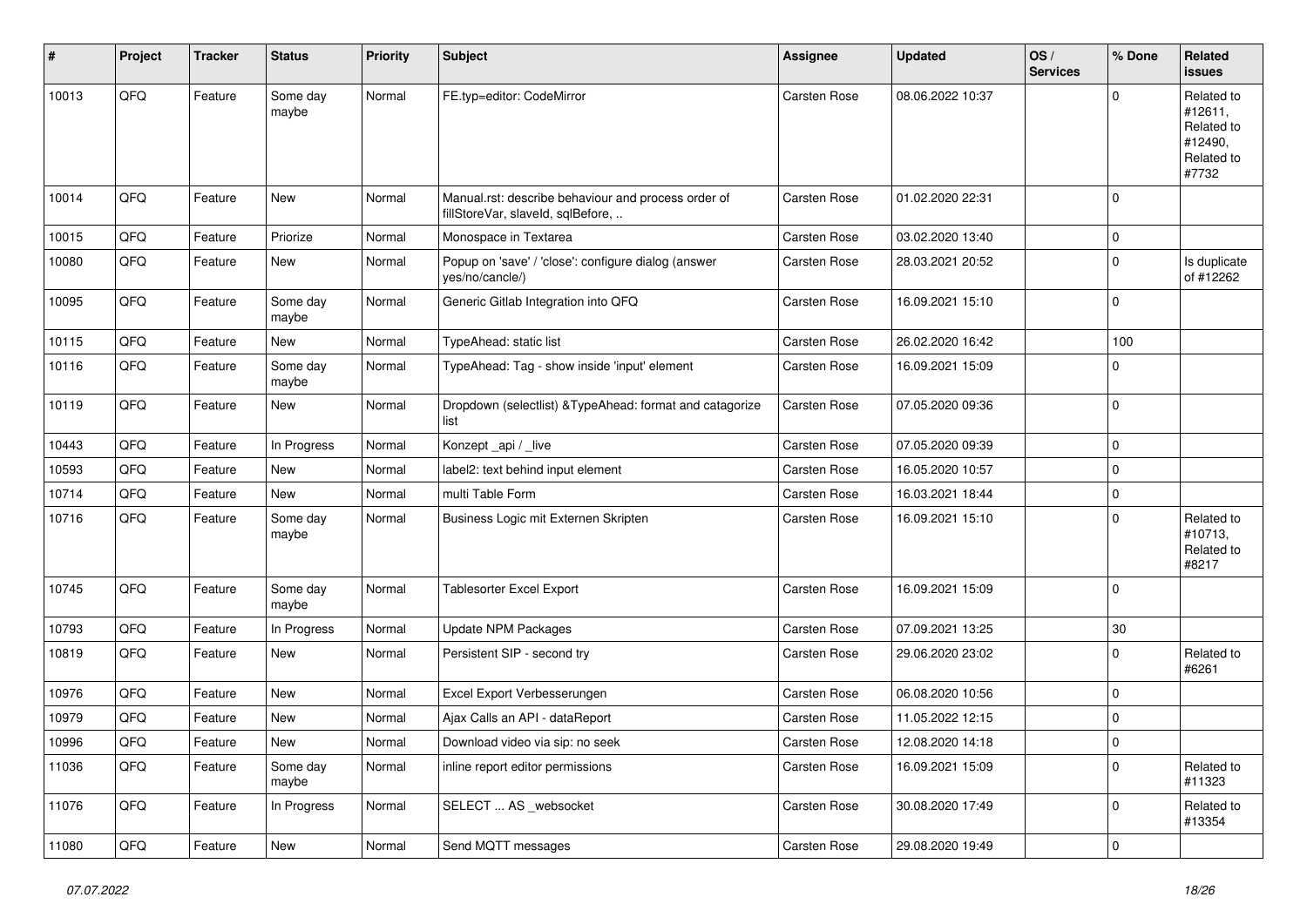| $\vert$ # | Project | <b>Tracker</b> | <b>Status</b>     | <b>Priority</b> | <b>Subject</b>                                                                                       | <b>Assignee</b>                                        | <b>Updated</b>      | OS/<br><b>Services</b> | % Done       | Related<br><b>issues</b>                      |                      |
|-----------|---------|----------------|-------------------|-----------------|------------------------------------------------------------------------------------------------------|--------------------------------------------------------|---------------------|------------------------|--------------|-----------------------------------------------|----------------------|
| 11217     | QFQ     | Feature        | Some day<br>maybe | Normal          | <b>Extend Script Functionality</b>                                                                   | Carsten Rose                                           | 16.09.2021 15:10    |                        | $\Omega$     |                                               |                      |
| 11320     | QFQ     | Feature        | Priorize          | Normal          | Typo3 Version 10 support                                                                             | Carsten Rose                                           | 05.05.2021 22:09    |                        | 0            |                                               |                      |
| 11322     | QFQ     | Feature        | Some day<br>maybe | Normal          | Form Element JSON - (multiline parameter field)                                                      | <b>Carsten Rose</b>                                    | 16.09.2021 15:10    |                        | $\pmb{0}$    |                                               |                      |
| 11323     | QFQ     | Feature        | Some day<br>maybe | Normal          | Report Frontend Editor Modal + Codemirror                                                            | Carsten Rose                                           | 16.09.2021 15:10    |                        | $\pmb{0}$    | Related to<br>#11036                          |                      |
| 11460     | QFQ     | Feature        | New               | Normal          | Easier creation of changelog: gitchangelog                                                           | Carsten Rose                                           | 12.06.2021 10:20    |                        | $\Omega$     | Related to<br>#13467                          |                      |
| 11504     | QFQ     | Feature        | New               | Normal          | Dynamic Update: Button text update for 'Save',' Close' &<br>'Delete'                                 | Carsten Rose                                           | 12.11.2020 23:44    |                        | $\mathbf{0}$ |                                               |                      |
| 11516     | QFQ     | Feature        | New               | Normal          | Multi Page Form (Previous/Next Buttons)                                                              | Carsten Rose                                           | 16.03.2021 17:52    |                        | $\pmb{0}$    |                                               |                      |
| 11523     | QFQ     | Feature        | New               | Normal          | Mit dynamic Update erkennen, ob Upload gemacht wurde                                                 | <b>Carsten Rose</b>                                    | 13.11.2020 15:07    |                        | $\pmb{0}$    | Related to<br>#9533                           |                      |
| 11702     | QFQ     | Feature        | New               | Normal          | HTML Special Char makes no sense for 'allbut' if '&' is<br>forbidden                                 | Carsten Rose                                           | 07.12.2021 16:35    |                        | $\mathbf{0}$ | Related to<br>#5112,<br>Related to<br>#14320  |                      |
| 11747     | QFQ     | Feature        | <b>New</b>        | Normal          | Maintenance Page with Redirect                                                                       | Carsten Rose                                           | 03.05.2021 20:47    |                        | $\Omega$     | Related to<br>#11741                          |                      |
| 11775     | QFQ     | Feature        | <b>New</b>        | Normal          | Subrecord Tooltip pro Feld                                                                           | Carsten Rose                                           | 18.12.2020 15:22    |                        | $\pmb{0}$    | Related to<br>#11955                          |                      |
| 11893     | QFQ     | Feature        | New               | High            | Broken SIP: a) only report one time, b) only report in main<br>column                                | Carsten Rose                                           | 12.05.2021 12:13    |                        | $\pmb{0}$    | Related to<br>#12532,<br>Related to<br>#14187 |                      |
| 11955     | QFQ     | Feature        | <b>New</b>        | Normal          | subrecord: new title option to set <th> attributes - e.g. to<br/>customize tablesorter options.</th> | attributes - e.g. to<br>customize tablesorter options. | <b>Carsten Rose</b> | 03.05.2021 20:47       |              | $\mathbf 0$                                   | Related to<br>#11775 |
| 11980     | QFQ     | Feature        | In Progress       | Normal          | protected verzeichnis MUSS geschützt werden                                                          | Carsten Rose                                           | 07.09.2021 13:30    |                        | 0            |                                               |                      |
| 12023     | QFQ     | Feature        | New               | Normal          | MySQL Stored Precdure: QDECODESPECIALCHAR()                                                          | Carsten Rose                                           | 16.02.2021 11:16    |                        | $\pmb{0}$    | Related to<br>#12022                          |                      |
| 12024     | QFQ     | Feature        | <b>New</b>        | Normal          | Excel Export: text columns by default decode<br>htmlspeciachar()                                     | Carsten Rose                                           | 17.02.2021 23:55    |                        | $\pmb{0}$    | Related to<br>#12022                          |                      |
| 12109     | QFQ     | Feature        | New               | Normal          | Donwload Link: Plain, SIP, Persistent Link, Peristent SIP -<br>new notation                          | Carsten Rose                                           | 03.05.2021 20:45    |                        | $\pmb{0}$    | Related to<br>#12085                          |                      |
| 12119     | QFQ     | Feature        | New               | Normal          | AS paged: error message missing if there ist no 'r'<br>argument.                                     | Carsten Rose                                           | 03.05.2021 20:51    |                        | $\pmb{0}$    |                                               |                      |
| 12146     | QFQ     | Feature        | <b>New</b>        | Normal          | Autocron Job: Anzeigen wann der naechste Job<br>ausgefuehrt wird, resp das er nicht ausgefuehrt wird | Carsten Rose                                           | 15.03.2021 15:23    |                        | $\mathbf 0$  |                                               |                      |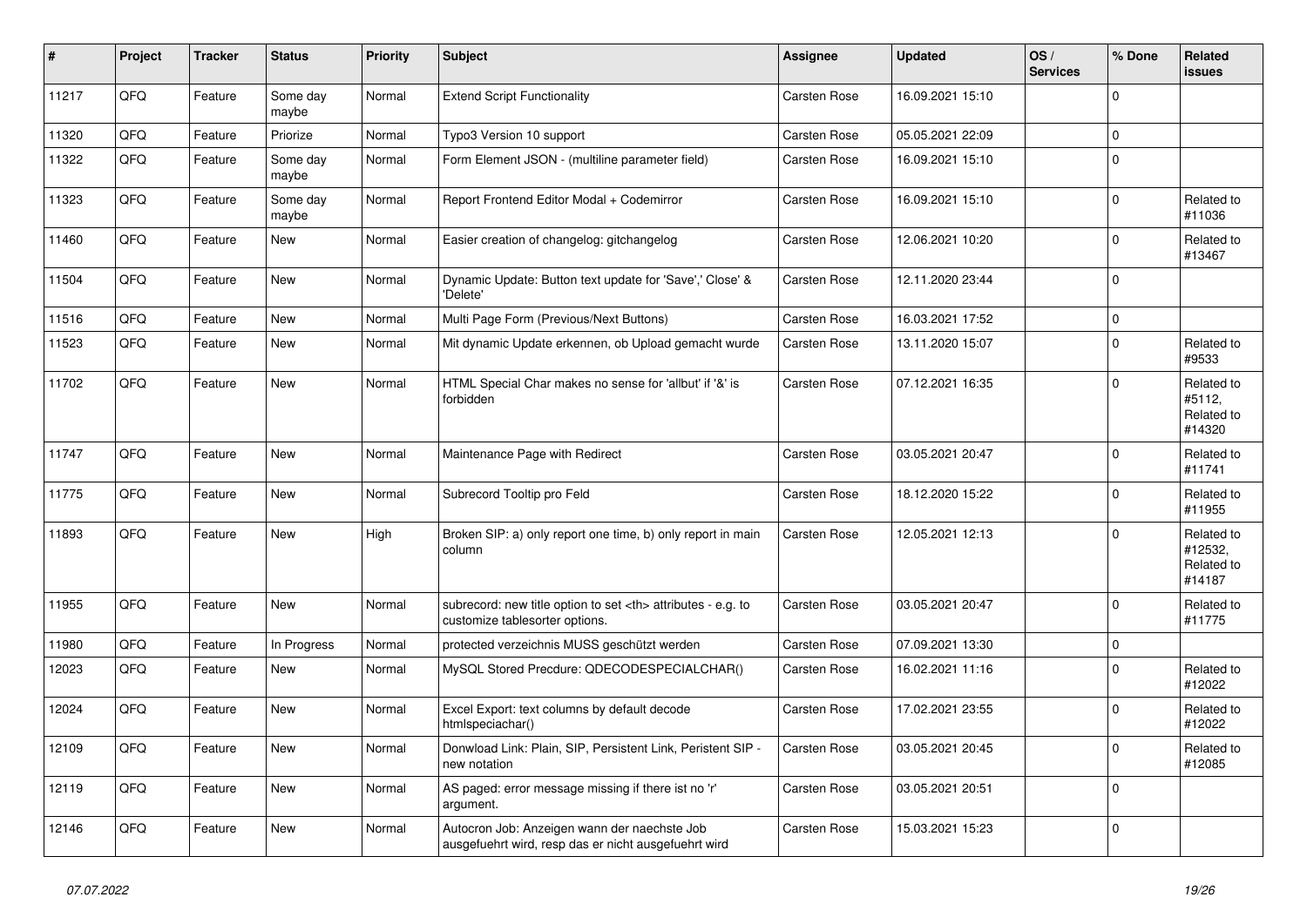| $\pmb{\#}$ | Project | <b>Tracker</b> | <b>Status</b>     | <b>Priority</b> | <b>Subject</b>                                                                                                 | Assignee            | <b>Updated</b>   | OS/<br><b>Services</b> | % Done      | Related<br><b>issues</b>                                               |
|------------|---------|----------------|-------------------|-----------------|----------------------------------------------------------------------------------------------------------------|---------------------|------------------|------------------------|-------------|------------------------------------------------------------------------|
| 12162      | QFQ     | Feature        | New               | Normal          | FE.type=sendmail: personalized mailing (several mails) via<br>template                                         | <b>Carsten Rose</b> | 03.05.2021 20:45 |                        | $\Omega$    |                                                                        |
| 12163      | QFQ     | Feature        | <b>New</b>        | Normal          | Checkbox: table wrap                                                                                           | Carsten Rose        | 03.05.2021 20:51 |                        | $\mathbf 0$ |                                                                        |
| 12186      | QFQ     | Feature        | New               | High            | TinyMCE Config für Objekte                                                                                     | Carsten Rose        | 07.12.2021 17:19 |                        | $\pmb{0}$   | <b>Blocks</b><br>#12632                                                |
| 12269      | QFQ     | Feature        | <b>New</b>        | Normal          | 2FA - Login                                                                                                    | Carsten Rose        | 03.05.2021 20:45 |                        | $\mathbf 0$ |                                                                        |
| 12315      | QFQ     | Feature        | Some day<br>maybe | Normal          | Form History (Diffs) / Backups                                                                                 | Carsten Rose        | 16.09.2021 15:10 |                        | $\pmb{0}$   |                                                                        |
| 12330      | QFQ     | Feature        | New               | Normal          | Copy to input field / text area / TinyMCE                                                                      | Carsten Rose        | 07.04.2021 09:01 |                        | $\pmb{0}$   |                                                                        |
| 12337      | QFQ     | Feature        | Some day<br>maybe | Normal          | Database.php: better caching                                                                                   | Carsten Rose        | 16.09.2021 15:10 |                        | $\pmb{0}$   |                                                                        |
| 12400      | QFQ     | Feature        | New               | Normal          | Tutorial ist in QFQ Doku, Wird in der Suche gefunden, es<br>gibt aber kein Menupunkt - Inhalt ueberpruefen     | <b>Carsten Rose</b> | 03.05.2021 20:45 |                        | $\pmb{0}$   |                                                                        |
| 12412      | QFQ     | Feature        | <b>New</b>        | Normal          | Action/Escape qualifier 'e' (empty), '0': if given, an empty<br>string (or '0') will be treated as 'not found' | Carsten Rose        | 08.05.2021 09:40 |                        | $\mathbf 0$ | Related to<br>#12413,<br>Related to<br>#10012                          |
| 12413      | QFQ     | Feature        | <b>New</b>        | Normal          | STORE_TYPO3: enhance for {{be_users.email:T}},<br>{{fe users.email:T}}                                         | <b>Carsten Rose</b> | 03.05.2021 20:45 |                        | $\mathbf 0$ | Related to<br>#12412.<br>Related to<br>#10012                          |
| 12439      | QFQ     | Feature        | In Progress       | Normal          | TinyMCE Paste from Word & Character Count/Limit                                                                | Carsten Rose        | 05.05.2021 22:15 |                        | $\mathbf 0$ |                                                                        |
| 12440      | QFQ     | Feature        | In Progress       | Normal          | Typo3 V10 upgrade (durchfuehren und testen)                                                                    | <b>Carsten Rose</b> | 21.03.2022 09:53 |                        | 50          | Related to<br>#12357,<br>Related to<br>#12067.<br>Related to<br>#10661 |
| 12452      | QFQ     | Feature        | Priorize          | Normal          | BaseURL: alsways with '/' at the end                                                                           | Carsten Rose        | 19.06.2022 13:45 |                        | $\mathbf 0$ | Related to<br>#10782                                                   |
| 12465      | QFQ     | Feature        | New               | Normal          | QFQ Function: use in FE to fill StoreRecord                                                                    | <b>Carsten Rose</b> | 05.05.2021 21:58 |                        | $\mathbf 0$ |                                                                        |
| 12474      | QFQ     | Feature        | <b>New</b>        | Normal          | Check BaseConfigURL if it is given and the the last char is                                                    | <b>Carsten Rose</b> | 03.05.2021 20:45 |                        | $\mathbf 0$ |                                                                        |
| 12477      | QFQ     | Feature        | New               | Normal          | Support for refactoring: Form, FormElement, diverse<br>Tabellen/Spalten, tt-content Records                    | Carsten Rose        | 03.05.2021 20:45 |                        | $\mathbf 0$ |                                                                        |
| 12480      | QFQ     | Feature        | New               | Normal          | If QFQ upgrade is running, block further request                                                               | Carsten Rose        | 03.05.2021 20:45 |                        | $\mathbf 0$ |                                                                        |
| 12503      | QFQ     | Feature        | Priorize          | Normal          | Detect dangerous UPDATE statement with missing WHERE                                                           | <b>Carsten Rose</b> | 05.05.2021 22:09 |                        | $\mathbf 0$ |                                                                        |
| 12504      | QFQ     | Feature        | Priorize          | Normal          | sql.log: report fe.id                                                                                          | Carsten Rose        | 05.05.2021 22:09 |                        | $\Omega$    |                                                                        |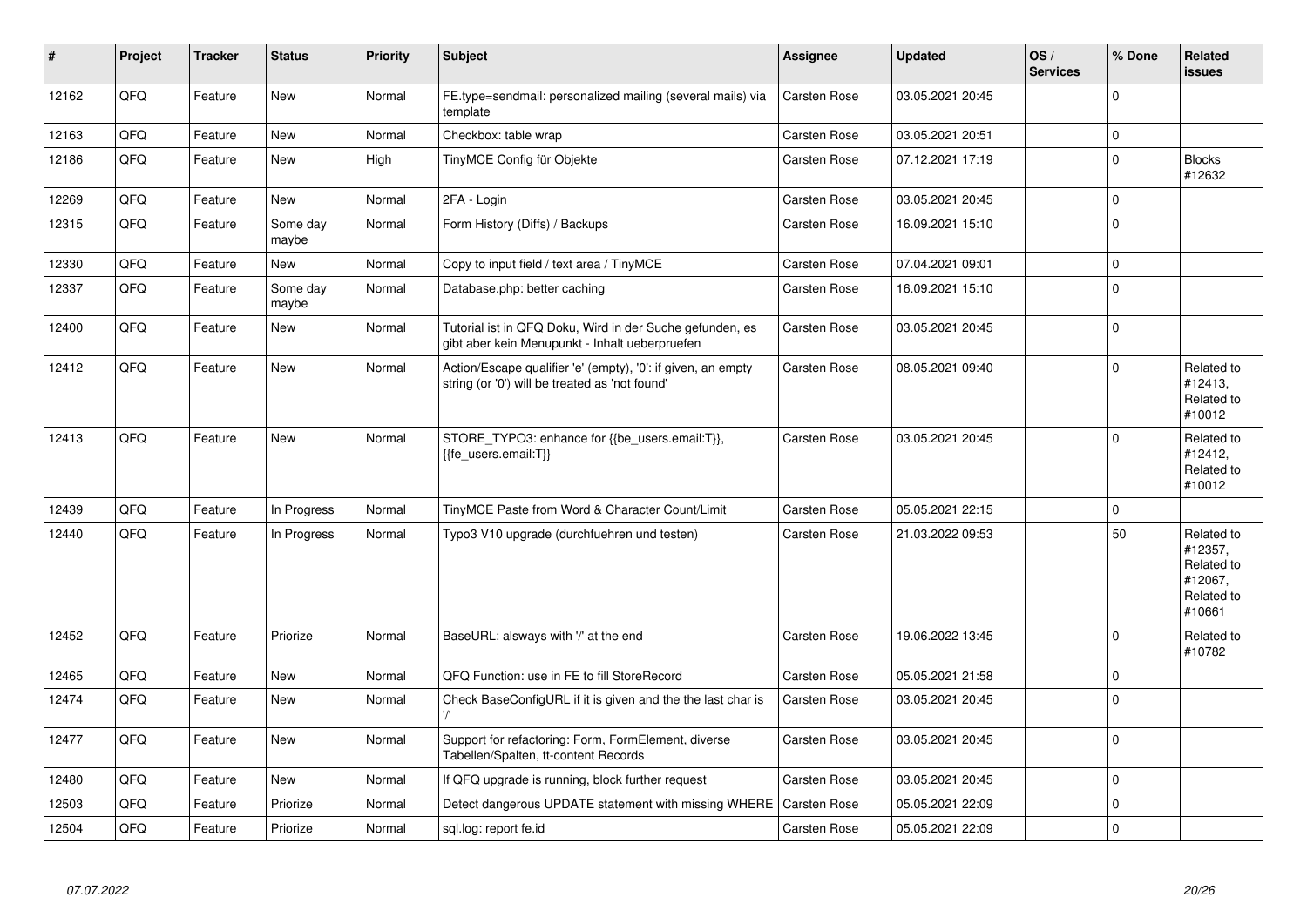| #     | Project | <b>Tracker</b> | <b>Status</b>              | <b>Priority</b> | <b>Subject</b>                                                                                                                                       | <b>Assignee</b>     | <b>Updated</b>   | OS/<br><b>Services</b> | % Done      | Related<br><b>issues</b>                                               |
|-------|---------|----------------|----------------------------|-----------------|------------------------------------------------------------------------------------------------------------------------------------------------------|---------------------|------------------|------------------------|-------------|------------------------------------------------------------------------|
| 12532 | QFQ     | Feature        | New                        | High            | SIP-Parameter bei Seitenaufruf in Browser-Console<br>anzeigen                                                                                        | Carsten Rose        | 07.12.2021 17:19 |                        | $\Omega$    | Related to<br>#11893,<br>Related to<br>#14187                          |
| 12544 | QFQ     | Feature        | <b>New</b>                 | High            | a) ' AS _link' new also as ' AS _format', b) sortierung via   Carsten Rose<br>'display: none;', c) '_format' benoeitgt nicht zwingend<br>u/U/p/m/z/d |                     | 14.12.2021 16:03 |                        | $\Omega$    |                                                                        |
| 12584 | QFQ     | Feature        | Feedback                   | Normal          | T3 v10 migration script: replace alias-patterns (v11)                                                                                                | Carsten Rose        | 28.05.2022 11:12 |                        | 100         |                                                                        |
| 12603 | QFQ     | Feature        | New                        | Normal          | Dropdown (Select), Radio, checkbox:<br>itemListAlways={{!SELECT key, value}}                                                                         | <b>Carsten Rose</b> | 19.03.2022 17:47 |                        | $\Omega$    |                                                                        |
| 12611 | QFQ     | Feature        | Some day<br>maybe          | Normal          | Refactoring: Bootstrap with Lazy Loading                                                                                                             | Carsten Rose        | 08.06.2022 10:37 |                        | $\Omega$    | Related to<br>#12490,<br>Related to<br>#10013,<br>Related to<br>#7732  |
| 12632 | QFQ     | Feature        | New                        | Normal          | TinyMCE: Prepare CSS classes for images                                                                                                              | Carsten Rose        | 04.06.2021 14:35 |                        | 100         | Blocked by<br>#12186                                                   |
| 12664 | QFQ     | Feature        | New                        | Normal          | TinyMCE: report/remove malicous HTML/JS Code                                                                                                         | Carsten Rose        | 19.03.2022 17:47 |                        | $\Omega$    | Related to<br>#14320                                                   |
| 12679 | QFQ     | Feature        | New                        | Normal          | tablesorter: custom column width                                                                                                                     | <b>Carsten Rose</b> | 16.06.2021 11:10 |                        | 0           |                                                                        |
| 13330 | QFQ     | Feature        | In Progress                | Normal          | Multi Form: Upload                                                                                                                                   | <b>Carsten Rose</b> | 07.11.2021 12:40 |                        | 50          | Related to<br>#9706                                                    |
| 13354 | QFQ     | Feature        | New                        | Normal          | Using Websocket in QFQ                                                                                                                               | Carsten Rose        | 05.07.2022 16:26 |                        | $\mathbf 0$ | Related to<br>#11076                                                   |
| 13467 | QFQ     | Feature        | New                        | Normal          | ChangeLog Generator                                                                                                                                  | Carsten Rose        | 19.03.2022 17:46 |                        | $\Omega$    | Related to<br>#11460                                                   |
| 13566 | QFQ     | Feature        | Ready to sync<br>(develop) | Normal          | Delete config-example.qfq.php file                                                                                                                   | Carsten Rose        | 23.12.2021 09:25 |                        | $\Omega$    |                                                                        |
| 13700 | QFQ     | Feature        | New                        | Normal          | Redesign qfq.io Seite                                                                                                                                | Carsten Rose        | 19.03.2022 17:43 |                        | $\mathbf 0$ |                                                                        |
| 13841 | QFQ     | Feature        | New                        | Normal          | Create PDF via iText - evaluate                                                                                                                      | Carsten Rose        | 19.03.2022 17:42 |                        | $\Omega$    |                                                                        |
| 13843 | QFQ     | Feature        | New                        | Normal          | Create JWT via QFQ                                                                                                                                   | Carsten Rose        | 19.03.2022 17:42 |                        | $\Omega$    |                                                                        |
| 14090 | QFQ     | Feature        | New                        | Normal          | Nützliche script funktionen                                                                                                                          | <b>Carsten Rose</b> | 28.05.2022 11:03 |                        | $\mathbf 0$ |                                                                        |
| 14187 | QFQ     | Feature        | New                        | High            | qfq.log: show current URL                                                                                                                            | Carsten Rose        | 28.05.2022 11:02 |                        | $\mathbf 0$ | Related to<br>#13933,<br>Related to<br>#12532,<br>Related to<br>#11893 |
| 14290 | QFQ     | Feature        | Priorize                   | Normal          | FormEditor: Show Table Definition                                                                                                                    | Carsten Rose        | 19.06.2022 16:37 |                        | $\pmb{0}$   |                                                                        |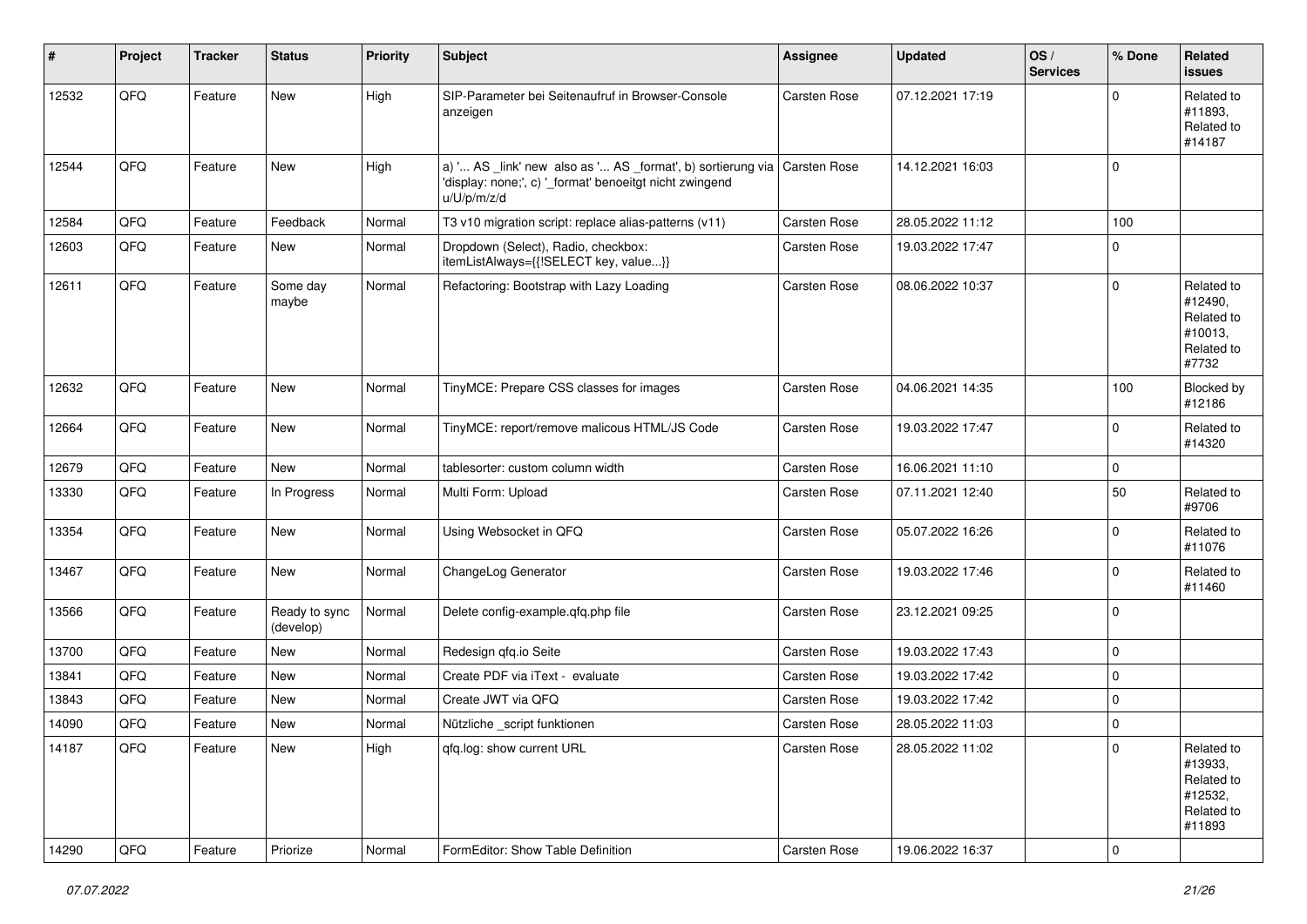| #     | Project | <b>Tracker</b> | <b>Status</b>     | <b>Priority</b> | <b>Subject</b>                                                                                                                                           | <b>Assignee</b>     | <b>Updated</b>   | OS/<br><b>Services</b> | % Done      | <b>Related</b><br><b>issues</b> |
|-------|---------|----------------|-------------------|-----------------|----------------------------------------------------------------------------------------------------------------------------------------------------------|---------------------|------------------|------------------------|-------------|---------------------------------|
| 14371 | QFQ     | Feature        | Priorize          | Normal          | LDAP via REPORT                                                                                                                                          | <b>Carsten Rose</b> | 19.06.2022 16:37 |                        | $\mathbf 0$ |                                 |
| 2063  | QFQ     | Bug            | Some day<br>maybe | Normal          | Pills auf 'inaktiv' setzen falls keine Element auf dem Pill<br>sichtbar sind.                                                                            | Benjamin Baer       | 11.12.2019 16:03 |                        | $\mathbf 0$ | Related to<br>#3752             |
| 2665  | QFQ     | Bug            | Priorize          | Normal          | Dynamic Update funktioniert nicht, wenn beim<br>entsprechenden FormElement eine size angegeben ist.                                                      | Benjamin Baer       | 03.01.2022 08:12 |                        | 30          |                                 |
| 4398  | QFQ     | Bug            | Some day<br>maybe | Normal          | Typeahead: mouse click in a prefilled input opens a single<br>item dropdown with the current value - click on it seems to<br>set the value, not the key. | Benjamin Baer       | 01.02.2020 23:20 |                        | $\mathbf 0$ | Related to<br>#4457             |
| 4454  | QFQ     | Bug            | Some day<br>maybe | Normal          | Required Elements: multiple elements in a row - whole row<br>marked if only one input is empty.                                                          | Benjamin Baer       | 01.02.2020 23:20 |                        | $\mathbf 0$ |                                 |
| 4457  | QFQ     | Bug            | Priorize          | Normal          | typeahead: pressing return to select an item, saves the form<br>and closes the form.                                                                     | Benjamin Baer       | 03.01.2022 08:01 |                        | $\mathbf 0$ | Related to<br>#4398             |
| 6140  | QFQ     | Bug            | Priorize          | Normal          | QFQ DnD Sort: Locked fields                                                                                                                              | Benjamin Baer       | 21.03.2022 09:56 |                        | $\mathbf 0$ |                                 |
| 6566  | QFQ     | <b>Bug</b>     | Priorize          | Normal          | Link Function 'delete': provided parameter missing on page<br>reload                                                                                     | Benjamin Baer       | 03.01.2022 08:08 |                        | $\mathbf 0$ |                                 |
| 9535  | QFQ     | Bug            | Feedback          | Normal          | Report:  AS '_vertical' - column to wide - vertical >> rot45,<br>rot90                                                                                   | Benjamin Baer       | 01.02.2020 15:56 |                        | $\mathbf 0$ |                                 |
| 9898  | QFQ     | <b>Bug</b>     | Feedback          | Normal          | Formular trotz Timeout gespeichert                                                                                                                       | Benjamin Baer       | 01.02.2020 15:56 |                        | $\mathbf 0$ |                                 |
| 11057 | QFQ     | <b>Bug</b>     | New               | High            | Checkboxes ohne span.checkmark im Report werden<br>ausgeblendet                                                                                          | Benjamin Baer       | 03.05.2021 21:12 |                        | $\Omega$    | Related to<br>#11039            |
| 11237 | QFQ     | Bug            | New               | High            | Radiobutton / parameter.buttonClass= btn-default - kein<br>dirty Trigger                                                                                 | Benjamin Baer       | 03.05.2021 21:12 |                        | $\mathbf 0$ | Related to<br>#10766            |
| 13528 | QFQ     | Bug            | <b>New</b>        | Normal          | qfq.io > releases: es wird kein neues Release angelegt                                                                                                   | Benjamin Baer       | 19.03.2022 17:46 |                        | $\mathbf 0$ |                                 |
| 13647 | QFQ     | Bug            | New               | Normal          | Autofocus funktioniert nicht auf Chrome                                                                                                                  | Benjamin Baer       | 19.03.2022 17:44 |                        | $\mathbf 0$ |                                 |
| 3415  | QFQ     | Feature        | Some day<br>maybe | Normal          | FE Login Box Templatefile                                                                                                                                | Benjamin Baer       | 11.12.2019 16:02 |                        | $\Omega$    |                                 |
| 3692  | QFQ     | Feature        | Some day<br>maybe | Normal          | QFQ Webseite                                                                                                                                             | Benjamin Baer       | 11.12.2019 16:02 |                        | $\mathbf 0$ | Related to<br>#5033             |
| 4420  | QFQ     | Feature        | Some day<br>maybe | Normal          | Client: Local Storage - store the changes of a form, local in<br>the browser.                                                                            | Benjamin Baer       | 11.12.2019 16:02 |                        | $\mathbf 0$ |                                 |
| 5024  | QFQ     | Feature        | Some day<br>maybe | Normal          | Fabric: Generate PDF with edits                                                                                                                          | Benjamin Baer       | 01.02.2020 23:20 |                        | $\mathbf 0$ | Related to<br>#10704            |
| 5366  | QFQ     | Feature        | Priorize          | Normal          | Saving with keyboard shortcuts                                                                                                                           | Benjamin Baer       | 21.03.2022 09:47 |                        | $\pmb{0}$   |                                 |
| 5389  | QFQ     | Feature        | Some day<br>maybe | Normal          | QFQ Design: Multline label / note                                                                                                                        | Benjamin Baer       | 01.02.2020 23:19 |                        | $\mathbf 0$ |                                 |
| 5562  | QFQ     | Feature        | Priorize          | Normal          | Drag'n'Drop fuer Uploads                                                                                                                                 | Benjamin Baer       | 21.03.2022 09:52 |                        | $\pmb{0}$   | Related to<br>#9706             |
| 6224  | QFG     | Feature        | Priorize          | Normal          | Dynamic update: fade in/out fields                                                                                                                       | Benjamin Baer       | 21.03.2022 09:50 |                        | $\pmb{0}$   |                                 |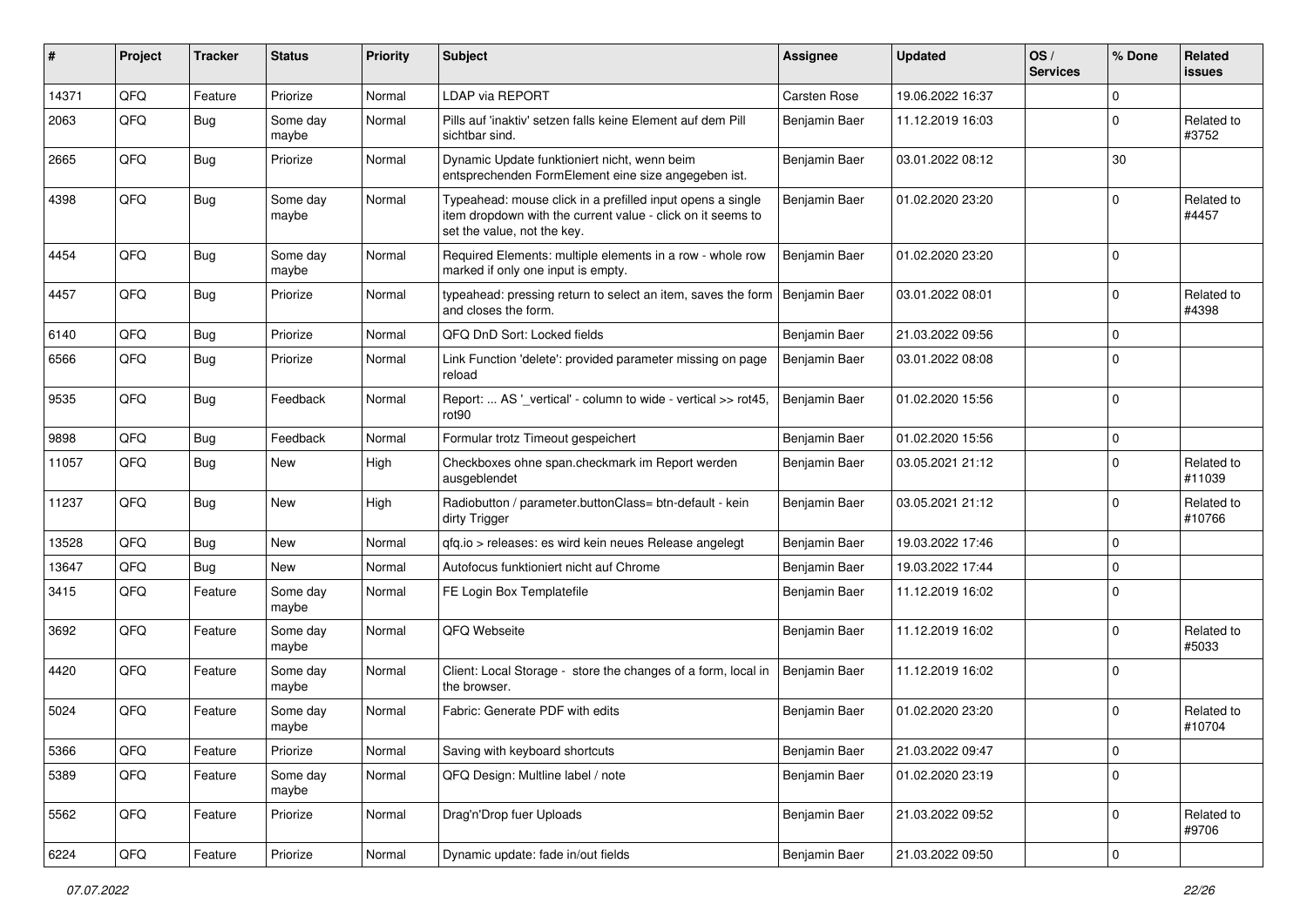| $\vert$ # | Project | <b>Tracker</b> | <b>Status</b>     | <b>Priority</b> | <b>Subject</b>                                                        | <b>Assignee</b> | <b>Updated</b>   | OS/<br><b>Services</b> | % Done      | Related<br><b>issues</b>                                               |
|-----------|---------|----------------|-------------------|-----------------|-----------------------------------------------------------------------|-----------------|------------------|------------------------|-------------|------------------------------------------------------------------------|
| 6801      | QFQ     | Feature        | Priorize          | Normal          | Fabric: Maximize / Fulllscreen                                        | Benjamin Baer   | 21.03.2022 09:56 |                        | $\mathbf 0$ |                                                                        |
| 6870      | QFQ     | Feature        | Priorize          | Normal          | Click on '_link' triggers an API call                                 | Benjamin Baer   | 03.01.2022 08:25 |                        | $\mathbf 0$ |                                                                        |
| 6970      | QFQ     | Feature        | Some day<br>maybe | Normal          | tablesorter: default fuer 'sortReset' aendern von 'Ctrl' zu 'Alt'     | Benjamin Baer   | 01.02.2020 23:21 |                        | $\mathbf 0$ |                                                                        |
| 6972      | QFQ     | Feature        | Some day<br>maybe | Normal          | Fabric Clipboard / cross browser tab                                  | Benjamin Baer   | 01.02.2020 23:21 |                        | $\pmb{0}$   |                                                                        |
| 7602      | QFQ     | Feature        | ToDo              | High            | Multi Select: with checkboxes                                         | Benjamin Baer   | 22.03.2022 09:07 |                        | $\mathbf 0$ |                                                                        |
| 7730      | QFQ     | Feature        | Priorize          | Normal          | SELECT Box: title in between                                          | Benjamin Baer   | 01.02.2020 23:22 |                        | $\pmb{0}$   |                                                                        |
| 7732      | QFQ     | Feature        | Some day<br>maybe | Normal          | Javascript: Lazy Loading der add on libs                              | Benjamin Baer   | 08.06.2022 10:38 |                        | $\mathbf 0$ | Related to<br>#12611,<br>Related to<br>#12490,<br>Related to<br>#10013 |
| 7965      | QFQ     | Feature        | Priorize          | Normal          | Input type 'text' with visual format - currency                       | Benjamin Baer   | 03.01.2022 07:45 |                        | $\mathbf 0$ |                                                                        |
| 8522      | QFQ     | Feature        | Some day<br>maybe | Normal          | build QFQ - npm warnings                                              | Benjamin Baer   | 01.02.2020 23:19 |                        | 50          |                                                                        |
| 9130      | QFQ     | Feature        | Some day<br>maybe | Normal          | tablesorter: Automatic Row numbering / Zeilenummer                    | Benjamin Baer   | 01.02.2020 23:22 |                        | $\mathbf 0$ |                                                                        |
| 9135      | QFQ     | Feature        | Priorize          | Normal          | Progress Bar generic / replace old hourglass download<br>popup        | Benjamin Baer   | 03.01.2022 07:43 |                        | $\pmb{0}$   |                                                                        |
| 9548      | QFQ     | Feature        | Feedback          | High            | FormElement: Pattern mismatch - optional report only on<br>focus lost | Benjamin Baer   | 03.05.2021 21:14 |                        | $\mathbf 0$ |                                                                        |
| 10003     | QFQ     | Feature        | Priorize          | Normal          | fieldset: stronger visualize group                                    | Benjamin Baer   | 12.02.2020 08:13 |                        | $\pmb{0}$   |                                                                        |
| 12476     | QFQ     | Feature        | New               | Normal          | clearMe: a) should trigger 'dirty', b) sticky on textarea resize      | Benjamin Baer   | 04.01.2022 08:40 |                        | $\mathbf 0$ | Related to<br>#9528                                                    |
| 12490     | QFQ     | Feature        | New               | Normal          | Loading Plugins in QFQ - see what tinymce does. (lazy<br>loading)     | Benjamin Baer   | 08.06.2022 10:37 |                        | $\mathbf 0$ | Related to<br>#12611,<br>Related to<br>#10013,<br>Related to<br>#7732  |
| 12556     | QFQ     | Feature        | New               | Normal          | Pills Title: colored = static or dynamic on allrequiredgiven          | Benjamin Baer   | 19.03.2022 17:49 |                        | $\mathbf 0$ |                                                                        |
| 14185     | QFQ     | Feature        | New               | Normal          | External/Autocron.php - better suitable directory                     | Support: System | 28.05.2022 11:03 |                        | $\mathbf 0$ |                                                                        |
| 4122      | QFQ     | Bug            | Some day<br>maybe | Normal          | file: Render Mode hat keinen Effekt                                   |                 | 11.12.2019 16:03 |                        | $\mathbf 0$ |                                                                        |
| 4138      | QFQ     | Bug            | Some day<br>maybe | Normal          | _style fehlt                                                          |                 | 11.12.2019 16:03 |                        | $\pmb{0}$   |                                                                        |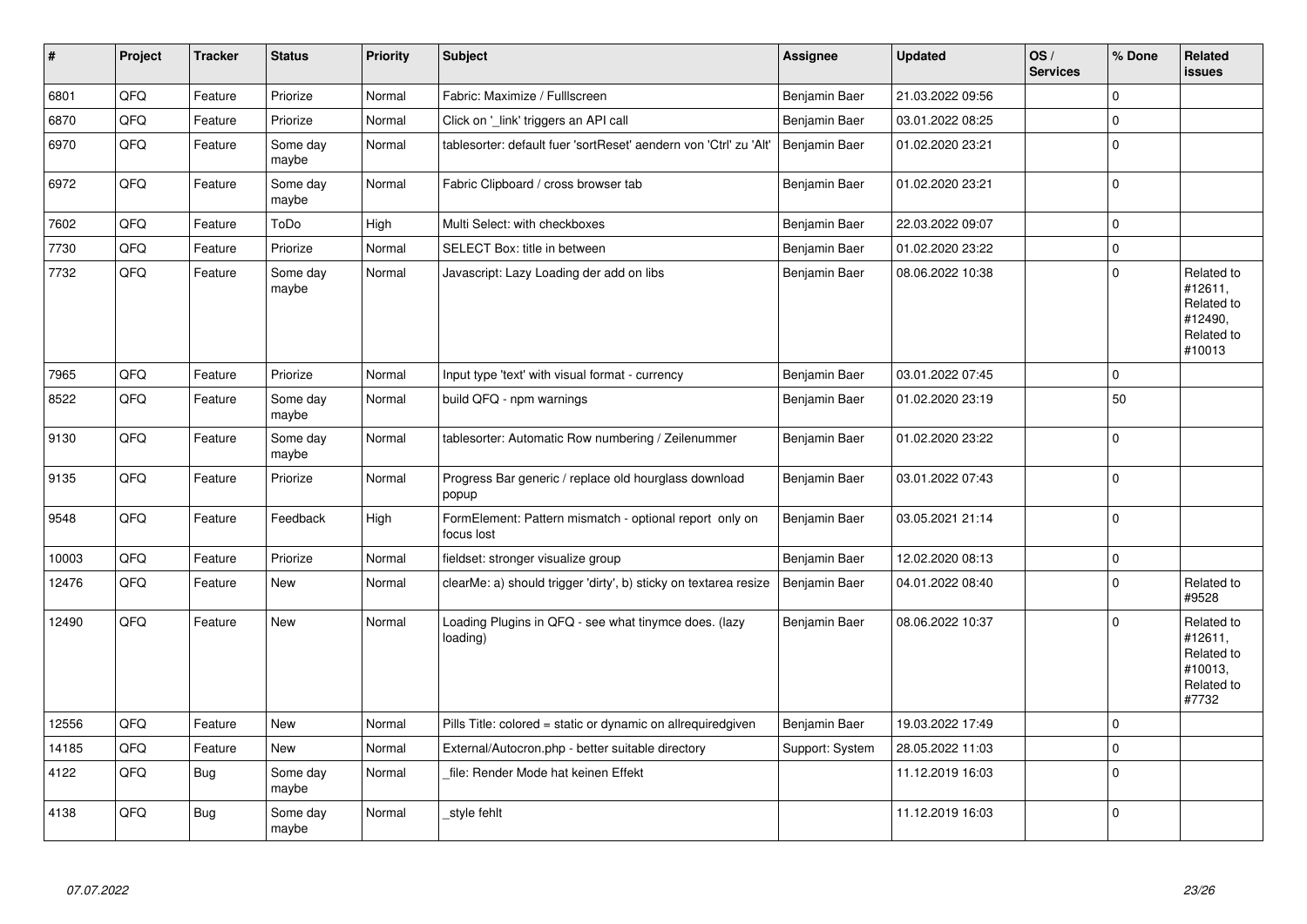| #     | Project | <b>Tracker</b> | <b>Status</b>     | <b>Priority</b> | <b>Subject</b>                                                                                               | <b>Assignee</b> | <b>Updated</b>   | OS/<br><b>Services</b> | % Done      | Related<br><b>issues</b> |
|-------|---------|----------------|-------------------|-----------------|--------------------------------------------------------------------------------------------------------------|-----------------|------------------|------------------------|-------------|--------------------------|
| 4441  | QFQ     | <b>Bug</b>     | Some day<br>maybe | Normal          | \$_SERVER Vars sollten nur aus dem Store genommen<br>werden - Code entsprechend anpassen.                    |                 | 11.12.2019 16:02 |                        | $\mathbf 0$ |                          |
| 4546  | QFQ     | <b>Bug</b>     | Some day<br>maybe | Normal          | NH: SIP storage is destroyed                                                                                 |                 | 01.02.2020 23:20 |                        | $\pmb{0}$   |                          |
| 5877  | QFQ     | <b>Bug</b>     | Some day<br>maybe | Normal          | FE.type=note:bsColumn strange behaviour                                                                      |                 | 01.02.2020 23:19 |                        | $\Omega$    |                          |
| 7101  | QFQ     | <b>Bug</b>     | Some day<br>maybe | Normal          | 'form' in SIP and 'report' - breaks                                                                          |                 | 01.02.2020 23:20 |                        | $\mathbf 0$ |                          |
| 7281  | QFQ     | <b>Bug</b>     | Some day<br>maybe | Normal          | Subrecords: on large screen separator line too short                                                         |                 | 01.02.2020 23:19 |                        | $\mathbf 0$ |                          |
| 7402  | QFQ     | <b>Bug</b>     | Some day<br>maybe | Normal          | thumbnail cache: outdated picture when permission denied<br>and permission resolved.                         |                 | 01.02.2020 23:20 |                        | $\mathbf 0$ |                          |
| 9020  | QFQ     | Bug            | Some day<br>maybe | Normal          | radio mit buttonClass und dynamicUpdate lassen sich nicht<br>kombinieren                                     |                 | 11.12.2019 16:01 |                        | $\Omega$    |                          |
| 9024  | QFQ     | <b>Bug</b>     | Some day<br>maybe | Normal          | QFQ Einarbeitung                                                                                             |                 | 01.02.2020 15:56 |                        | $\mathbf 0$ |                          |
| 9126  | QFQ     | Bug            | Some day<br>maybe | Normal          | hidden Form elements are present in page source                                                              |                 | 02.01.2021 18:41 |                        | $\mathbf 0$ |                          |
| 9855  | QFQ     | Bug            | <b>New</b>        | Normal          | <b>Required Check</b>                                                                                        |                 | 01.02.2020 15:56 |                        | $\mathsf 0$ |                          |
| 10324 | QFQ     | Bug            | <b>New</b>        | Normal          | Excel Export mit Template funktioniert nur, wenn Template<br>vor uid kommt                                   |                 | 30.03.2020 11:20 |                        | $\mathbf 0$ | Related to<br>#10257     |
| 10759 | QFQ     | <b>Bug</b>     | New               | Normal          | emptyMeansNull - Feld falsch aktualisiert                                                                    |                 | 12.11.2020 23:45 |                        | $\pmb{0}$   |                          |
| 10766 | QFQ     | Bug            | New               | High            | Radiobutton / parameter.buttonClass=btn-default: dynamic<br>update                                           |                 | 03.05.2021 21:12 |                        | $\mathbf 0$ | Related to<br>#11237     |
| 10890 | QFQ     | <b>Bug</b>     | <b>New</b>        | Normal          | AutoCron hangs                                                                                               |                 | 20.07.2020 13:56 |                        | $\mathbf 0$ |                          |
| 11195 | QFQ     | <b>Bug</b>     | <b>New</b>        | Low             | Dynamic Update: Note not updated if new text is empty<br>(v20.4)                                             |                 | 25.09.2020 11:14 |                        | $\mathbf 0$ |                          |
| 11522 | QFQ     | <b>Bug</b>     | <b>New</b>        | Normal          | Aus/Einblenden von Reitern                                                                                   |                 | 13.11.2020 14:58 |                        | $\mathbf 0$ |                          |
| 11715 | QFQ     | Bug            | New               | Normal          | acceptZeroAsRequired and requiredOffButMark do not<br>coincide                                               |                 | 08.12.2020 12:13 |                        | $\mathbf 0$ |                          |
| 880   | QFQ     | Feature        | Some day<br>maybe | Urgent          | Security: PHP, SQL Injection, XSS                                                                            |                 | 03.05.2021 21:14 |                        | $\mathbf 0$ | Related to<br>#14320     |
| 955   | QFQ     | Feature        | Some day<br>maybe | Normal          | QF: Notizen vor/nach dem Form                                                                                |                 | 01.02.2020 23:20 |                        | $\mathbf 0$ |                          |
| 1234  | QFQ     | Feature        | Some day<br>maybe | Normal          | QF: Record numbering: Im Grid soll in Spalte 1 optional die<br>laufende Nummer der Records angezeigt werden. |                 | 01.02.2020 23:20 |                        | $\mathbf 0$ |                          |
| 1251  | QFQ     | Feature        | Some day<br>maybe | Normal          | QF: Combo                                                                                                    |                 | 11.12.2019 16:03 |                        | $\mathbf 0$ |                          |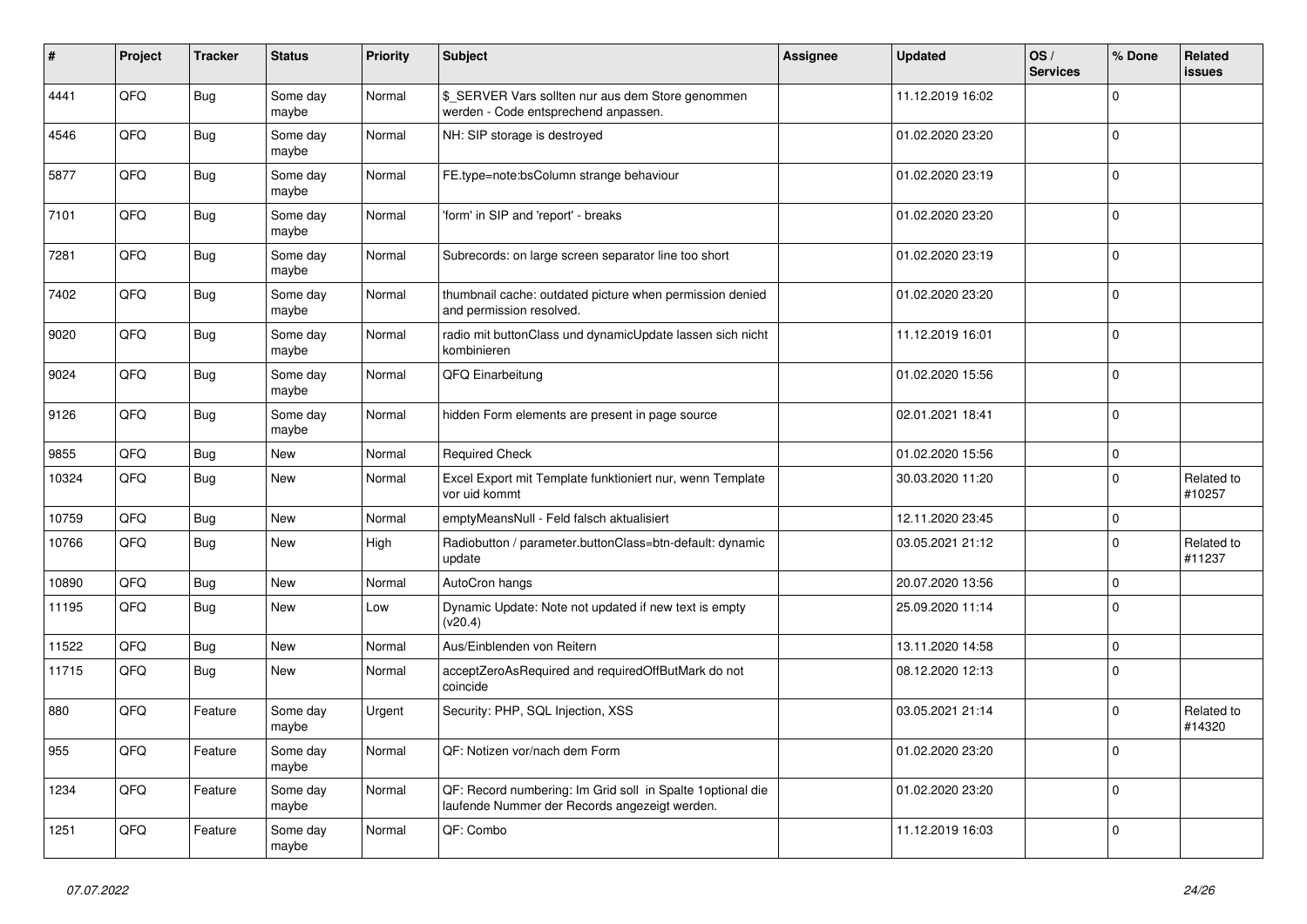| #    | Project | <b>Tracker</b> | <b>Status</b>     | <b>Priority</b> | <b>Subject</b>                                                                                                                                           | <b>Assignee</b> | <b>Updated</b>   | OS/<br><b>Services</b> | % Done      | Related<br><b>issues</b>                    |
|------|---------|----------------|-------------------|-----------------|----------------------------------------------------------------------------------------------------------------------------------------------------------|-----------------|------------------|------------------------|-------------|---------------------------------------------|
| 1253 | QFQ     | Feature        | Some day<br>maybe | Normal          | QF: Colorpicker                                                                                                                                          |                 | 11.12.2019 16:03 |                        | $\mathbf 0$ |                                             |
| 1510 | QFQ     | Feature        | Some day<br>maybe | Normal          | jquery von google laden, falls das nicht geht lokal                                                                                                      |                 | 11.12.2019 16:03 |                        | $\mathbf 0$ |                                             |
| 1623 | QFQ     | Feature        | Some day<br>maybe | Normal          | RealURL                                                                                                                                                  |                 | 11.12.2019 16:03 |                        | 30          |                                             |
| 2950 | QFQ     | Feature        | Some day<br>maybe | Normal          | Inhalt QFQ Records als File                                                                                                                              |                 | 11.12.2019 16:03 |                        | $\mathbf 0$ |                                             |
| 3495 | QFQ     | Feature        | Some day<br>maybe | Normal          | Predifined Parameter werden nicht in '+' (add new record)<br>SIP gerendert.                                                                              |                 | 11.12.2019 16:02 |                        | $\mathbf 0$ |                                             |
| 3567 | QFQ     | Feature        | Some day<br>maybe | Low             | 'Save', 'Close', 'New' als FormElement                                                                                                                   |                 | 11.12.2019 16:02 |                        | $\mathbf 0$ |                                             |
| 3617 | QFQ     | Feature        | Some day<br>maybe | Normal          | Load javascripts at bottom                                                                                                                               |                 | 11.12.2019 16:02 |                        | $\mathbf 0$ |                                             |
| 3646 | QFQ     | Feature        | Some day<br>maybe | Normal          | Moeglichkeit HTML Tags in Reports auszugeben (zu<br>enkodieren: htmlspecialchars)                                                                        |                 | 11.12.2019 16:02 |                        | $\mathbf 0$ | Related to<br>#14320                        |
| 3878 | QFQ     | Feature        | Some day<br>maybe | Normal          | Form 'FormElement': Spalte 'name' typeAhead mit<br>Spaltennamen der Primarytable.                                                                        |                 | 11.12.2019 16:03 |                        | $\mathbf 0$ |                                             |
| 3879 | QFQ     | Feature        | Some day<br>maybe | Normal          | Form 'FormElement': Beim Feld 'name' rechts in der Notiz<br>einen Link einblenden - a) aktuelle Definition anzeigen, b)<br>Spalte in der Tabelle anlegen |                 | 11.12.2019 16:03 |                        | $\mathbf 0$ |                                             |
| 3880 | QFQ     | Feature        | Some day<br>maybe | Normal          | Form 'Form': anlegen einer Tabelle                                                                                                                       |                 | 14.01.2021 10:12 |                        | $\mathbf 0$ |                                             |
| 4027 | QFQ     | Feature        | Some day<br>maybe | Normal          | Missing: orange 'check' / 'bullet'                                                                                                                       |                 | 11.12.2019 16:03 |                        | $\mathbf 0$ |                                             |
| 4194 | QFQ     | Feature        | In Progress       | Normal          | Bootstrap 4 ist jetzt offiziel                                                                                                                           |                 | 03.05.2021 20:47 |                        | $\mathbf 0$ | Related to<br>#10114                        |
| 4433 | QFQ     | Feature        | Some day<br>maybe | Normal          | Log when SIP will be destroyed by QFQ for any (security)<br>reason                                                                                       |                 | 01.02.2020 23:20 |                        | $\mathbf 0$ | Related to<br>#4432,<br>Related to<br>#5458 |
| 4435 | QFQ     | Feature        | Some day<br>maybe | Normal          | Report: striptags - specify allowed tags                                                                                                                 |                 | 01.02.2020 23:20 |                        | $\mathbf 0$ |                                             |
| 4439 | QFQ     | Feature        | Some day<br>maybe | Normal          | Log: report all actions fired by an FE Element, incl. the<br>original directive (slaveld, sqllnsert, )                                                   |                 | 01.02.2020 23:20 |                        | $\pmb{0}$   | Related to<br>#4432,<br>Related to<br>#5458 |
| 4440 | QFQ     | Feature        | Some day<br>maybe | Normal          | Manual.rst: explain how to. expand PHP Session to 4h                                                                                                     |                 | 11.12.2019 16:02 |                        | $\mathbf 0$ |                                             |
| 4442 | QFQ     | Feature        | Some day<br>maybe | Normal          | Special Column Name: _link - new symbol G (Glyph) to<br>choose any available symbol                                                                      |                 | 11.12.2019 16:02 |                        | $\mathbf 0$ |                                             |